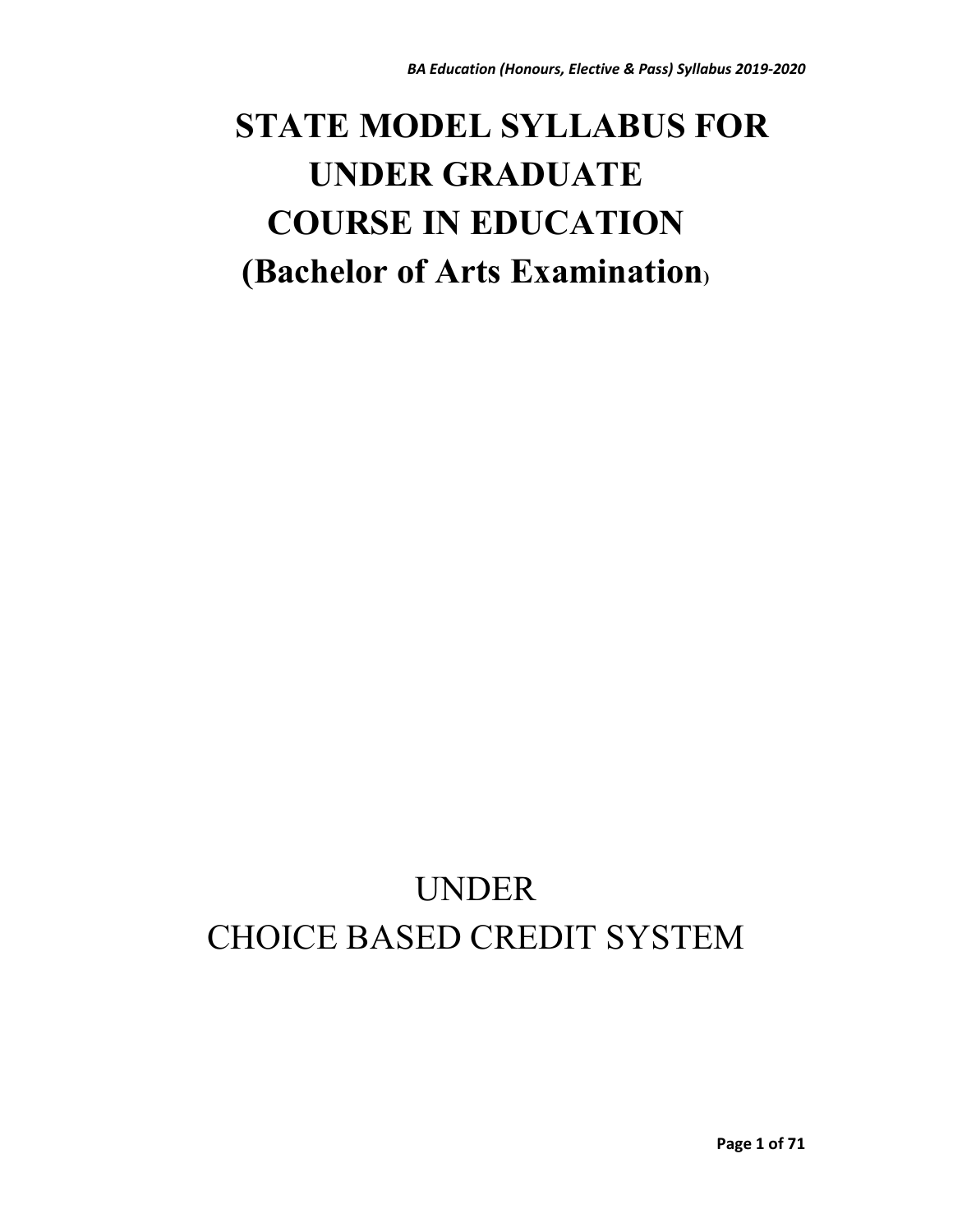| Semester       | Course                  | Course Name                       | Credits | Total marks |
|----------------|-------------------------|-----------------------------------|---------|-------------|
|                |                         |                                   |         |             |
| $\mathbf I$    | AECC-I                  | AECC-I                            | 04      | 100         |
|                | $C-I$                   | <b>Educational Philosophy</b>     | 04      | 75          |
|                | C-I Practical           |                                   | 02      | 25          |
|                | $C-II$                  | <b>Educational Psychology</b>     | 04      | 75          |
|                | C-II Practical          |                                   | 02      | 25          |
|                | GE-I                    | GE-I                              | 04      | 75          |
|                | <b>GE-I Practical</b>   |                                   | 02      | 25          |
|                |                         |                                   | 22      |             |
| $\mathbf{I}$   | AEC-II                  | AEC-II                            | 04      | 100         |
|                | $C-III$                 | <b>Educational Sociology</b>      | 04      | 75          |
|                | C-III Practical         |                                   | 02      | 25          |
|                | $C-IV$                  | Changing Pedagogical              | 04      | 75          |
|                | <b>C-IV Practical</b>   | Perspective                       | 02      | 25          |
|                | GE-II                   | GE-II                             | 04      | 75          |
|                | <b>GE-II Practical</b>  |                                   | 02      | 25          |
|                |                         |                                   | 22      |             |
| $\mathbf{III}$ | $C-V$                   | <b>Educational Assessment and</b> | 04      | 75          |
|                | C-V Practical           | Evaluation                        | 02      | 25          |
|                | C-VI                    | <b>Educational Research</b>       | 04      | 75          |
|                | C-VI Practical          |                                   | 02      | 25          |
|                | C-VII                   |                                   | 04      | 75          |
|                | C-VII Practical         | <b>Statistics in Education</b>    | 02      | 25          |
|                | GE-III                  | GE-III                            | 04      | 75          |
|                | <b>GE-III Practical</b> |                                   | 02      | 25          |
|                | SEC-I                   | SEC-I                             | 04      | 100         |

# **Course structure of UG Education Honours**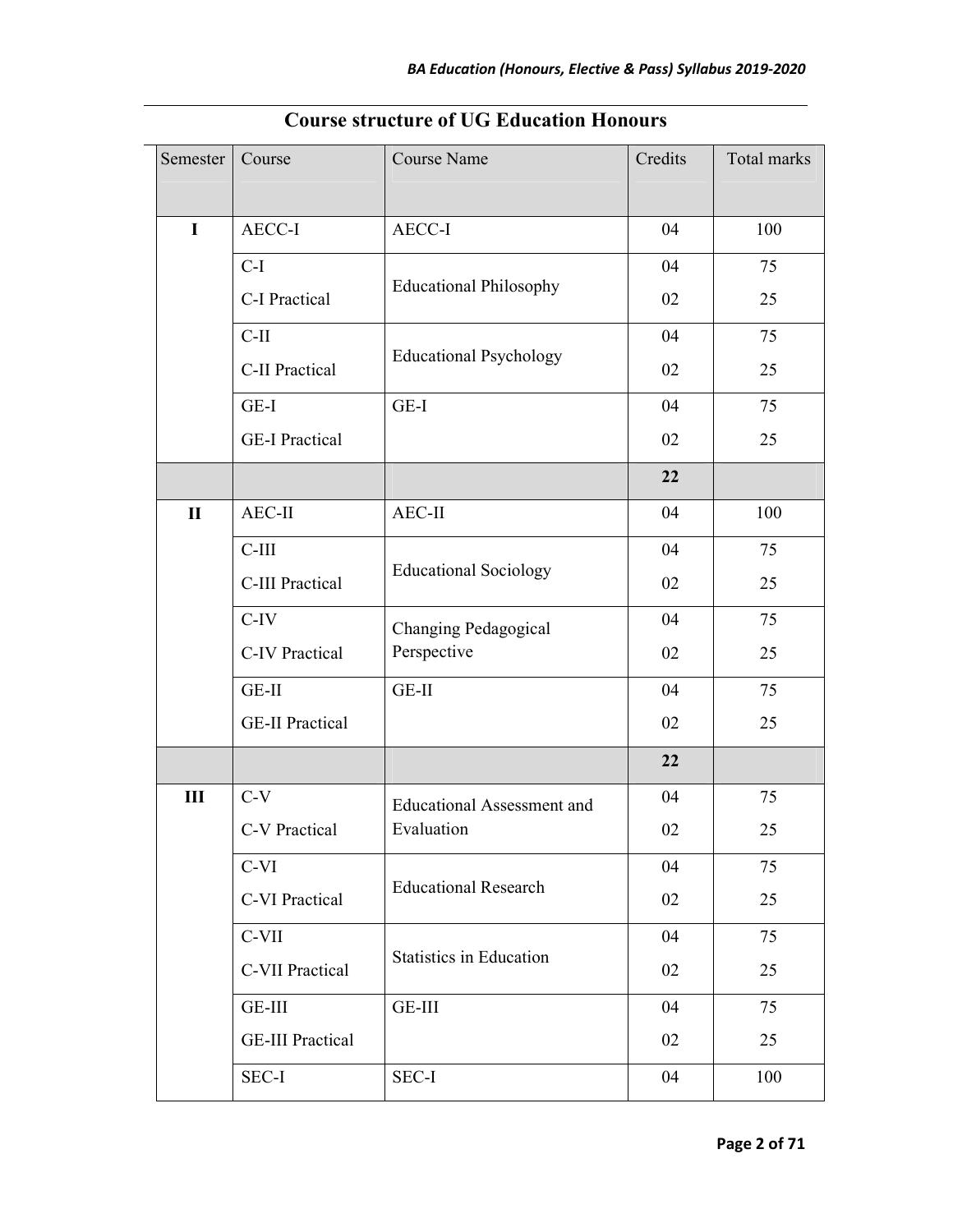|              |                         |                                                            | 28      |             |
|--------------|-------------------------|------------------------------------------------------------|---------|-------------|
| IV           | C-VIII                  | History of Education in India                              | 04      | 75          |
|              | C-VIII Practical        |                                                            | 02      | 25          |
|              | $C-IX$                  | <b>Curriculum Development</b>                              | 04      | 75          |
|              | C-IX Practical          |                                                            | 02      | 25          |
|              | $C-X$                   |                                                            | 04      | 75          |
|              | C-X Practical           | Guidance and Counseling                                    | 02      | 25          |
|              | GE-IV                   | GE-IV                                                      | 04      | 75          |
|              | <b>GE-IV Practical</b>  |                                                            | 02      | 25          |
|              | <b>SEC-II</b>           | <b>SEC-II</b>                                              | 04      | 100         |
|              |                         |                                                            | 28      |             |
| Semester     | Course                  | <b>Course Name</b>                                         | Credits | Total marks |
| $\mathbf{V}$ | $C-XI$                  | Development of Education in                                | 04      | 75          |
|              | C-XI Practical          | Odisha                                                     | 02      | 25          |
|              | C-XII                   | Information and                                            | 04      | 75          |
|              | <b>C-XII Practical</b>  | Communication Technology in                                | 02      | 25          |
|              |                         | Education                                                  |         |             |
|              | DSE-I                   | A. Pedagogy of language                                    | 04      | 75          |
|              | <b>DSE-I Practical</b>  | (English)<br>B. Pedagogy of language                       | 02      | 25          |
|              |                         | (Odia)                                                     |         |             |
|              | DSE-II                  | Pedagogy of Social Sciences<br>A.                          | 04      | 75          |
|              | <b>DSE-II Practical</b> | Pedagogy of Mathematics<br><b>B.</b>                       | 02      | 25          |
|              |                         |                                                            | 24      |             |
| VI           | C-XIII                  | Contemporary Trends and                                    | 04      | 75          |
|              | C-XIII Practical        | Issues in Indian Education                                 | 02      | 25          |
|              | C-XIV                   | <b>Educational Management and</b>                          | 04      | 75          |
|              | <b>C-XIV Practical</b>  | Leadership                                                 | 02      | 25          |
|              | DSE-III                 | Policy and Practices in<br>A.<br>School Education in India | 04      | 75          |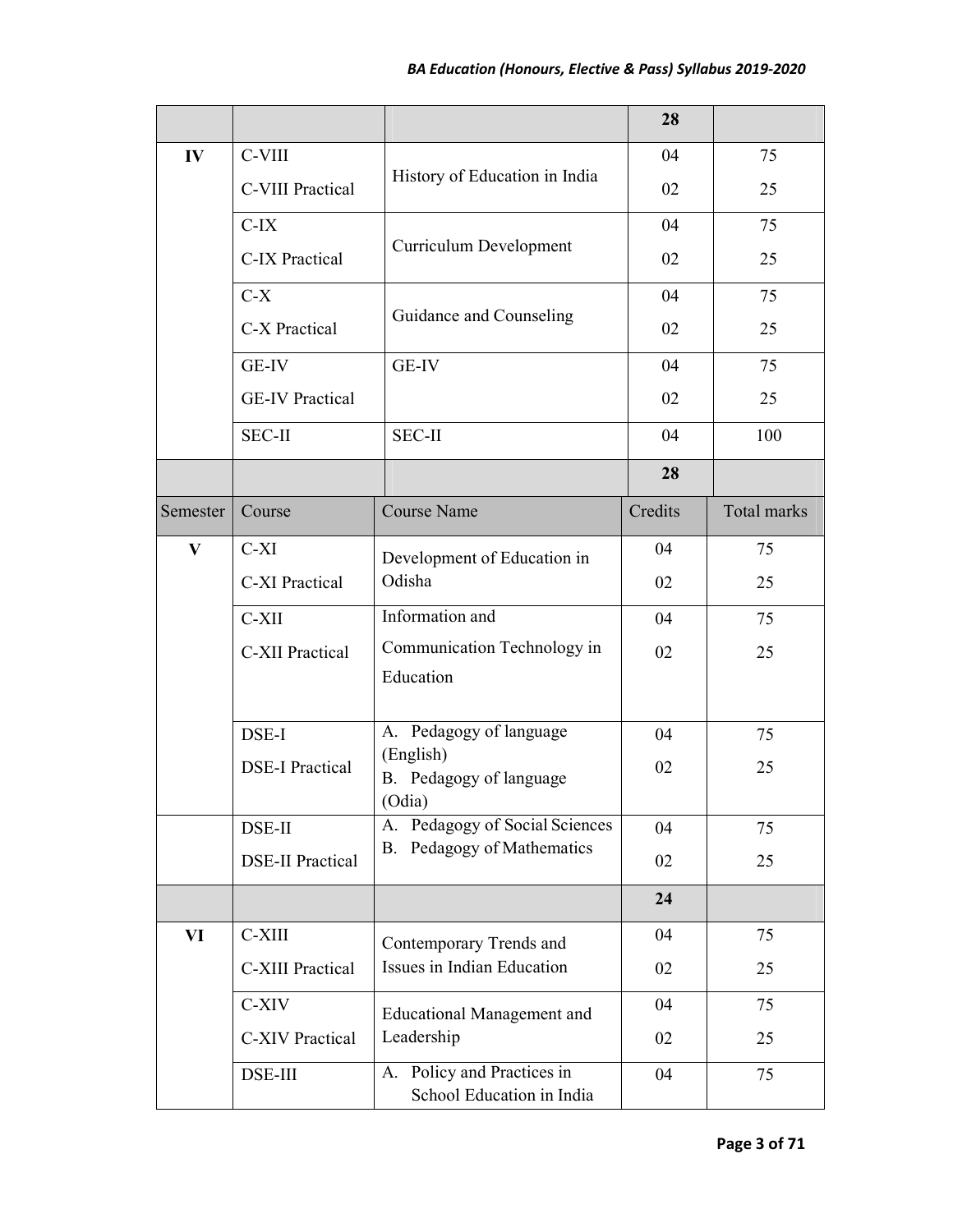## *BA Education (Honours, Elective & Pass) Syllabus 2019-2020*

|  | <b>DSE-III Practical</b> | B. Policy and Practices in<br>Higher Education in India | 02 | 25     |
|--|--------------------------|---------------------------------------------------------|----|--------|
|  | DSE-IV                   | Inclusive Education (Theory)                            | 04 | 75     |
|  | <b>DSE-IV Practical</b>  |                                                         | 02 | 25     |
|  | <b>OR</b>                |                                                         |    |        |
|  | DSE-IV                   | Dissertation                                            | 06 | $100*$ |
|  |                          |                                                         | 24 |        |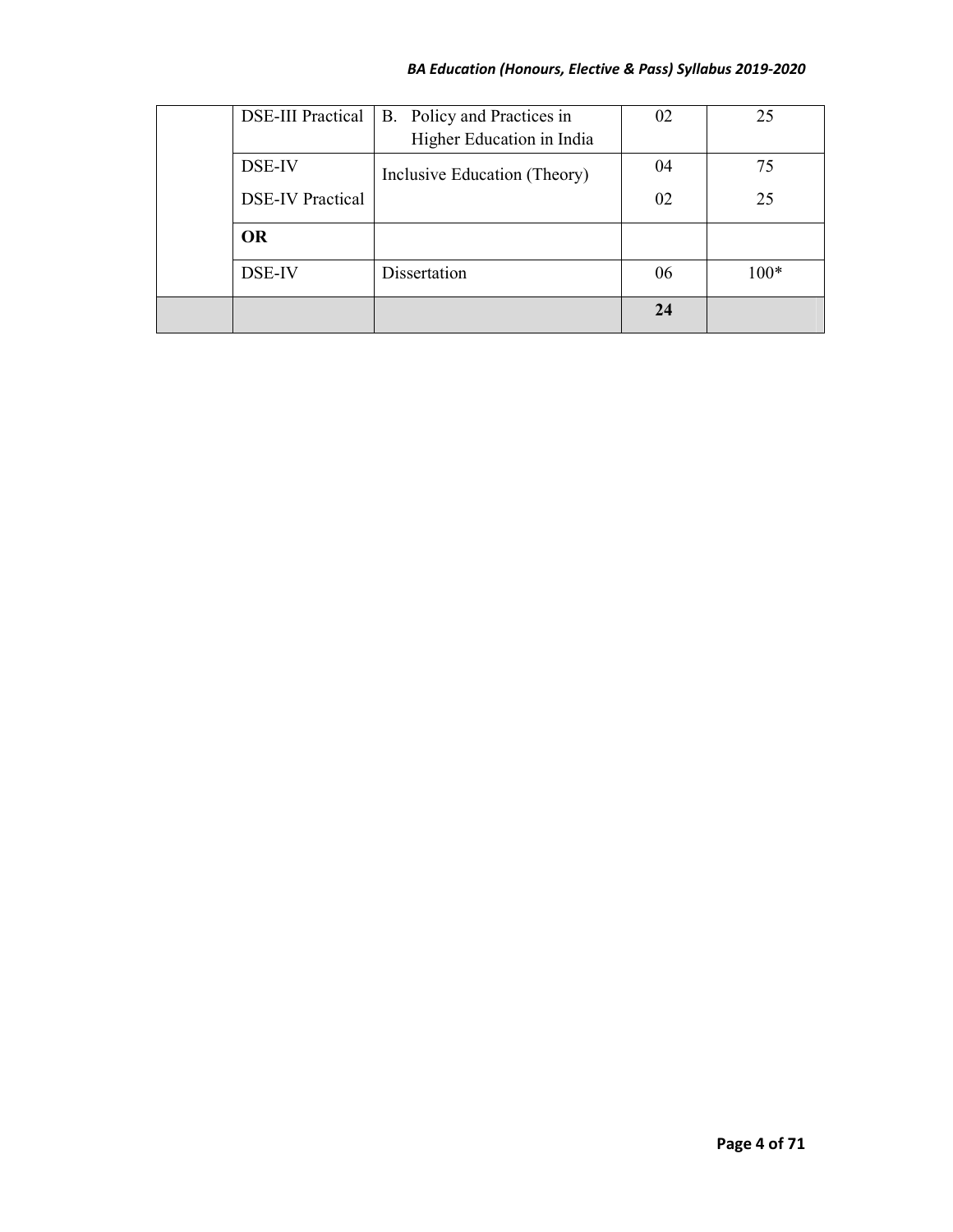## **EDUCATION**

#### HONOURS PAPERS:

Core course – 14 papers Discipline Specific Elective – 4 papers Generic Elective for non Education students  $-4$  papers. Universities where 2 subjects of two paper each are offered can offer GE1 and GE2

Marks per paper – Mid term : 15 marks, End term : 60 marks, Practical : 25 marks Total – 100 marks Credit per paper  $-6$ 

#### **Core Paper I**

## **EDUCATIONAL PHILOSOPHY**

#### **Learning Objectives:**

On completion of this course, the learners shall be able to:

- State and analyze the meaning of education and form own concept on education
- Explain philosophy as the foundation of education
- Analyze aims of education
- Describe the essence of different formal philosophies and draw educational implications
- Compare and contrast Indian and western philosophies of education

#### **UNIT 1: Education in Philosophical Perspective**

- (i) Etymological meaning of education
- (ii) Narrower and broader meaning of education, Lifelong education
- (iii) Aims of Education- Individual and Social aims of education
- (iv) Meaning and nature of philosophy
- (v) Branches of Philosophy- Metaphysics, Epistemology and Axiology, and its educational implications
- (vi) Functions of Philosophy in relation to education

#### **UNIT 2: Formal Schools of Philosophy and Educational Implications**

(i) Idealism, Naturalism, Pragmatism with reference to: Aims of education, curriculum, methods of teaching, role of teacher, discipline

#### **UNIT 3: Indian Schools of Philosophy and their Educational Implications**

- (i) Common characteristics of Indian philosophy
- (ii) Sankhya, Vedanta, , Buddhism, Jainism with reference to:

 Philosophical tenets, aims of education, curriculum, methods of teaching, role of teacher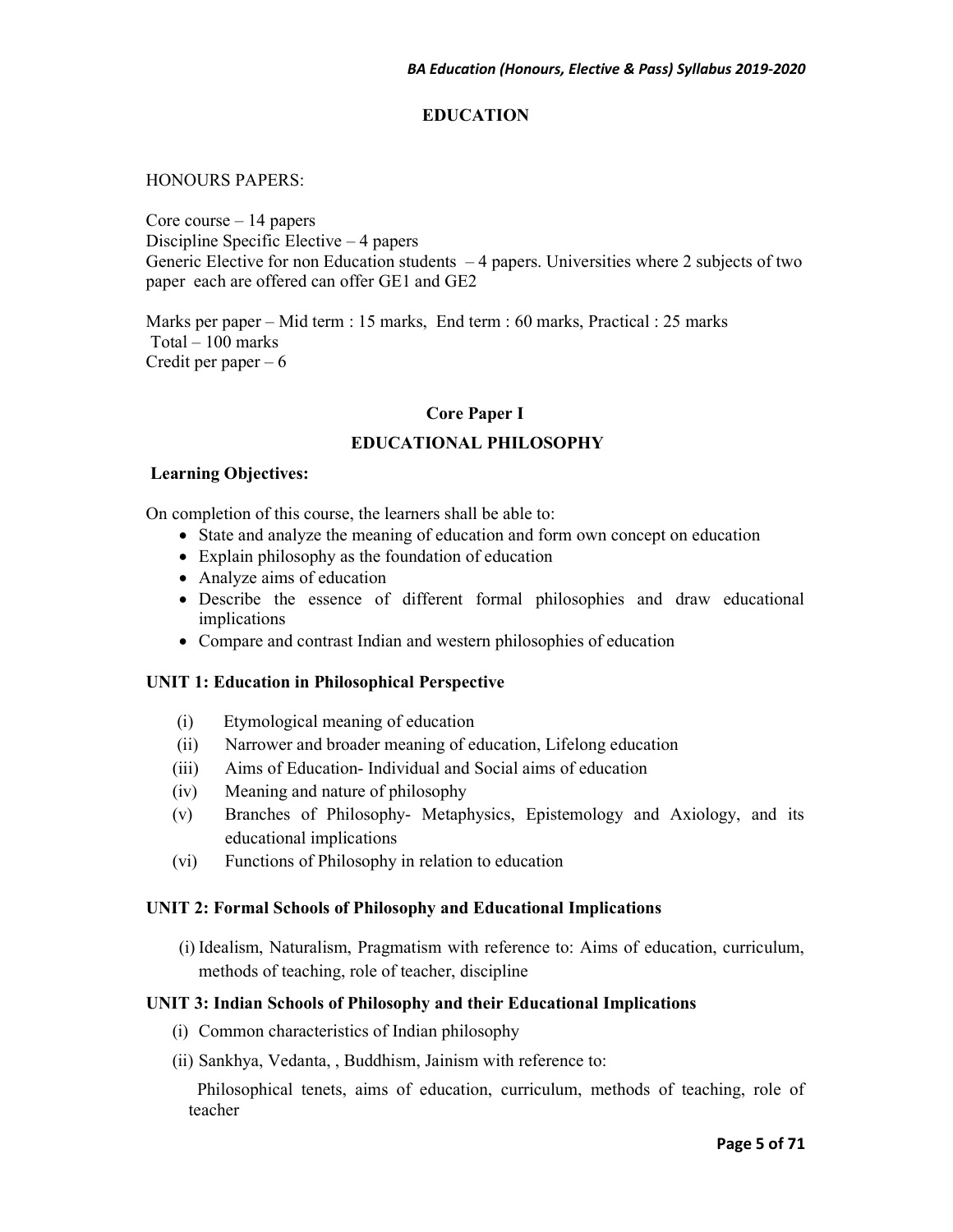## **UNIT 4: Educational Thought of Western and Indian Thinkers**

- i. Plato
- ii. Dewey
- iii. Gopabandhu Das
- iv. Gandhi
- v. Tagore
- vi. Aurobindo

## **PRACTICAL**

• Field visit to a seat of learning in the locality and prepare report.

NB: It will be evaluated by both the internal core -1 internal and External examiners.

## **Text Books**

- Safaya, R.N. & Shaida, B.D. (2010). *Modern Theory and Principles of Education*. New Delhi: Dhanpatrai Publishing Company Pvt. Ltd. (Nayak, B.K. (2018).
- Ravi, Samuel.S. (2015). *A Comprehensive Study of Education*. Delhi: PHI Learning Pvt. Ltd.
- Taneja, V.R. (2000). *Educational thought and practice*. New Delhi: Sterling Publishers Pvt. Limited.

- Aggrawal, J.C. (2013). *Theory and principle of education*. New Delhi: Vikash Publishing House Pvt Ltd.
- Anand, C.L. *et.al.* (1983). Teacher and education in emerging in Indian society, New Delhi: NCERT.
- Brubacher, John.S.(1969). Modern philosophies of education. New York: McGraw Hill Co.
- Clarke, P. (2001). Teaching and learning: The Culture of pedagogy. New Delhi: Sage Publication.
- Dash, B.N. (2011) Foundation of education, New Delhi; Kalyani Publishers.
- Dewey, John (1916/1977). Democracy and education. New York: MacMillan.
- Dewey, John (1956). The Child and the curriculum, school and society. Chicago, Illinois: University of Chicago Press.
- Dewey, John (1997). Experience and education. New York: Touchstone.
- Ganesh, Kamala & Thakkar, Usha (Ed.) (2005). Culture and making of identity in India. New Delhi: Sage Publications.
- Govt. of India (1986/'92). National policy on education. New Delhi: MHRD.
- Krishnamurthy, J. (1953). Education and significance of life. New Delhi: B.I. Publications
- Kumar Krishna (1996). Learning from conflict. New Delhi: Orient Longman.
- Ministry of Education (1966). Education and national development. New Delhi: Ministry of Education, Government of India.
- Ornstein, Allan C. & Levine, Daniel U. (1989).Foundations of education (4th Edn.). Boston: Houghton Mifflin Co.
- Pathak, R. P. (2012). Philosophical and sociological principles of education. Delhi: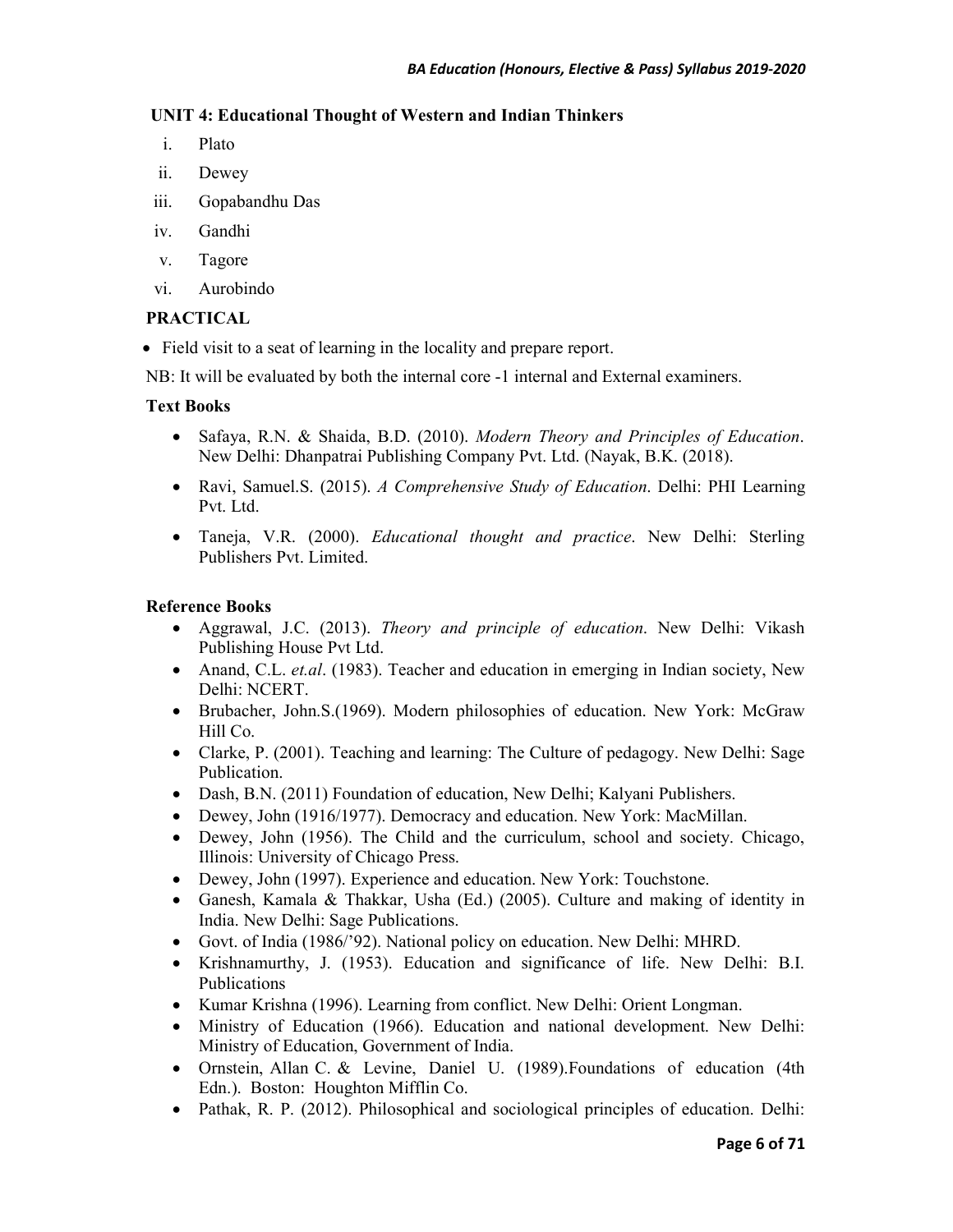Pearson. Pathak, Avijit (2002). Social implications of schooling. New Delhi: Rainbow Publishers.

- Peters, R.S. (1967). The Concept of education. London: Routledge Kegan & Paul. Radhakrishnan, S. Indian philosophy Vol. I and Vol. II
- Ross, James S.(1981). Ground work of educational theory.Delhi: Oxford University Press
- Rusk, Robert R., Philosophical bases of education, London: Oxford University Press.
- Salamatullah, (1979). Education in social context. New Delhi: NCERT.
- Srinivas, M.N., (1986). Social changes in modern India. Bombay: Allied Publishers.
- Wingo, G. Max (1975). Philosophies of education. New Delhi: Sterling Publisher Pvt. Limited.

## **Core Paper II**

## **EDUCATIONAL PSYCHOLOGY**

#### **Learning Objectives:**

On completion of this course, the learners shall be able to:

- Explain the concept of educational psychology and its relationship with psychology.
- Understand different methods of educational psychology.
- Describe the theoretical perspectives of educational psychology.
- Explain the concepts of growth and development of child and adolescence, and underlined general principles of growth and development.
- Describe briefly the periods and the typical characteristics of growth and development during childhood and adolescence.
- Specify the contexts and factors influencing development.
- Explain the theory of cognitive development and its educational implications.
- State the different forms and characteristics of individual differences and the ways of meeting the classroom issues arising out of the differences.
- Identify the learning needs during the different stages of development and adopt appropriate strategies in and out of school to meet the learning needs.

#### **UNIT 1: Educational Psychology in Developmental Perspective**

- (i) Meaning, nature, scope and relevance of educational psychology
- (ii) Methods of educational psychology- observation, experimentation, and case study
- (iii)Application of educational psychology in understanding learner
- (iv)Growth and Development-Concept, difference between growth and development, and principles of growth and development
- (v) Characteristics of development during adolescence in different areas: Physical, social, emotional and intellectual (with reference to Piaget)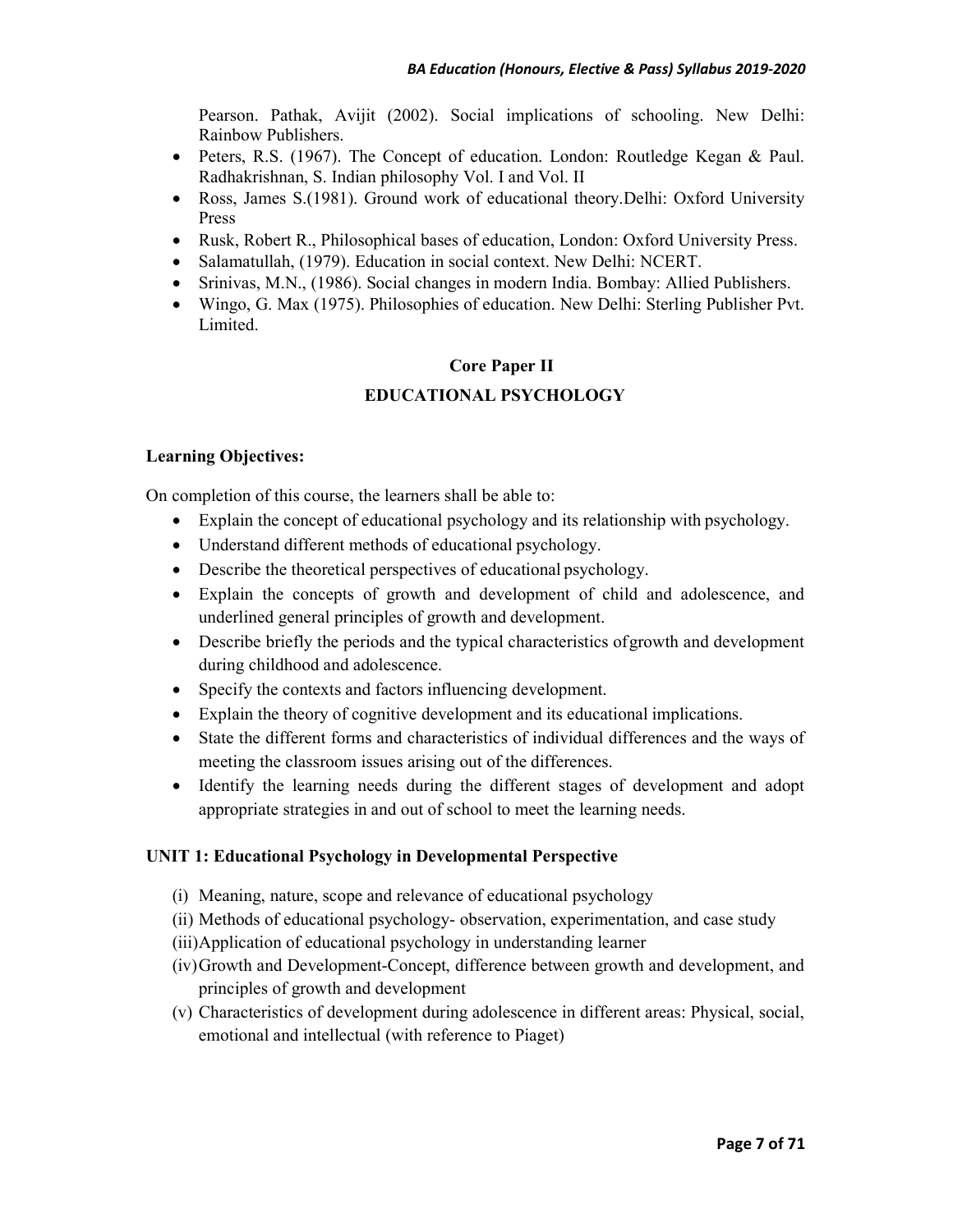## **UNIT 2: Intelligence, Creativity and Individual difference**

- (i) Individual difference-concept, nature, factors and role of education
- (ii) Intelligence- meaning and nature of intelligence, concept of I.Q, theories of intelligence- Two factor theories, Guildford's structure of intelligence (SI) model, Gardner's multiple theory of intelligence.
- (iii) Measurement of intelligence- individual and group test, verbal, non-verbal test
- (iv) Creativity- meaning, nature and stages of creative thinking, strategies for fostering creativity

## **UNIT 3: Learning and Motivation**

- (i) Learning- meaning, nature and factors of learning
- (ii) Theories of learning with experiment and educational implications-
- (iii)Classical conditioning, operant conditioning, insightful learning and constructivist approach to learning
- (iv)Motivation concepts, types, and techniques of motivation

## **UNIT 4: Personality and Mental health**

- (i) Personality- meaning and nature of personality
- (ii) Theories- type theory and trait theory
- (iii)Assessment of personality- subjective, objective and projective techniques
- (iv)Mental health-concept, factors affecting mental health and role of teacher, mental health of teacher.
- (v) Adjustment mechanism: Concept and Types

## **PRACTICAL**

- Administration and interpretation of any psychological test relating to intelligence or personality
- N.B: It will be evaluated by both the Internal and External examiners.

#### **Text Books**

- Woolfolk, A. (2015). *Educational psychology (9th Ed.).* New Delhi: Pearson Publication
- Chauhan, S.S. (2010). *Advanced educational psychology*. New Delhi: Vikas Publishing House Pvt. Ltd.
- Mangal, S.K. (2002). *Advanced educational psychology*. New Delhi: Prentice Hall of India.

#### **Reference Books**

• Arnett, J. (2007). Adolescence and emerging adulthood: A cultural approach. (3rd Edn.). Upper Saddle River, N.J.: Pearson.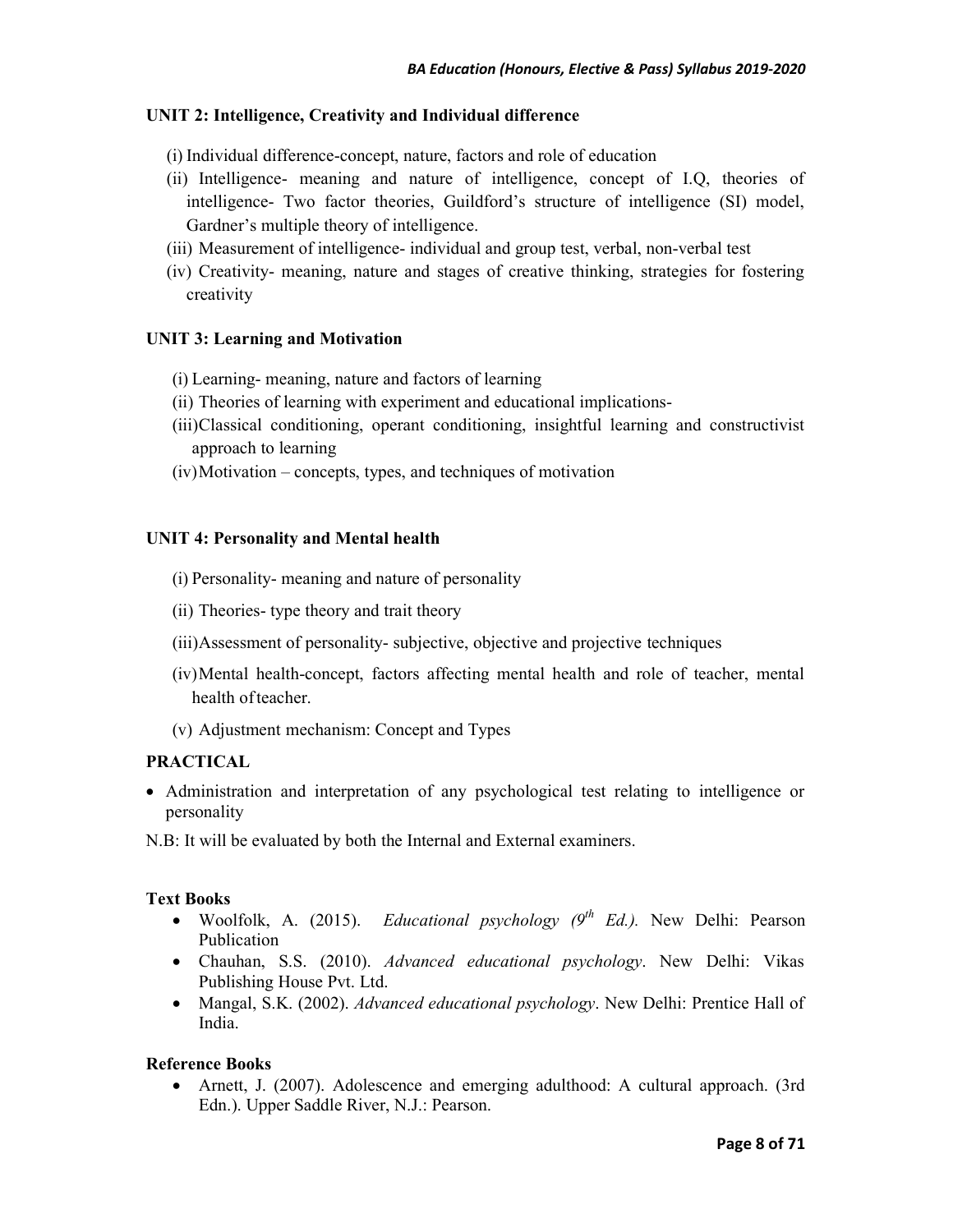- Berk, Laura E. (2011). Child development (9th Edn.). New Delhi: Prentice Hall of India.
- Flavell, J.H. (1963). The developmental psychology of Jean Piaget. New York: Van Nostrand
- Hurlock, E. B. (1980). Developmental psychology: All span approach. New York: McGraw Hill Book.
- Hurlock, E.B. (1980). Child development (6th Edn.). Tokyo: McGraw-Hill, Kogakusha Ltd.
- Hurlock, E.B. (2007). Child growth and development. New York: McGraw Hill.
- Kail, Robert V (2011). Children and their development (6th Edition). Englewood Cliffs, N.J: Prentice Hall.
- Stephens, J. M.; Evans, E. D.(1973). Development and classroom learning: An introduction to educational psychology. New York: Holt, Rinehart and Winston

## **Core Paper III**

## **EDUCATIONAL SOCIOLOGY**

#### **Learning Objectives:**

On completion of this course, the students shall :

- State the relationship between education and society.
- Understand the meaning of Educational Sociology and function of education as a social system.
- State different agencies of education and their functions.
- Justify the importance of education for social change.
- Describe the role of education in modernization and globalization.
- Describe the function of education to ensure equality and equity.

#### **UNIT 1: Education and Society**

- (i) Relationship between education and society, school as a miniature society
- (ii) Educational Sociology- Concept, nature, scope and importance;
- (iii)Relationship between education and sociology.
- (iv)Education as a process of socialization.
- (v) Education and politics, education and economic development

#### **UNIT 2: Agencies of Education**

- (i) Family- Importance, functions and role for education and socialization of the children
- (ii) School Importance, functions and role for education and socialization of the children
- (iii)Society- Importance, functions and role for education and socialization of the children
- (iv)Mass Media- Importance, functions and role for education and socialization of the children

#### **UNIT 3: Education, Social change and Modernization**

(i) Concept of social change and factors affecting Social Change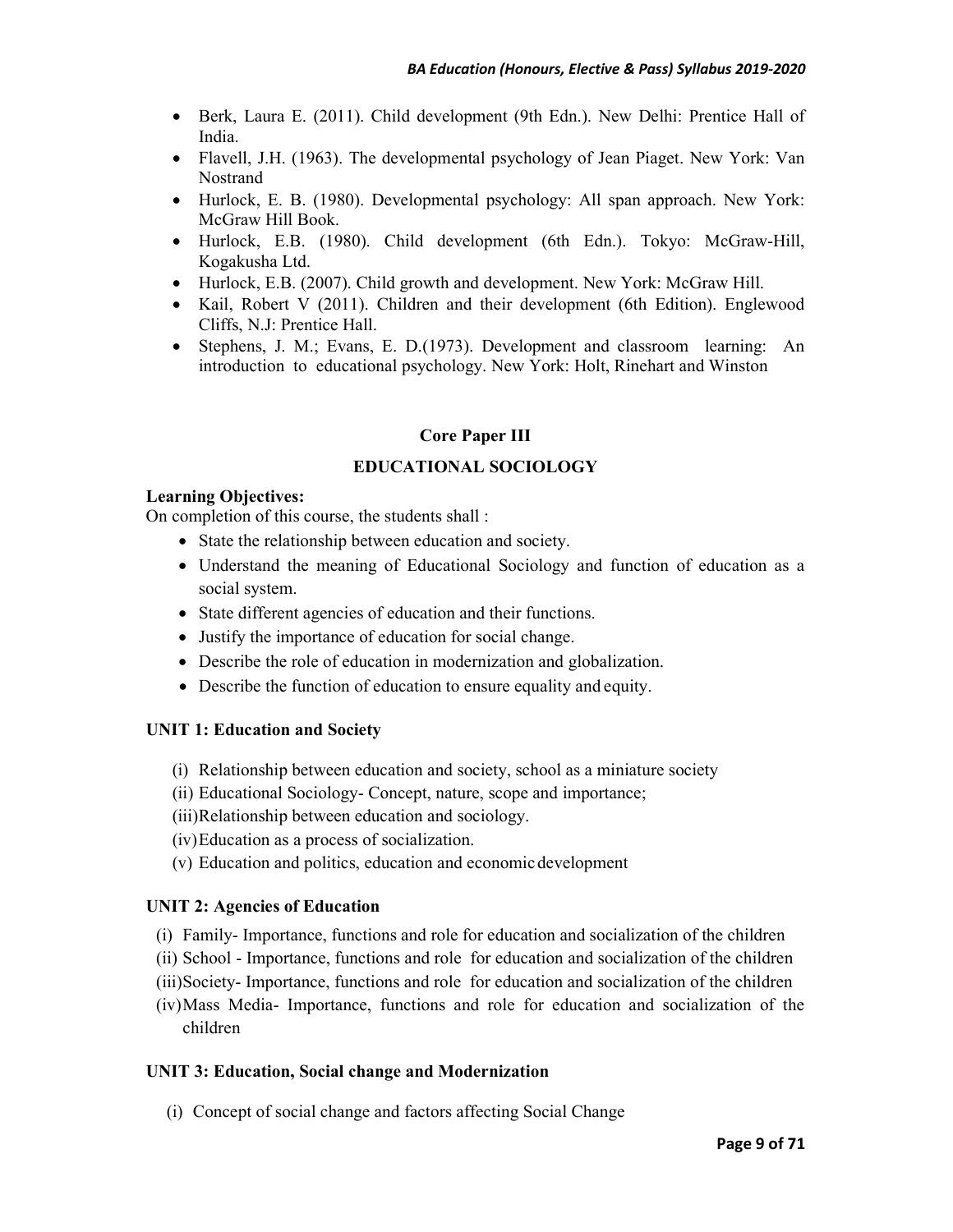- (ii) Education as an instrument of social change and social control
- (iii)Concept and attributes of modernization
- (iv)Education for accelerating the process of modernization
- (v) Impact of globalization on education

## **UNIT 4: Equalization of Educational opportunities for ensuring equity and Inclusion**

- (i) Concept of equality, equity and inclusion: its educational implication
- (ii) Ensuring equality in the education of SC and ST
- (iii)Education for women empowerment
- (iv)Inclusive education with reference to children with special needs (CWSN)

## **PRACTICAL**

Field Visit: Study of a social unit (Home/School/Village/slum) and reporting.

**N**B: It will be evaluated by both the internal and external examiners

#### **Text Books**

- Mathur, S. S. (2000). *A sociological approach to Indian education.* Agra : Vinod Pustak Mandir.
- Pathak, R. P. (2012). Philosophical and sociological principles of education. Delhi: Pearson.
- Bahttacharya, S. (2006). Sociological Foundation of Education. New Delhi: Atlantic

- Ravi, Samuel.S.(2015). *A Comprehensive Study of Education*. Delhi: PHI Learning Pvt. Ltd.
- Safaya, R.N. & Shaida, B.D. (2010), *Modern theory and principles of education*. New Delhi: Dhanpati Publising Company Pvt. Ltd.
- Aggrawal, J.C.(2013). Theory and principle of education. New Delhi: Vikash Publishing House Pvt Ltd.
- Anand, C.L. et.al. (1983). Teacher and education in emerging in Indian society, New Delhi: NCERT. Brubacher, John.S.(1969). Modern philosophies of education. New York: McGraw Hill Co.
- Clarke, P. (2001). Teaching and learning: The Culture of pedagogy. New Delhi: Sage Publication.
- Dewey, John (1916/1977). Democracy and education. New York: MacMillan.
- Dewey, John (1956). The Child and the curriculum, school and society. Chicago, Illinois: University of Chicago Press.
- Dewey, John (1997). Experience and education. New York: Touchstone.
- Ganesh, Kamala & Thakkar, Usha (Ed.) (2005). Culture and making of identity in India. New Delhi: Sage Publications.
- Govt. of India (1986/'92). National policy on education. New Delhi: MHRD.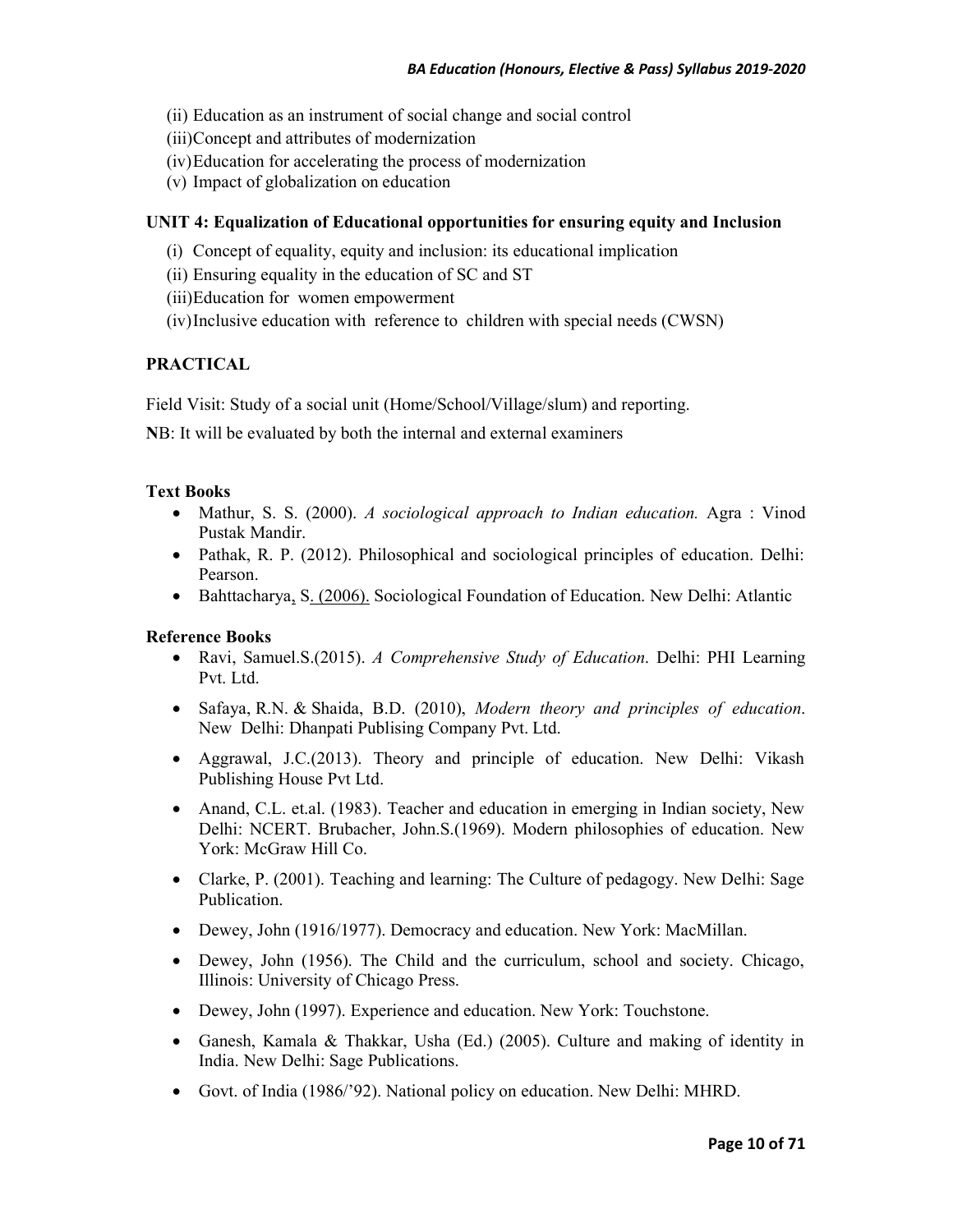Ministry of Education (1966). Education and national development. New Delhi: Ministry of Education, Government of India.

- Ornstein, Allan C. & Levine, Daniel U. (1989).Foundations of education (4th Edn.). Boston: Houghton Mifflin Co.
- Pathak, Avijit (2002). Social implications of schooling. New Delhi: Rainbow Publishers.
- Salamatullah, (1979). Education in social context. New Delhi: NCERT.

Saraswati, T.S. (Ed.) (1999).Culture, socialization and human development. Theory, research and applications in India. New Delhi: Sage Publication.

• Taneja, V.R. (2000). Educational thought and practice, New Delhi: Sterling Publishers Pvt. Limited.

# **Core Paper IV CHANGING PEDAGOGICAL PERSPECTIVE**

## **Learning Objectives:**

On completion of this course, the students shall:

- Explain the concept of pedagogy
- Differentiate pedagogy from other allied concepts
- Explain different teaching task with example
- Establish relationship between teaching and learning
- List out different approaches and methods of teaching
- Prepare a lesson plan following different designs

#### **UNIT 1: Concept of Teaching and Learning**

- (i) Meaning and definition of teaching and learning
- (ii) Relationship between teaching and learning
- (iii)Variables involved in teaching task: independent, dependent and intervening
- (iv)Phases of teaching: Pre- active, inter- active and post- active
- (v) Levels of teaching: memory, understanding and reflective
- (vi)Lesson plan design- The Herbartian steps, 5 E and ICON design model

## **UNIT 2: Theories of Teaching**

- (i) Meaning and nature of teaching theory
- (ii) Types of teaching theories:
- (iii)Formal theories of teaching- communication theory of teaching
- (iv)Descriptive theories of teaching– Gagne's hierarchical theory of instruction and Bruner's cognitive theory of instruction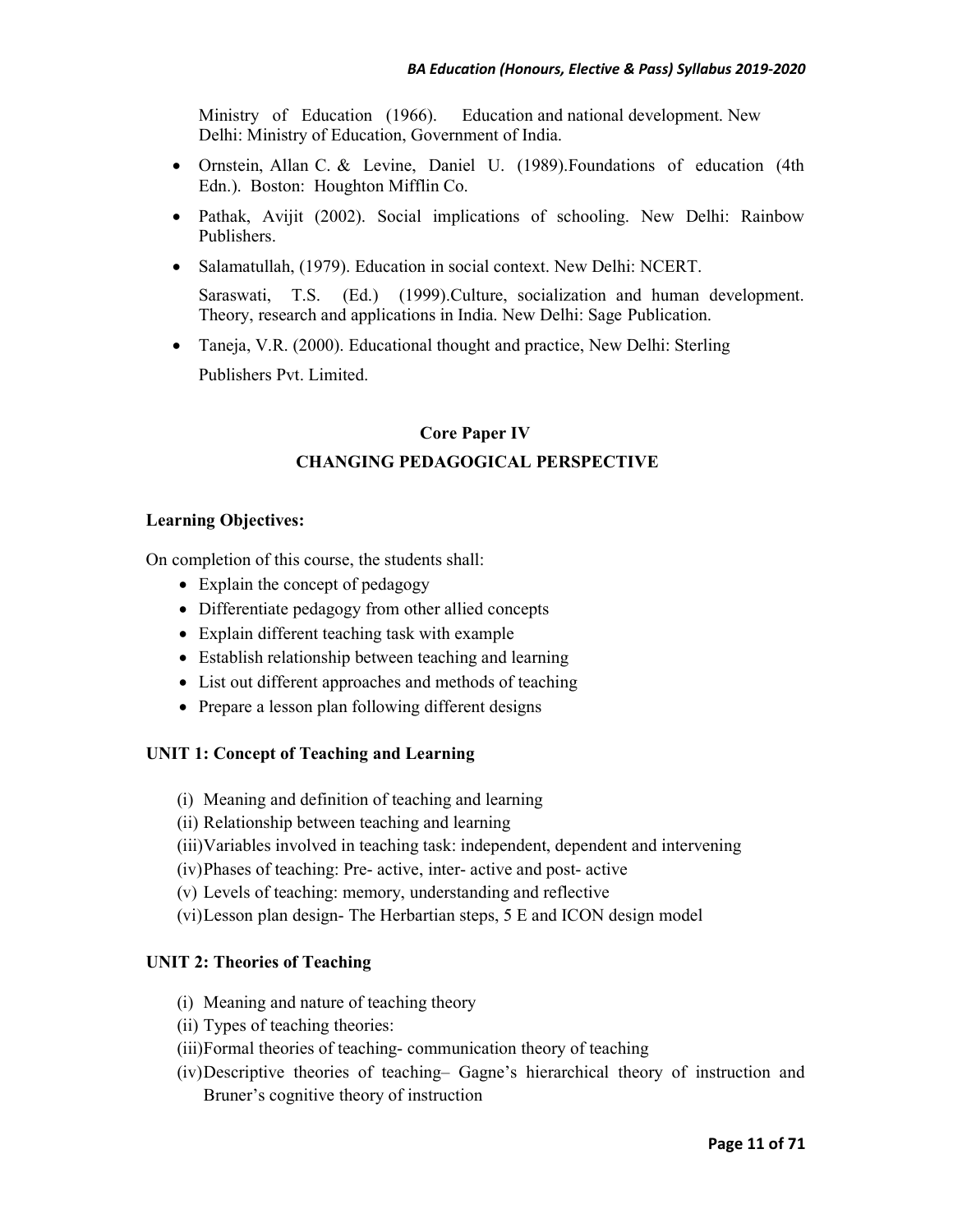(v) Normative theories of teaching - Mitra's psychological theory of teaching and Clarke's general theory of teaching

## **UNIT 3: Principles and maxims of teaching**

- (i) General principles of teaching
- (ii) Psychological principles of teaching
- (iii)Maxims of teaching
- (iv)Core teaching skills: Introducing the lesson, explaining, illustrating with examples, stimulus variation, and reinforcement, questioning, probing questions, closure.

## **UNIT 4: Approaches and methods of Teaching**

- (i) Concept of approach, method, strategy and techniques
- (ii) Methods of teaching: inductive-deductive, analytic- synthetic, problem solving and project
- (iii)Shift in focus from teaching to learning- constructivist approach to learning

#### **PRACTICAL**

• Preparation of rating scale/ checklist /observation schedule to evaluate classroom teaching and reporting.

NB: It will be evaluated by both the internal and external examiners

### **Text Books**

- Kochar, S.K.(2011). *Methods and Techniques of teaching*. Sterling Publisher Pvt. Ltd., New Delhi
- Chauhan, S.S.(1995). *Innovations of teaching learning process*. Vikash Publishing House, New Delhi
- Sharma, R.A.(1986).*Technology of Teaching*. International Publishing House, Meerut.

- Aggarwal, J.C.(1995). *Essentials of Educational Technology*. Vikash Publishing House, New Delhi
- Walia, J.S. (2013). *Educational Technology*. Jalandhar, Punjab: Ahim Publications.
- Mangal, S.K. and Mangal, U.(2010) *Essentials of Educational Technology*, New Delhi, PHI Learning Pvt. Limited
- Mangal, S.K.(1988) *Foundations of Educational Technology,* Ludhiana, Tandan Publications
- Nageswar Rao, S., Sreedhar, P. & Rao, B.(2007). *Methods and techniques of teaching*, Sonali Publications, New Delhi
- Oliver,R.A. (1963) *Effective teaching*, JM Dent & Sons
- Pathak, R.P. & Chaudhary, J. (2012) *Educational Technology*, Pearson, New Delhi
- Ryburn, W.M.(1955) *Principles of Teaching*, Geoffrey Cembridge, OUP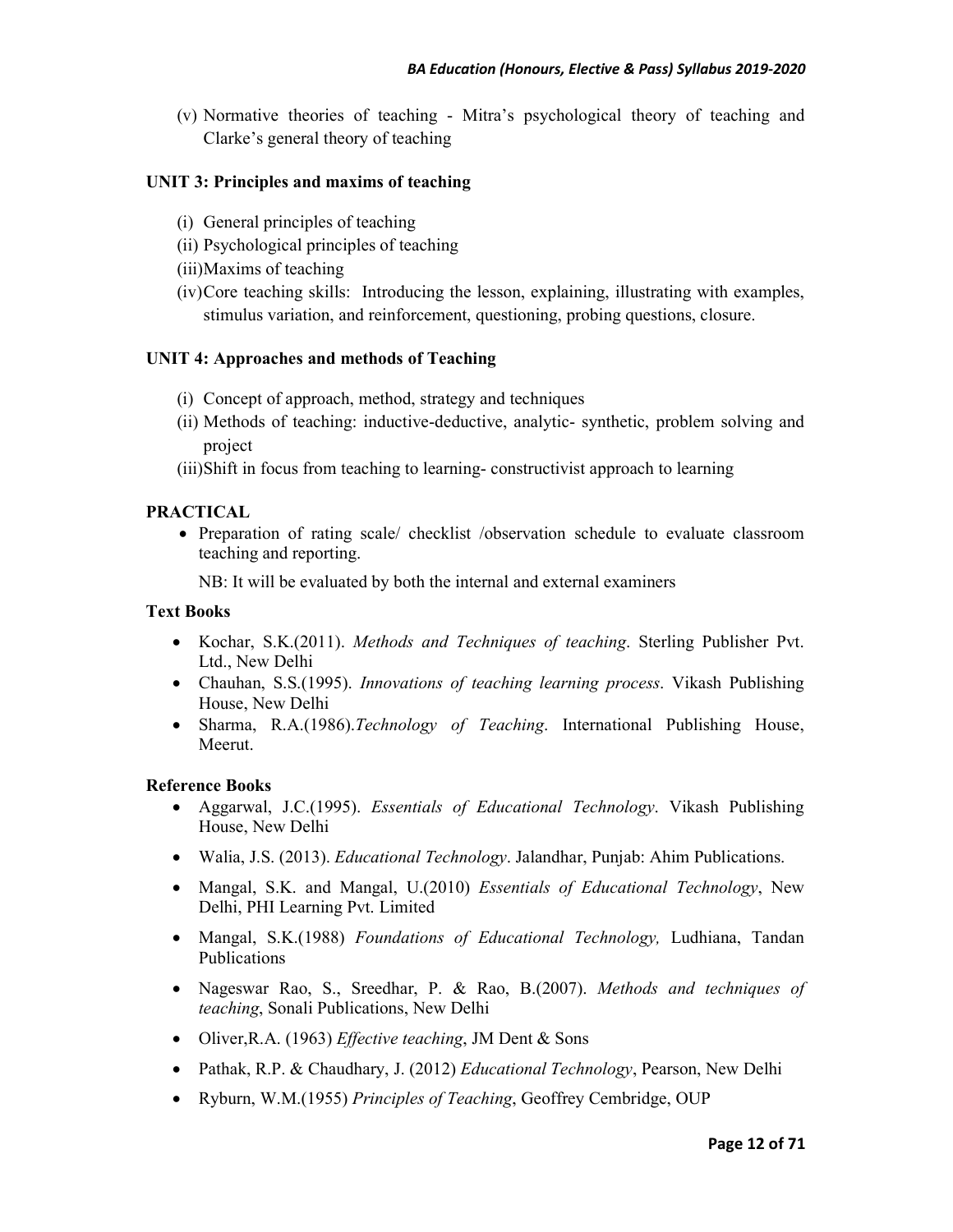• Sampath,K, Pannir Salvam,A.,& Santhanam, S.(1981) *Introduction to Educational Technology*, Sterling Publisher, New Delhi

## **Core Paper V**

## **EDUCATIONAL ASSESSMENT AND EVALUATION**

#### **Learning Objectives:**

On completion of this course, the students will.

- State the nature, purpose and types of educational assessment and evaluation.
- Develop and use different types of tools and techniques for continuous and comprehensive assessment of learning in the school situation.
- Explain the importance of assessment for learning and its processes for enhancing the quality of learning and teaching.
- Describe the characteristic of a good test.
- Analyze the trends and issues in learning and learner assessment.
- Analyze and interpret results of the assessment using standard score.
- Illustrate the principles of test construction in education.

#### **UNIT 1: Assessment and Evaluation in Education**

- (i) Understanding the meaning and purpose of test, measurement, assessment and evaluation
- (ii) Scales of measurement- nominal, ordinal, interval and ratio
- (iii)Types of test- teacher made and standardized
- (iv)Approaches to evaluation- placement, formative, diagnostic and summative
- (v) Types of evaluation- norm referenced and criterion referenced
- (vi)Concept and nature of continuous and compressive evaluation

## **UNIT 2: Instructional Learning Objectives**

- (i) Taxonomy of instructional learning objectives with special reference to cognitive domain
- (ii) Criteria of selecting appropriate learning objectives, and stating of general and specific instructional learning objectives
- (iii)Relationship of evaluation procedure with learning objectives
- (iv)Difference between objective based objective type test and objective based essay type test

#### **UNIT 3: Tools and Techniques of Assessment and construction of Test**

- (i) Steps of test construction: planning, preparing, trying out and evaluation
- (ii) Principles of construction of objective type test items- matching, multiple choice, completion and true – false
- (iii)Principles of construction of essay type test
- (iv)Non- standardized tools: Observation schedule, interview schedule, rating scale, check list, portfolio and rubrics .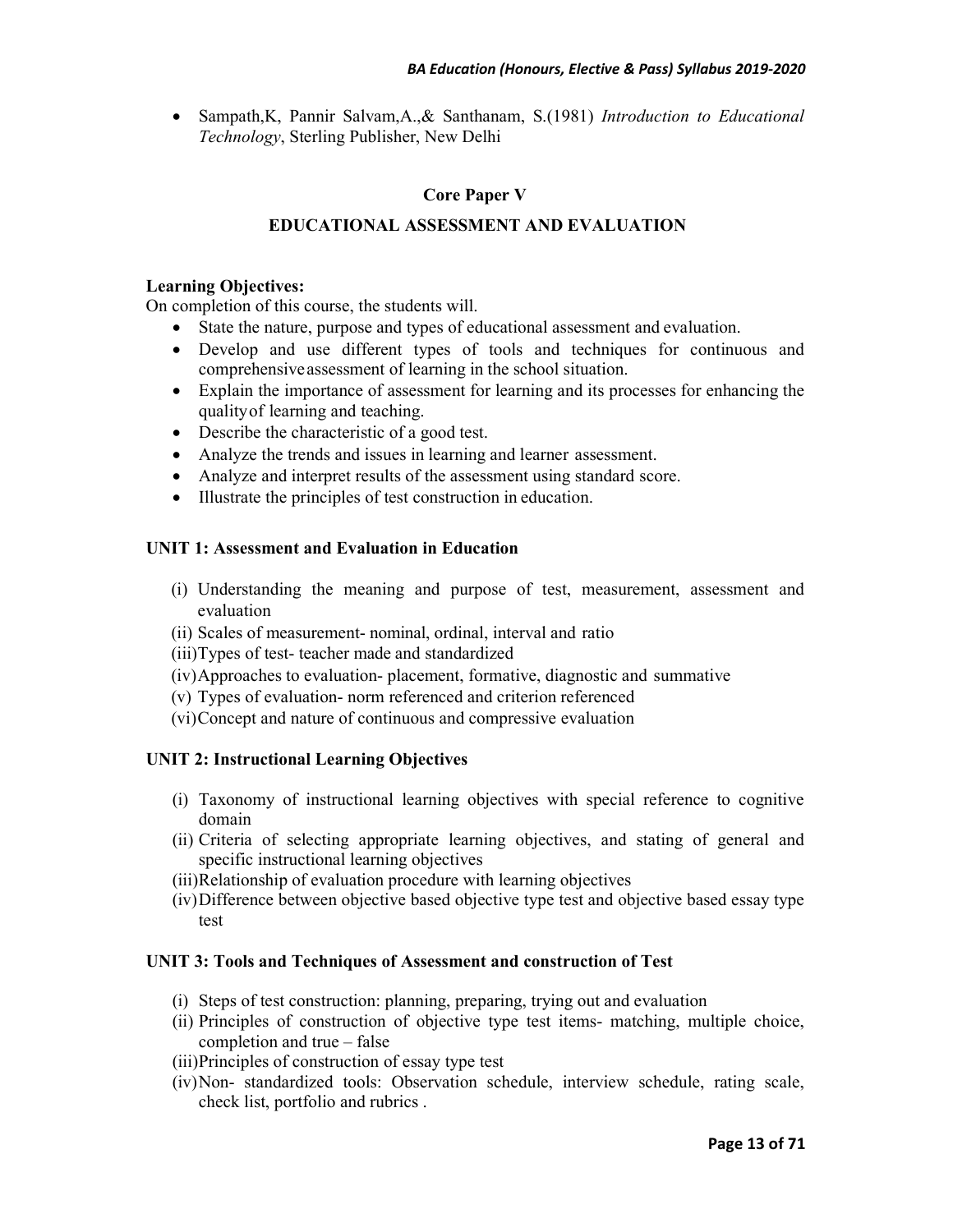#### **UNIT 4: Characteristics of a good Test**

- (i) Validity-concept, types and methods of validation
- (ii) Reliability- concept and methods of estimating reliability
- (iii)Objectivity- concept and methods of estimating objectivity
- (iv)Usability- concept and factors ensuring usability

#### **PRACTICAL**

• Construction of Unit test on a school subject based on blueprint and reporting.

NB: It will be evaluated by both Internal and External examiners.

#### **Text Books**

- Aggrawal, J.C. (1997). *Essentials of examination system, evaluation, tests and measurement*. New Delhi: Vikas Publishing House Pvt Ltd.
- Goswami, M. (2011). *Measurement and evaluation in psychology and education*. Hyderabad: Neelkamal Publishers

Gronlund, N.E. (2003). *Assessment of student Achievement*. Boston: Allyn & Bacon

• Singh, A.K. (2016). *Tests, measurements and research methods in behavioural sciences*. New Delhi: Bharati Bhawan Publishers.

- Anastasi, A.(1976). Psychological testing. New York: Macmillan Publishing Co.
- Anderson, L.W. (2003). Classroom assessment: Enhancing the quality of teacher decision making.
- Banks, S.R. (2005). *Classroom assessment: issues and PRACTICES*. Boston: Allyn & Bacon.
- Blooms, B.S.(1956). *Taxonomy of educational Learning Objectives*. New York: Longman Green and Company
- Cohen, R.J., Swerdlik, M.E., & Phillips, S.M. (1996). *Psychological testing and assessment. an introduction to the tests and measurement*. California: Mayfield Publishing Co.
- Earl, L.M. (2006). *Assessment as learning: using classroom assessment to maximize student learning*. Thousand Oaks, California: Corwin Press
- Hopkins, KD. (1998). *Educational and psychological measurement and evaluation.* Boston: Allyn and Bacon.
- Linn, R.L. & Gronlund, N.E. (2000). *Measurement and assessment in teaching.*  London: Merrill Prentice Hall. Macmillan, J.H. (1997). *Classroom assessment, principles and practice for effective instruction.* Boston: Allyn and Bacon
- Mohan, R. (2016). *Measurement evaluation and assessment in education*. Delhi: PHI Learning Pvt. Ltd.
- National Council of Educational Research and Training (2006). *Position paper: Examination Reforms.* New Delhi: NCERT
- Noll, N.H. S cannell, D.P. & Craig, RC. (1979). *Introduction to educational measurement.* Boston: Houghton Miffin.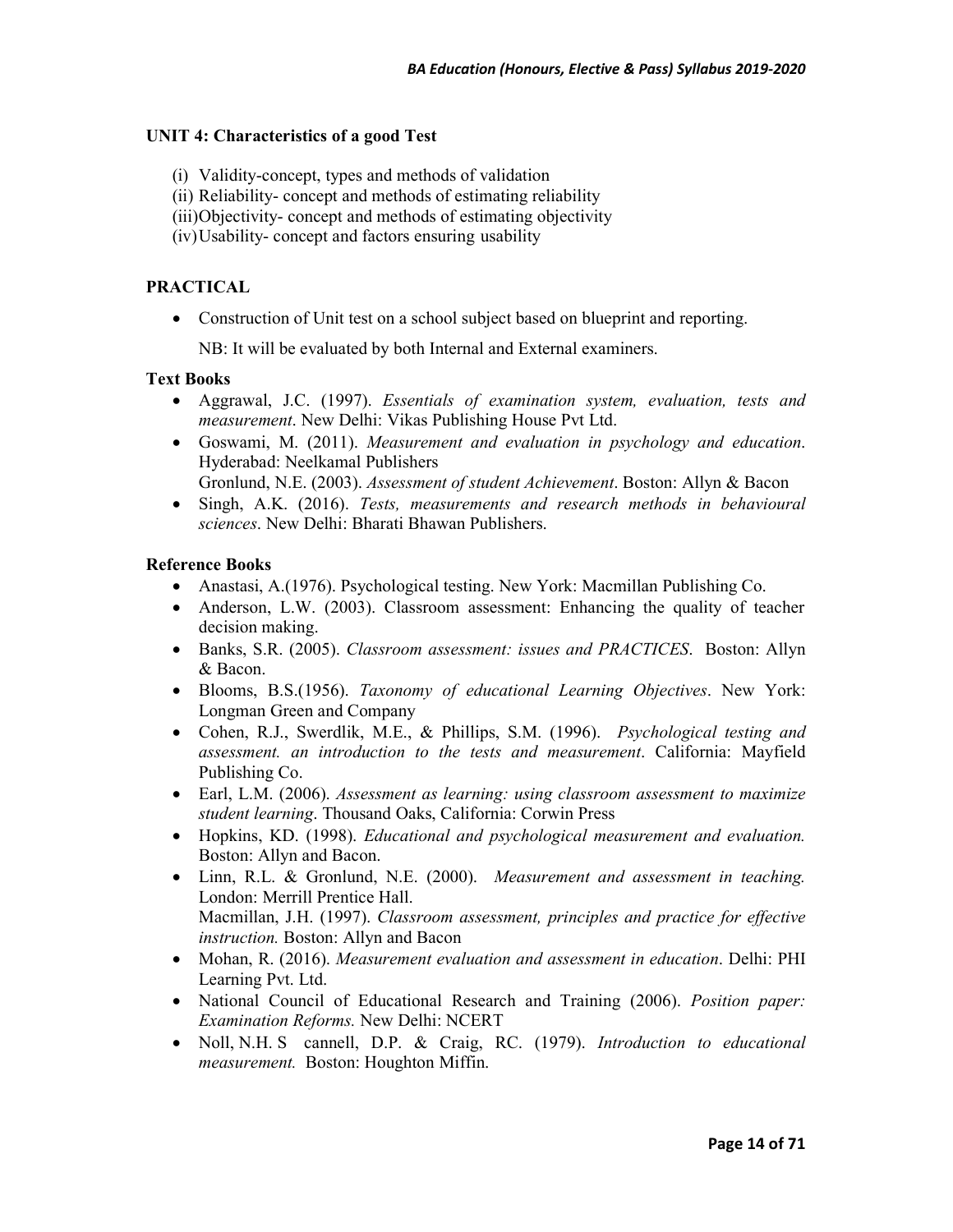## **Core Paper VI**

## **EDUCATIONAL RESEARCH**

#### **Learning Objectives:**

On completion of this course, the student will:

- Describe nature, scope and limitation of educational research.
- Understand different types and methods of educational research.
- Explain sources from where knowledge could be obtained.
- Describe the process of research in education.
- Analyze research design in education.
- Illustrate procedure of collecting and analyzing data.
- Prepare the research report.

#### **UNIT 1: Concept and Types of Educational Research**

- (i) Concept and nature of research
- (ii) Meaning, nature and scope of educational research
- (iii)Types of research by purpose- fundamental, applied and action
- (iv)Types of research by approach- quantitative and qualitative

#### **UNIT 2: Design of Research and preparation of research proposal**

- (i) Steps of Research
- (ii) Review of Related Literature; and identification of problem
- (iii)Hypothesis: meaning, types, sources and characteristics of hypothesis
- (iv)Concept of population and sample
- (v) Sampling procedures- probability and non-probability
- (vi)Tools and techniques for data collection(i.e. questionnaire, interview, observation and procedure of data collection , preparation of research proposal

#### **UNIT 3: Methods of Research**

Meaning nature and steps of:

- (i) Survey method
- (ii) Case-study method
- (iii)Historical research
- (iv)Experimental research

#### **UNIT 4: Writing Research Report**

- (i) Data analysis and interpretation in research.
- (ii) Steps for reporting research
- (iii)Reporting style (APA Style)
- (iv)Plagiarism checking
- (v) Referencing Style (APA Style): Bibliography, Webliography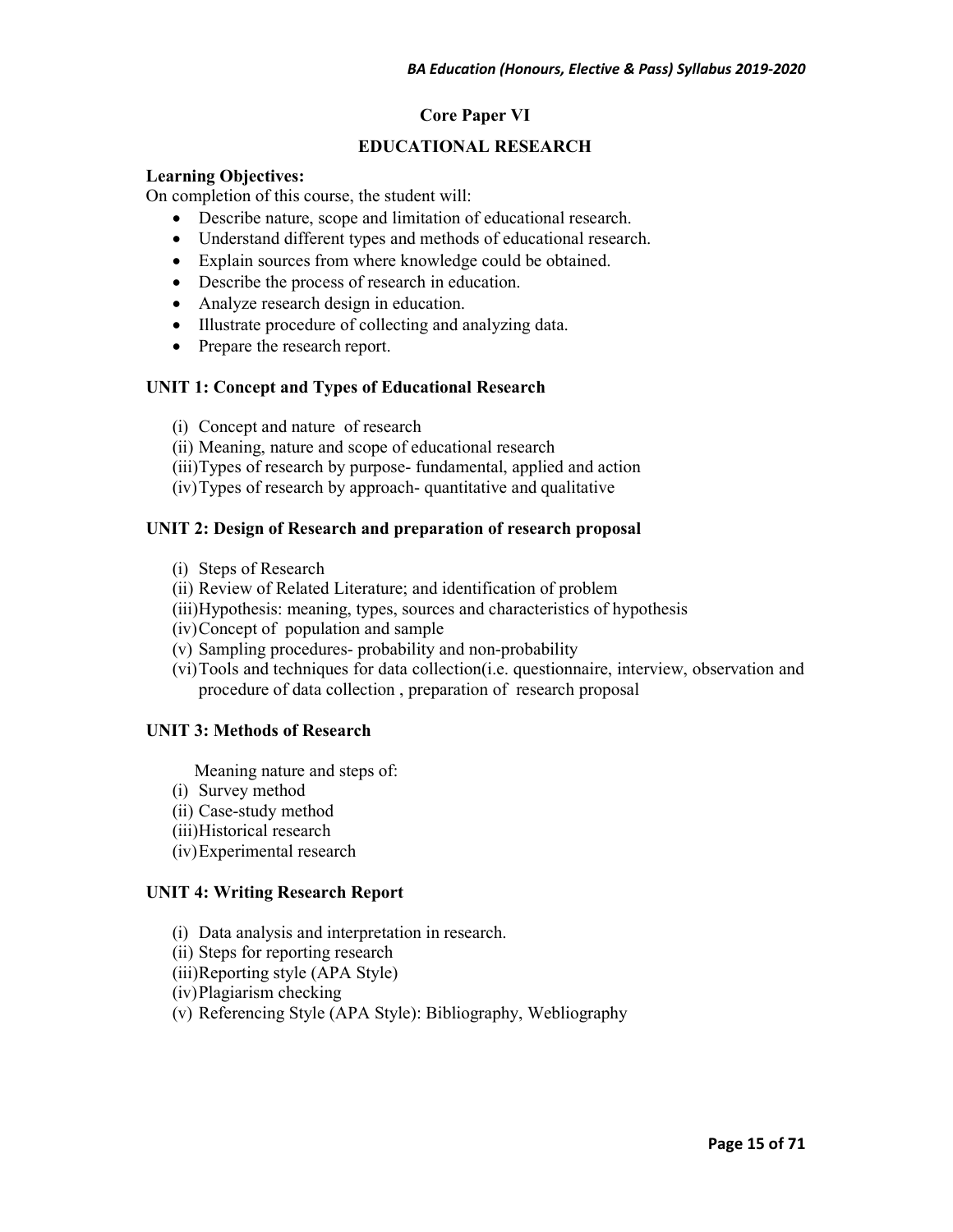## **PRACTICAL**

• Preparation of a Research Proposal on any Educational Topic (Issues/ Trends/ Problems/ Psychological Topics)

NB: It will be evaluated by both Internal and External examiners.

## **Text Books**

- Best J.W. and Kahn, J. V. (2006). *Research in education*  $(9^{th}$  Ed.) New Delhi: Pearson Education Inc.
- Kaul, L. (1984). *Methodology of educational research.* New Delhi: Vikas Publication
- Singh, A.K. (2016). *Tests, measurements and research methods in behavioural sciences*. New Delhi: Bharati Bhawan Publishers.

## **Reference Books**

- Nanda, G.C. & Khatoi, P.K. (2012). *Fundamentals of Educational Research and Statistics.* New Delhi: Ludhiana.
- Gay, L.R. (1990). *Educational research-competencies for analysis and application*  $(3<sup>rd</sup> Ed.)$ , Macmillan Publishing Company, New York
- Ary, D., Jacobs, L. C., &Razavieh, A. (2002). *Introduction to research in education*  (6th Ed.). Belmont, CA: Wadsworth/Thomson Learning.
- Bhandarkar, P.L. and Wilkinson,T.S. (2010). *Methodology and techniques of social research*. Himalaya Publishing House, New Delhi.
- Creswell, J.W. (2014). *Educational research-planning, conducting and evaluating quantitative and qualitative research (4th Ed.).* New Jersey, USA: Pearson Education Inc. (Indian Reprint available at PHI Learning Pvt.Ptd.)
- Kerlinger, F.N. (1973). *Foundation of behavioral research.* New York: Holt Rinehart & Winston.
- Rao, U. (2007). *Action research.* Himalaya Publishing House, New Delhi.
- Borg, W.R. & Gall, M.D. (1989). *Educational research: An introduction*. New York: Longman.
- Corey, S. M. (1953), *Action research to improve school practice*, New York: Teachers College Press
- Johnson, B. & Christensen, L. (2008). *Educational research: quantitative, qualitative, and mixed approaches*. London: Sage Publication
- McMillan, J.H. & Schumacher, S. (1989). *Research in Education- a Conceptual Introduction.* New York: Harper Collins.
- Mertler, C.A. (2006). *Action research: teachers as researchers in the classroom*. London: Sage Publication

## **Core Paper VII**

## **STATISTICS IN EDUCATION**

## **Learning Objectives:**

On completion of this course, the students will:

- Describe the importance of statistics in education.
- Organise and represent educational data in tabular and graphical form.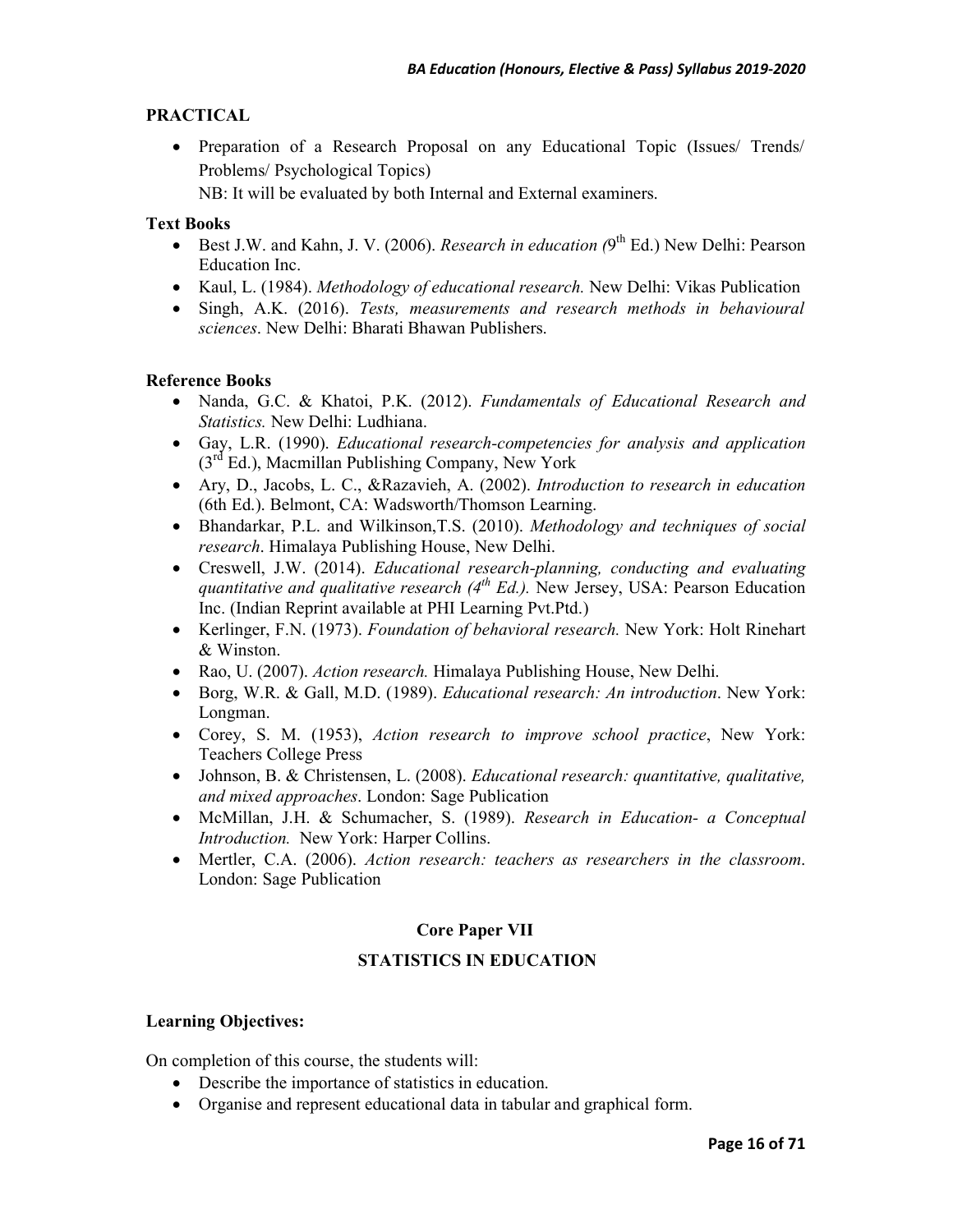- Compute and use various statistical measures of average, variation and bi-variate distribution to in analysis and interpretation of educational data.
- Describe the concept and importance of normal probability curve and interpret test scores in using normal probability curve.
- Understand the divergence of data from normality.

### **UNIT 1: Educational Statistics**

- (i) Educational Statistics-meaning, nature, scope and uses
- (ii) Organization of Data: frequency distribution, cumulative frequency distribution
- (iii)Graphical representation of data ( histogram, frequency polygon , ogive and piediagram)

#### **UNIT 2: Measures of Central Tendency and Variability**

- (i) Mean, Median and Mode- concept, computational process, uses and limitations
- (ii) Range, Average Deviation, Quartile Deviation and Standard Deviation- Concept, computational process, uses and limitations

#### **UNIT 3: Co-relational Statistics**

- (i) Meaning and types of correlation
- (ii) Computation of coefficient of correlation by rank difference method; product moment method

#### **UNIT 4: Normal Probability Curve and Divergence from Normality**

- (i) Normal Probability Curve- concept, properties and applications
- (ii) Skewness and Kurtosis
- (iii)Interpretation of derived scores: Z- score and T- score

#### **PRACTICAL**

• Analysis of Achievement Data of a particular class and Reporting

NB: It will be evaluated by both Internal and External examiners.

## **Text Books**

- Aggarwal,Y.P.(2009).*Statistical methods: concepts, application and computation*.New Delhi: Sterling Publishers Pvt. Ltd*.*
- Garrett, H.E. (1971). *Statistics in psychology and education.* New Delhi: Paragon International Publisher
- Mangal, S.K. (2008). *Statistics in education and psychology*. New Delhi: Prentice-Hall of India Private Limited

- Ferguson, G.A.(1971). *Statistical analysis in psychology and education.* Kogakusha, Tokyo: McGraw-Hill
- Guilford, J.P. &Fruchter, B. (1981). *Fundamental statistics in psychology and education.* New York: McGraw Hill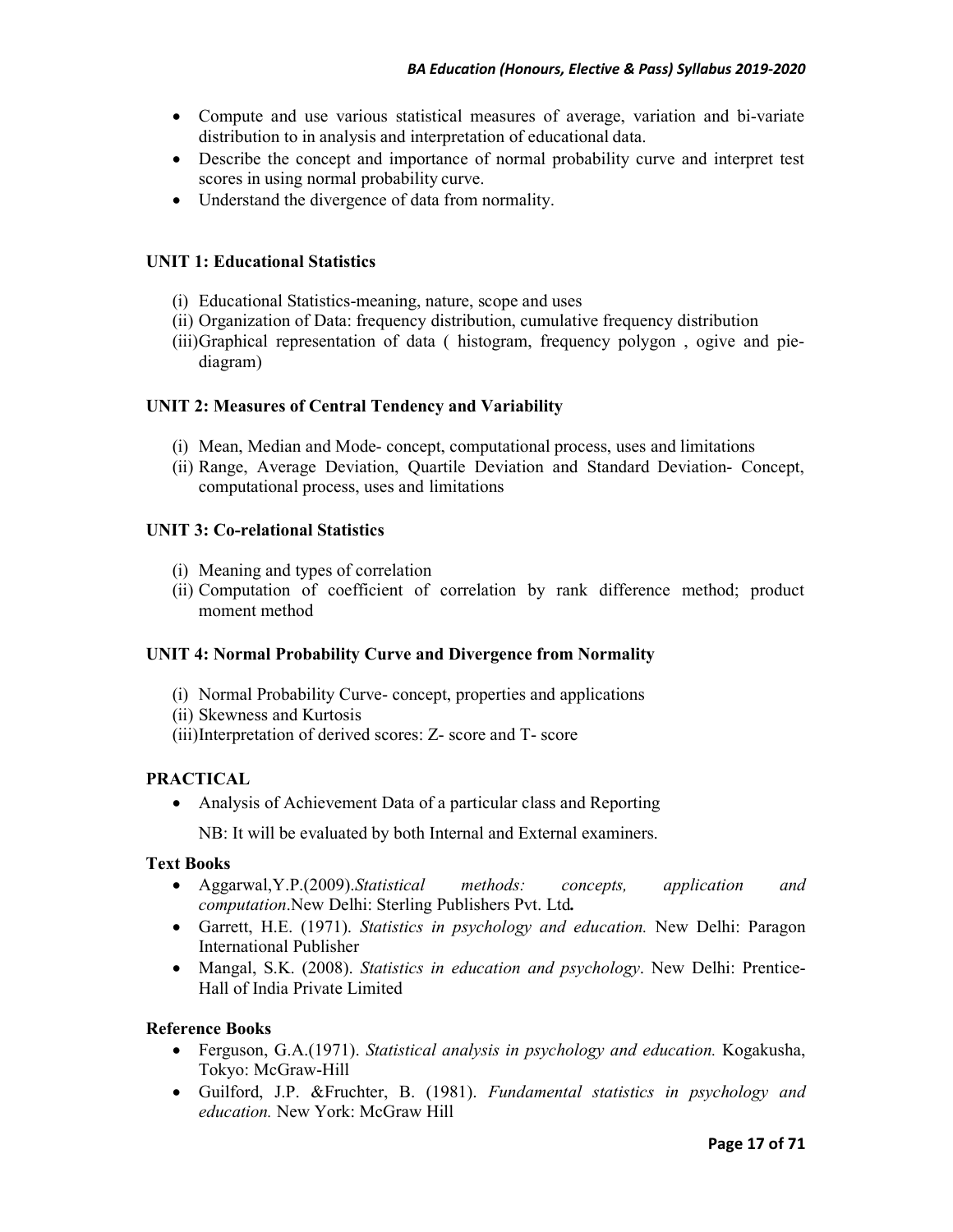- McCall, R. (1993). *Fundamental statistics for the behavioral Science.* New York: Harcourt Brace
- Ravid, Ruth. (2000). *Practical statistics for education*. New York: University Press of America.
- Seigel. S. & Castel Ian N.J. (1988). *Non-parametric statistics for the Behavioral Science.* Singapore: Graw- Hill Book Co.

## **Core Paper VIII**

### **HISTORY OF EDUCATION IN INDIA**

#### **Learning Objectives:**

On completion of this course, the student will

- Understand the development of education in India during ancient period, medieval period and pre-independence period.
- Describe the development of education in India during post-independence period.
- Describe major recommendations of different policies and committee reports on education in India.

#### **UNIT 1: Education during Ancient Period**

- (i) Features of Vedic period with special reference to aims, curriculum and methods of teaching
- (ii) Features of Buddhist period with special reference to aims, curriculum and methods of teaching
- (iii)Relevance of Gurukul system and Buddhist centers of learning
- (iv)Ancient seats of learning

#### **UNIT 2: Education during Medieval Period**

- (i) Features of education during medieval period with special reference to aims, curriculum and methods of teaching
- (ii) Educational institutions during Muslim period, important centers of education.
- (iii)Relevance of Islamic period

#### **UNIT 3: Education during pre-independence period**

- (i) Charter's Act(1813)
- (ii) Maculay's Minute(1835)
- (iii)Wood's Despatch (1854)

(iv)Indian Education Commission(1882)

- (v) Calcutta University Commission(1917)
- (vi)Hartog committee(1929)

#### **UNIT 4: Education during post-independence period**

Major recommendations of the following commissions and committees relating to the aims of education and curriculum: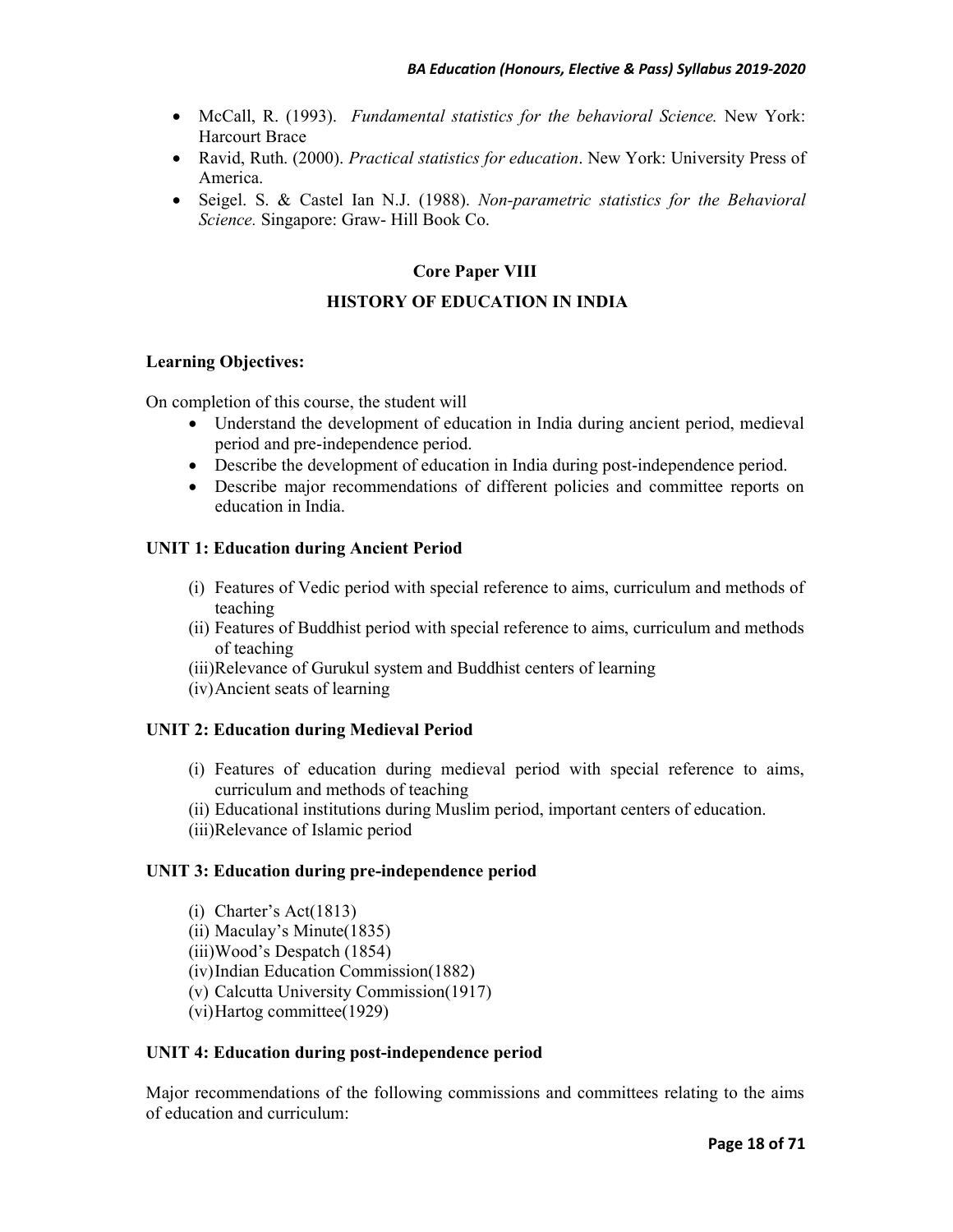- (i) University Education Commission (1948-49)
- (ii) Major recommendations of Secondary Education Commission (1952-53 )
- (iii)Major recommendations of Education Commission (1964-66)

(iv)National Policy on Education (1986), revised in 1992 and beyond

## **PRACTICAL**

• Study on implementation of NPE(1986) in respect of recommendations for elementary level

NB: It will be evaluated by both Internal and External examiners.

## **Text Books**

- Aggrawal, J.C.(2010). *Landmarks in the history of modern Indian education*. New Delhi: Vikash Publishing Pvt Ltd.
- Dash, B.N. (1911). *Development of education in India*. New Delhi: Ajanta Prakashan
- Das, K.K. (1993). *Development of education in India*. New Delhi: Kalyani Publishers.

## **Reference Books**

- Naik, J.P. & Narullah, S. (1996). *A student's history of education in India.*New Delhi: Mc Millan India Ltd Rawat, P.L. (1989). *History of Indian education* New Delhi: Ram Prasad & Sons.
- Govt. of India. (1992, 1998). National policy on education, 1986 (As modified in 1992). Retrieved from http://mhrd.gov.in/sites/upload\_files/mhrd/files/NPE86 mod92.pdf
- Keay, F.E. & Mitra, Sukumar (1978). A history of education in India. New Delhi: Oxford University Press.
- Ministry of Education (1966). Education and national development. New Delhi: Ministry of Education, Government of India.
- Ministry of Human Resource Development (2004).Learning without Burden: Report of the National Advisory Committee. New Delhi: Min. of HRD.
- Mookharjee, R.K. (1989). The Gupta Empire. Delhi: Motilal Banarsi Dass Publishers Pvt Ltd. Mukherji, S.M., (1966). History of education in India. Vadodara: Acharya Book Depot.
- Naik, J.P. and Syed, N., (1974). A student's history of education in India. New Delhi: MacMillan.
- Rawat, P.L.(1989). History of Indian education. New Delhi: Ram Prasad & Sons. Website, www.mhrd.gov.in

## **Core Paper IX**

## **CURRICULUM DEVELOPMENT**

## **Learning Objectives:**

On completion of this course, the students will

- Differentiate curriculum from courses of study, text book.
- Analyse bases and sources of curriculum.
- Describe different types of curriculum.
- Critically examine National curriculum framework- 2000 and 2005.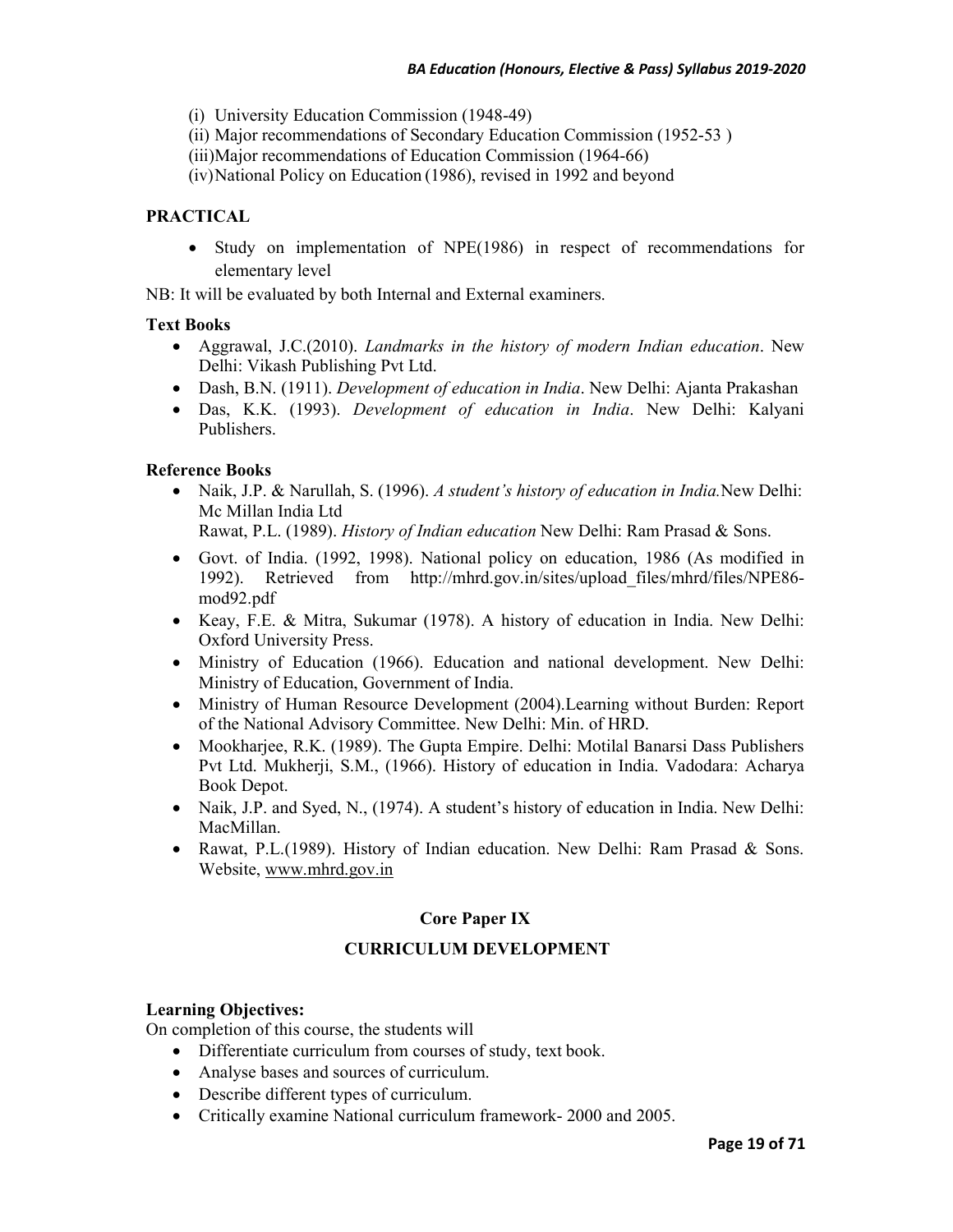- Describe process of curriculum development and differentiate different models of curriculum development.
- Evaluate curriculum using different evaluation models.

## **UNIT 1: Curriculum**

- (i) Concept of syllabus, courses of study, text book and curriculum
- (ii) Bases of curriculum- philosophical, sociological and psychological
- (iii)Components of curriculum: learning objectives, contents, methods and evaluation
- (iv)Concept of curriculum design

## **UNIT 2: Types of Curriculum**

- (i) Subject centered curriculum
- (ii) Learner centered curriculum
- (iii)Experience centered curriculum
- (iv)Core curriculum

## **UNIT 3: Curriculum Organization**

- (i) Principles of curriculum construction
- (ii) Selection and organization of content
- (iii)Selection and organization of learning experiences
- (iv)National curriculum framework- 2005 and its guiding principles

#### **UNIT 4: Curriculum Development and Evaluation**

- (i) Curriculum development- its process, role of local authority, state level agencies like SCERT, BSE and National Agencies like CBSE, NCERT
- (ii) Tyler and Taba Model of curriculum development
- (iii)Meaning and nature of curriculum evaluation

## **PRACTICAL**

• Content Analysis of any text book of elementary level

NB: It will be evaluated by both Internal and External examiners.

#### **Text Books**

- Ornstein, A.C. & Hunkins, E (1998). *Curriculum. Foundations, Principles and Issues*. Boston: Allyn & Bacon, Boston.
- Oliva, P.F. (2001). *Developing the curriculum* (Fifth Ed.). New York, NY: Longman.
- Talla, M. (2012 ). *Curriculum Development: Perspectives, Principles and Issues.*  New Delhi: Pearson Publications.

## **Reference Books**

• Beane, J.A. ,Conrad, E.P. Jr. and Samuel JA, Jr. (1986). Curriculum planning and development, Boston: Allyn & Bacon.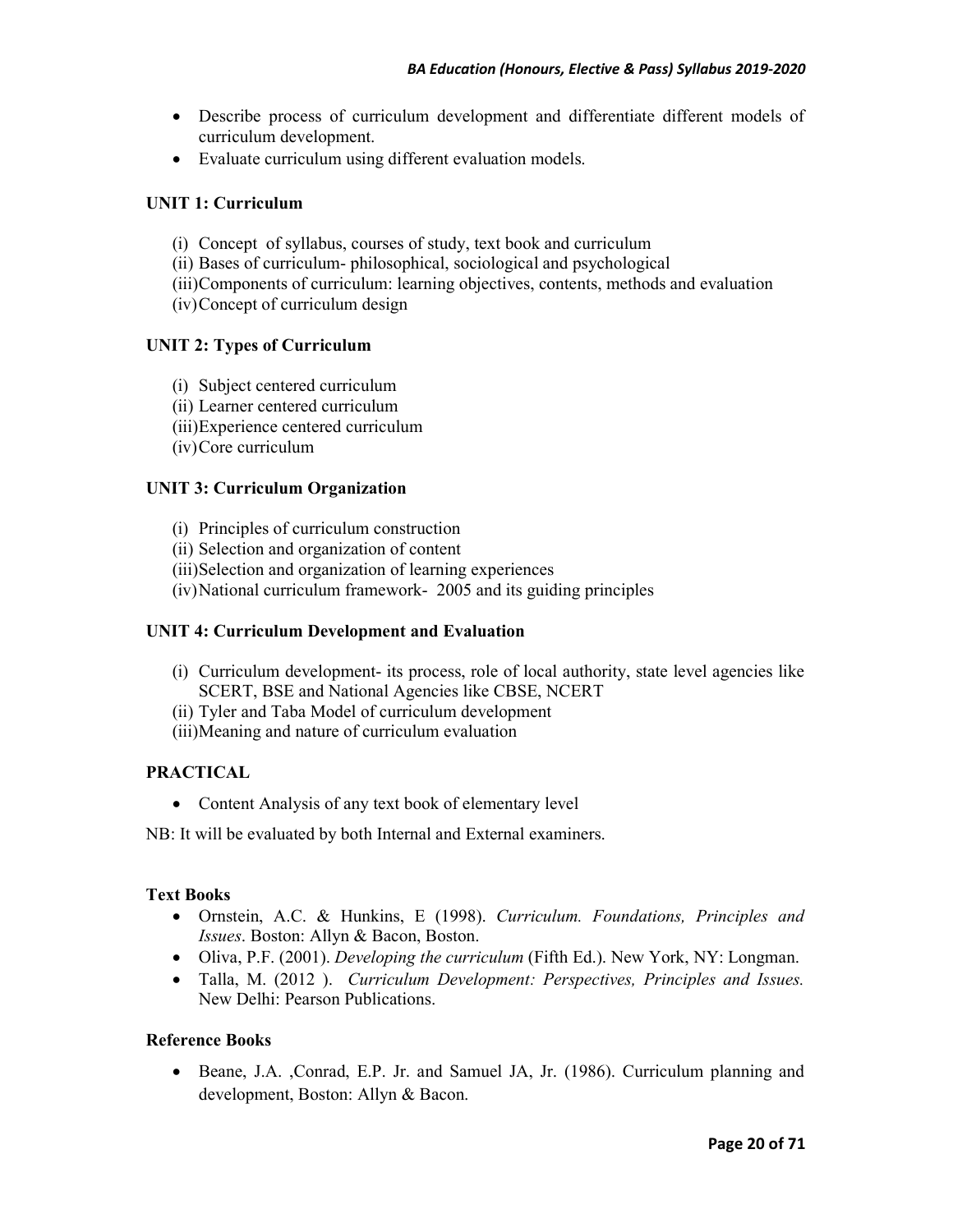- Brady, L. (1995). Curriculum development, New Delhi: Prentice Hall.
- Doll, R.C. (1996). Curriculum development: decesion-making and process, Boston: Allyn & Bacon. Krug, E.A.(1956). Curriculum planning. New York: Harper and Row Publishers.
- Oliva, P.F. (2001). *Developing the curriculum* (Fifth Ed.). New York, NY: Longman.
- Pratt, D. (1980). Curriculum design and development. New York: Macmillan Publishing Co. Inc.
- Popham, W.J. (1993). Modern educational measurement. Englewood Cliffs, N.J.: Prentice Hall.
- Saylor, J.G., Alexander, W.M. and Lewis, A.J. (1981). Curriculum planning for better teaching and learning. New York: Holt Rienehart & Winston.
- Taba, H. (1962). Curriculum development-theory and practice. New York: Harcourt Brace, Jovanoich. Tanner, D. and Tanner, L.(1975) Curriculum development- theory and practice. New York: Macmillan Publishing Co. Inc.
- Tyler, R.W.(1941). Basic principles of curriculum and instruction .Chicago: University of Chicogo Press.

# **Core Paper X GUIDANCE AND COUNSELLING**

#### **Learning Objectives:**

On completion of this course, the students will

- State the concept, need, principles and bases of guidance.
- Use various tools and techniques of guidance in appropriate contexts.
- Explain the role of school in organizing different guidance programmes.
- State the concept, scope and type of counseling.
- Narrate the process, tools and techniques of counseling.
- Explain the qualities and role of a counselor.
- Describe different programmes for with differently abled children.
- Explain the role of teacher and head master in organizing different guidance programmes.

## **UNIT 1: CONCEPT OF GUIDANCE**

- (i) Meaning, nature and scope of guidance
- (ii) Philosophical, psychological and sociological bases of guidance
- (iii)Need, importance, purpose and scope of educational guidance in schools
- (iv)Need, importance, purpose and scope of vocational guidance

## **UNIT 2: EDUCATIONAL GUIDANCE**

(i) Basic data necessary for educational guidance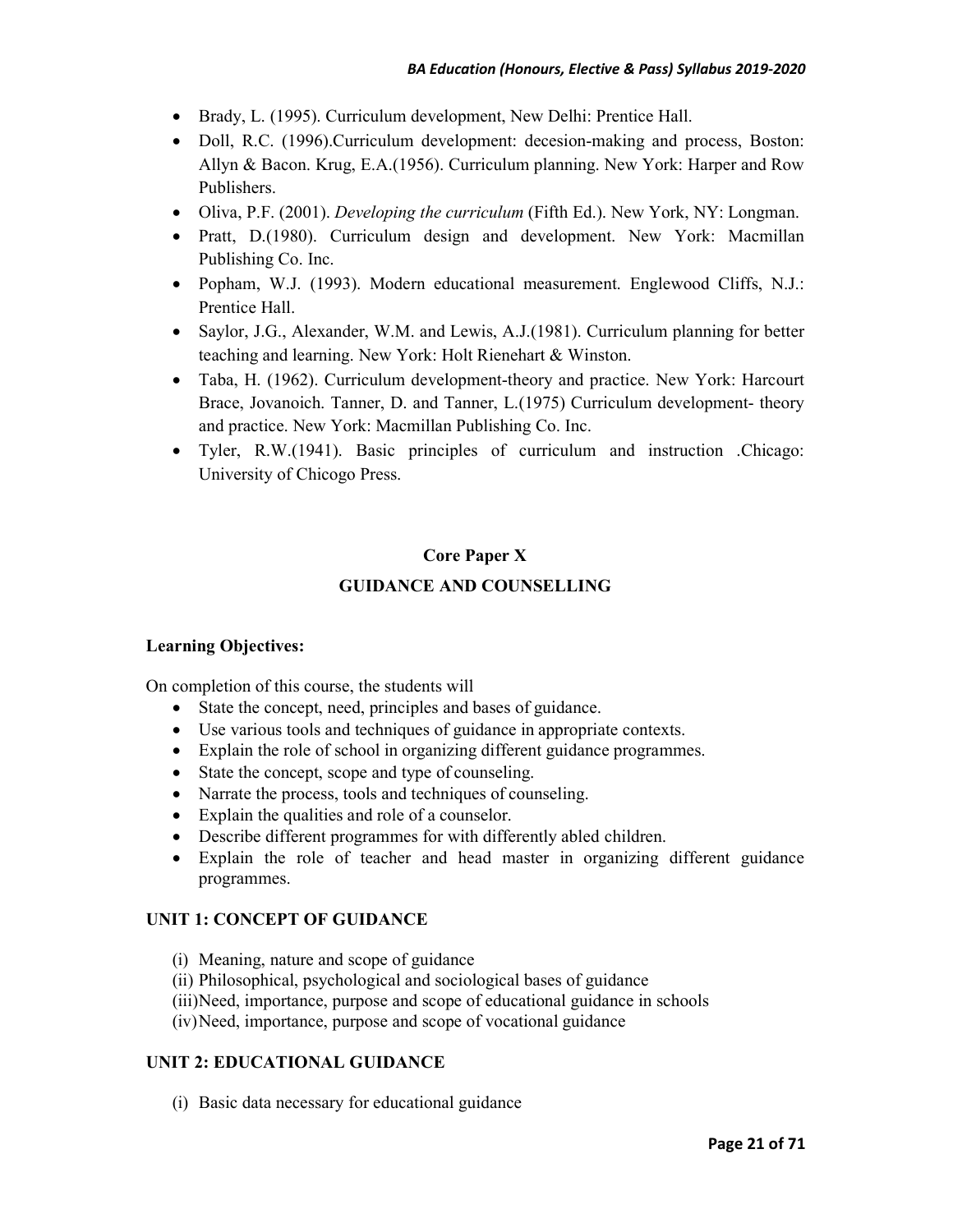- (ii) Basic principles and main types of pupil personnel records
- (iii)Cumulative records in a guidance programme
- (iv)Case study procedure in guidance

## **UNIT 3: CONCEPT OF COUNSELLING**

- (i) Meaning, nature and scope of counseling
- (ii) Relationship between guidance and counselling
- (iii)Different types of counseling
- (iv)Steps and techniques of counseling
- (v) Necessary qualities of a good counselor
- (vi)Role of a counselor in secondary schools

## **UNIT 4: ORGANISATION OF GUIDANCE SERVICE**

- (i) Placement service
- (ii) Follow-up service
- (iii)Individual inventory service
- (iv)Occupational information service
- (v) Launching school guidance programme

## **PRACTICAL**

• Case Study of a Child with Special Needs or a child coming from socially disadvantaged background

NB: It will be evaluated by both Internal and External examiners.

#### **Text Books**

- Goswami, Marami (2016). *Essentials of Guidance and Counselling*. New Delhi: Lakshi Publishers And Distributors.
- Kochhar. S.K. (2017). *Educational and Vocational Guidance in Secondary Schools*. New Delhi: Sterling Publishers
- Siddiqui, M.H. (2009). *Guidance And Counselling*. New Delhi: APH Publishing Corporation

- Sharma, R. N., & Sharma, R. (2013). *Guidance and counselling in India*. New Delhi: Atlantic Publishers and Distributors (P) Ltd.
- Bhatnagar, Asha Gupta, Nirmala (Eds) (1999). Guidance and counseling: A theoretical perspective (Vol.I). New Delhi: Vikas
- Bhatnagar, Asha and Gupta, Nirmala (Eds) (1999). Guidance and counseling:A practical approach(Vol.II). New Delhi: Vikas.
- Dave, Indu (1984). The basic essentials of counseling. New Delhi: Sterling Pvt. Ltd.
- Gazda George R.M.(1989). Group counseling: A development approach. London: Allyn and Bacon. Gibson, R.L. & Mitchell, M.H. (1986). Introduction to guidance. New York: McMillan.
- Nugent, Frank A. (1990). An Introduction to the profession of counseling. Columbus: Merrill publishing Co.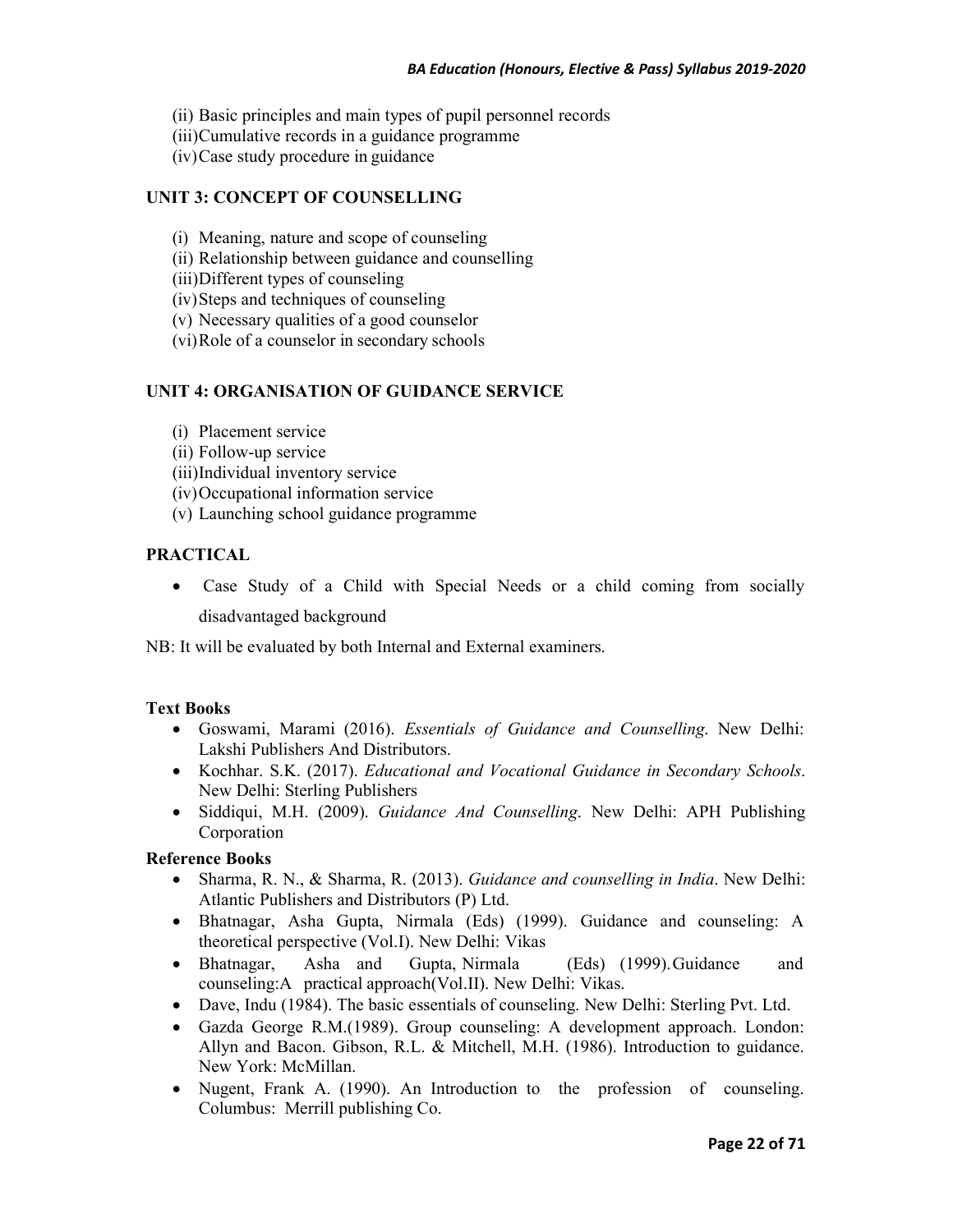- Pietrofesa, J.J., Bernstein, B.,and Stanford,S.(1980). Guidance: An introduction. Chicago: Rand McNally.
- Rao, S.N. (1981). Counseling psychology. New Delhi: Tata McGraw Hill.
- Saraswat, R.K. & Gaur, J.S.(1994). Manual for guidance counselors. New Delhi: NCERT.

## **Core Paper XI**

## **DEVELOPMENT OF EDUCATION IN ODISHA**

#### **Learning Objectives**

On completion of the course the students will:

- Grasp the structure of educational system of Odisha
- State the function of institutions/units at the state and district levels
- Appreciate the contribution of Utkalmani Gopabandhu Das to the thoughts and
- Practices of Indian education narrate the learning objectives and implementation process of the major education
- Schemes of central as well as state government being implemented in the state of Odisha
- Explain the role of various state and district level institutions in education
- Analyze the scenario of higher and technical education of Odisha
- Establish linkage between higher education and development of the state

## **UNIT 1: Status of Elementary Education**

- (i) History of primary education in Odisha
- (ii) Efforts to Universalize Elementary Education: DPEP, SSA and Right to Education Act, 2009
- (iii)Indicator wise position in terms of provision, enrolment, retention and achievement for elementary level programmes: NPEGEL and KGBV
- (iv)Problem and issues in elementary education

#### **UNIT 2: Status of Secondary and Higher Secondary Education**

- (i) History of secondary education in Odisha
- (ii) Rashtriya Madhyamik Shiksha Abhiyan (RMSA) and its implementation in Odisha.
- (iii)Role of BSE, Odisha- Problems and issues
- (iv)Status of Higher Secondary Education and Role of CHSE; Problems and Issues
- (v) Status of Higher Secondary Vocational Education-Problems and Issues

#### **UNIT 3: Status of Higher Education**

- (i) History of collegiate education
- (ii) Organization of higher education at the under graduation level and university levelpresent status
- (iii)RUSA and its implementation
- (iv)Autonomous colleges and their functioning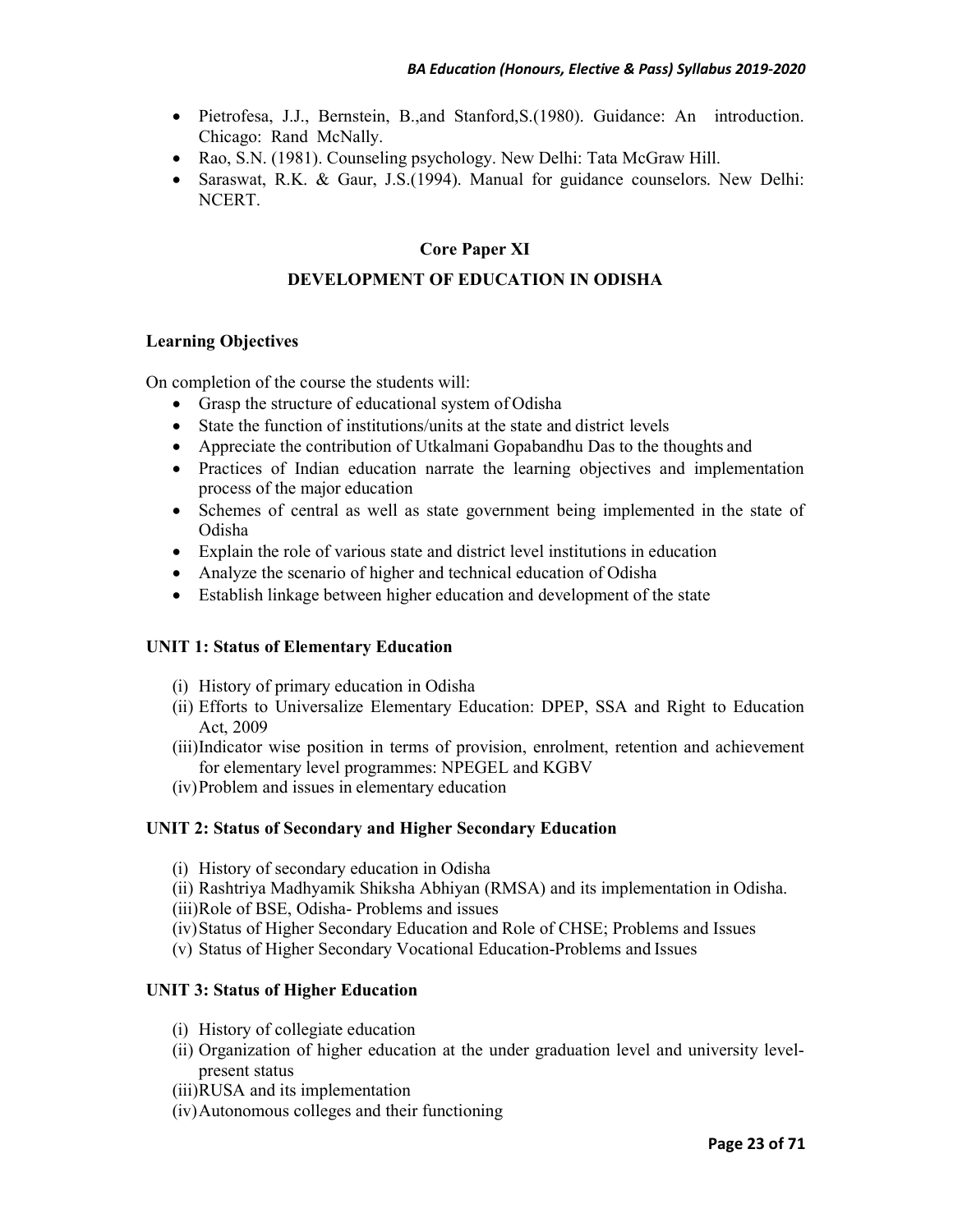(v) Problems and issues relating to higher education

## **UNIT 4: Status of Teacher Education**

- (i) History of teacher education in Odisha
- (ii) Pre-service and In-service teacher education for elementary schools teachers
- (iii)Pre-service and In-service teacher education for secondary school teachers
- (iv)Role of DIET, CTE, IASE and SCERT
- (v) Problems and issues in teacher education

## **Practical: 25 Marks**

• Seminar Presentation (Each student has to present minimum two papers during this semester related to themes based on Core-11)

NB: It will be evaluated by both the Internal and External Examiners.

## **Text & Reference Books**

- Govt. of Odisha, Department of S & ME (2011). *School Education at a Glance-2011- 12*, Bhubaneswar
- Samal, J.K. (1984). History of Education in Odisha: 1905-1936, Sankar Bhattacharya, Punthi Pustak, 136/4B, Bidhan Sarani, Calcutta -700004 ;p-171
- Samal, J.K. (1989). History of Modern Orissa, Firma KLM private limited, 257B,B.B.Ganguly Street, Calcutta;p-188

## *Websites to be visited:*

- *www.shodhganga.inflibnet.ac.in/bitstream/10603/.../08\_chapter%202.pdf*: Education in Odisha*- 1850-1900: Retrieved on dt.25.07.2012*
- *www.en.wikipedia.org/wiki/Odisha: Odisha Wikipedia, the free encyclopedia/Retrieved on dt.25.07.2012*
- *www.newkerala.com/states-of-india/Odisha.php:* Odisha: Info on geography, history, government, districts, business *..: Retrieved on dt.25.07.2012*
- *www.Odisha.gov.in/e-magazine/Odishareview/2011/Jan/engpdf/57-61.pdf:*
- Gopabandhu Das:The National Education Planner of Odisha*: Retrieved ondt.25.07.2012*
- www.dheOdisha.in/ *Higher Education Department Online Admission e-Admission for* ...: Retrieved on dt.25.07.2012
- www.Odisha.gov.in/highereducation/index.htm: *Higher Education Department.... - Government of Odisha*: Retrieved on dt.25.07.2012
- www.Odisha2020.org/home/Odisha-higher-education-task-force:*Odisha Higher Education Vision 2020*: Retrieved on dt.25.07.2012
- http://www.scertodisha.nic.in/
- http://www.chseodisha.nic.in/
- http://bseodisha.nic.in/
- http://mhrd.gov.in/rusa
- http://mhrd.gov.in/rmsa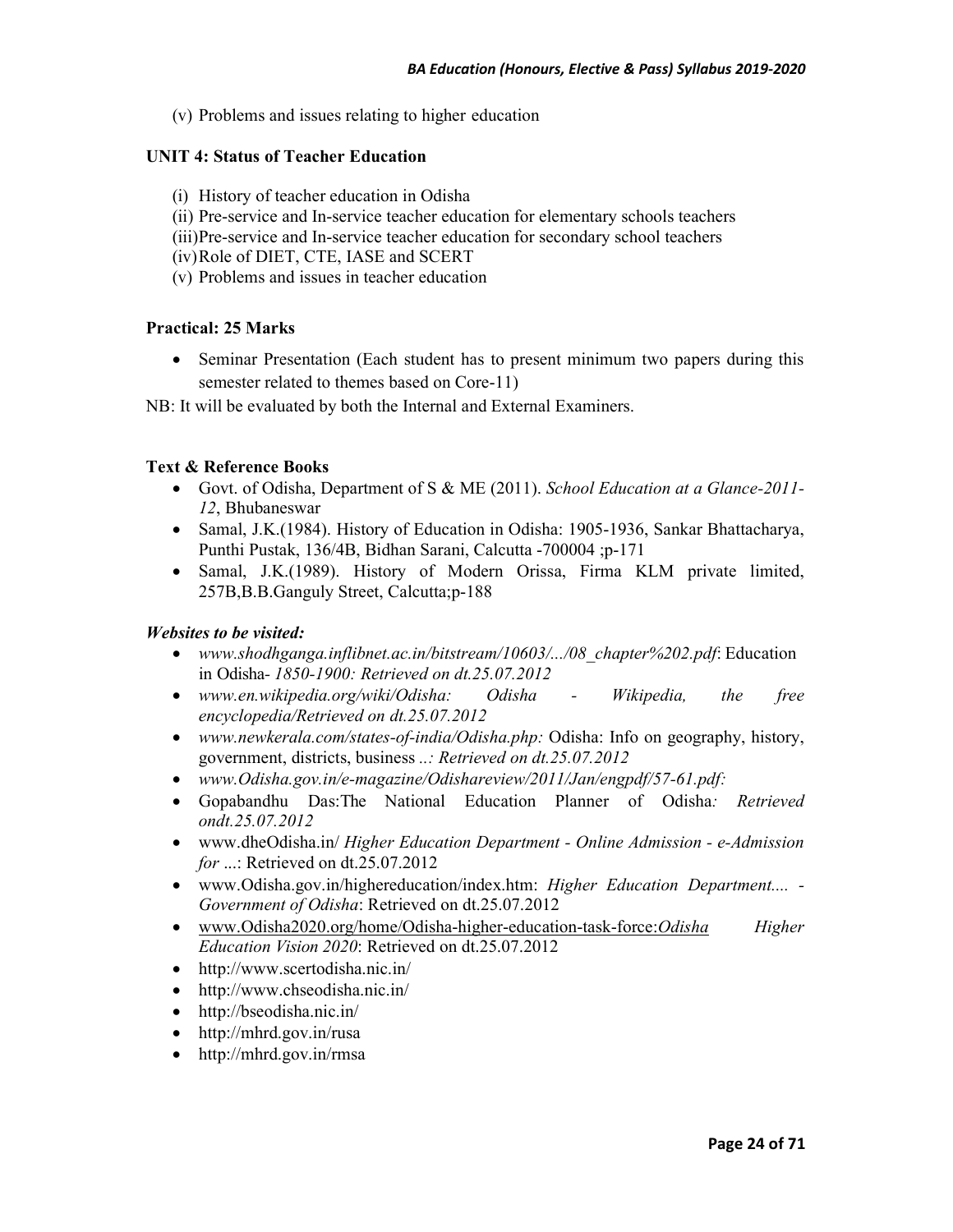## **Core Paper XII**

## **INFORMATION AND COMMUNICATION TECHNOLOGY IN EDUCATION**

#### **Learning Objectives**

On completion of this course, the student will:

- Explain the concept, nature and scope of ICT in education
- Explore ICT resources for Teaching and learning.
- Differentiate between Web1.0 and Web2.0
- Describe the importance of free and open source software in education
- Demonstrate the use of various application software in education.
- Develop the ability to use various tools connect the world
- Explain the content by using various subject tools.
- Explore tools and techniques of ICT for evaluation.

#### **UNIT 1: Educational technology**

- (i) Meaning , nature and scope
- (ii) Approaches to educational Technology: hardware, software and system approach
- (iii)Innovations in Educational Technology: Open Educational Resources (OER), Massive Open Online Course (MOOC) Learning Management System (LMS)
- (iv)Importance of Educational Technology for the teacher and the student.

#### **UNIT 2: ICT in Education**

- (i) Conceptual understanding: Information Technology; Communication Technology; and Information and Communication Technology (ICT)
- (ii) Relevance of ICT in Education
- (iii)Nature and scope of ICT in Education.
- (iv)Content, pedagogy and technology integration
- (v) Challenges in Integrating ICT in Education
- **(vi)**Use of computers in education- Computer Aided Learning

#### **UNIT 3: Application of software and ICT assessment Tools in Education**

- (i) Word Processing Application
- (ii) Spread sheet Application
- (iii)Presentation Application
- (iv)Free and Open Source Software (FOSS)
- (v) Subject Tools: Digital Storytelling, Concept Map Software (C-Map)
- (vi)Assessment Tools: Rubistar, Hot potatoes, E- portfolios

#### **UNIT 4: Connecting with the World**

- (i) Use of browsers and search engines; choosing appropriate sites; search and retrieval of information and resources; Downloading, uploading and sharing information and resources;
- (ii) Use and importance of Web 2.0 Tools: E-mail, Wikis, Social networking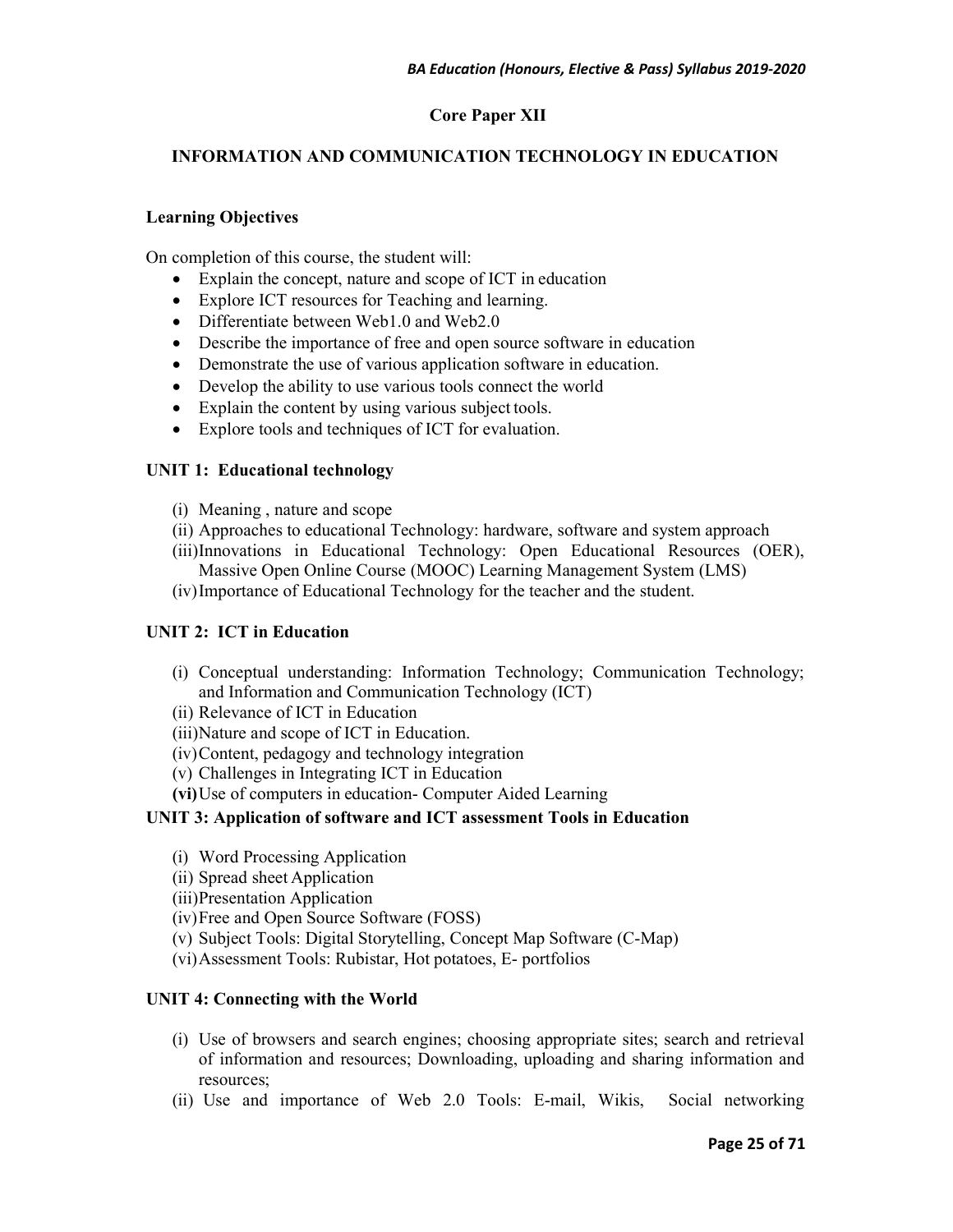(WhatsApp, Twitter, Facebook and Blogging)

(iii) Use and importance of e-library, e-books, e-journals, Inflibnet.

## **PRACTICAL**

• Development of an objective test using any assessment tool or development of a Rubric using Rubistar.

NB: It will be evaluated by both Internal and External examiners.

## **Text Books**

- UNESCO (2002). *Information and communication technology in education: A curriculum for schools and programme of teacher development.* Paris: UNESCO.
- Kanvaria, V.K. (2014). *A Comprehension on Educational Technology and ICT for Education*. New Delhi: GBO.
- Vanaja and Rajasekar, S. (2016). *Information & Communication Technology (ICT) In Education*. New Delhi: Neelkamal

- Senapaty, H.K. (2011). *Pedagogy-Technology Integration for the Professional Development of Teacher Educators.* Bhubaneswar: Regional Institute of Education, NCERT (Monograph).
- NCERT (2006). National Curriculum Framework 2005 Position Paper National Focus Group on Educational Technology. New Delhi: Author.
- Senapaty, H.K. (2009). *ICT Integrated Learning Materials on Basic School Subjects from Constructivist Perspectives*. Bhubaneswar: Regional Institute ofEducation, NCERT (Monograph).
- Singh, L. C. (Ed.) (2010). *Educational Technology for Teachers and Educators.* New Delhi: Vasunandi Publication.
- UNESCO (2008).*ICT Competency Standards for Teachers: Policy Framework.*  Retrieved from http://portal.unesco.
- UNESCO (2002). Information and Communication Technologies in Teacher Education A Planning Guide. Paris: Author
- UNESCO (2005). How ICT can create new, open learning environments: Information and communication technologies in schools: A handbook for teachers. Paris: UNESCO.
- Mishra, S. (2008). Developing E-Learning Materials: Some Pedagogical Concerns. *Indian Journal of Open Learning*, 17 (2).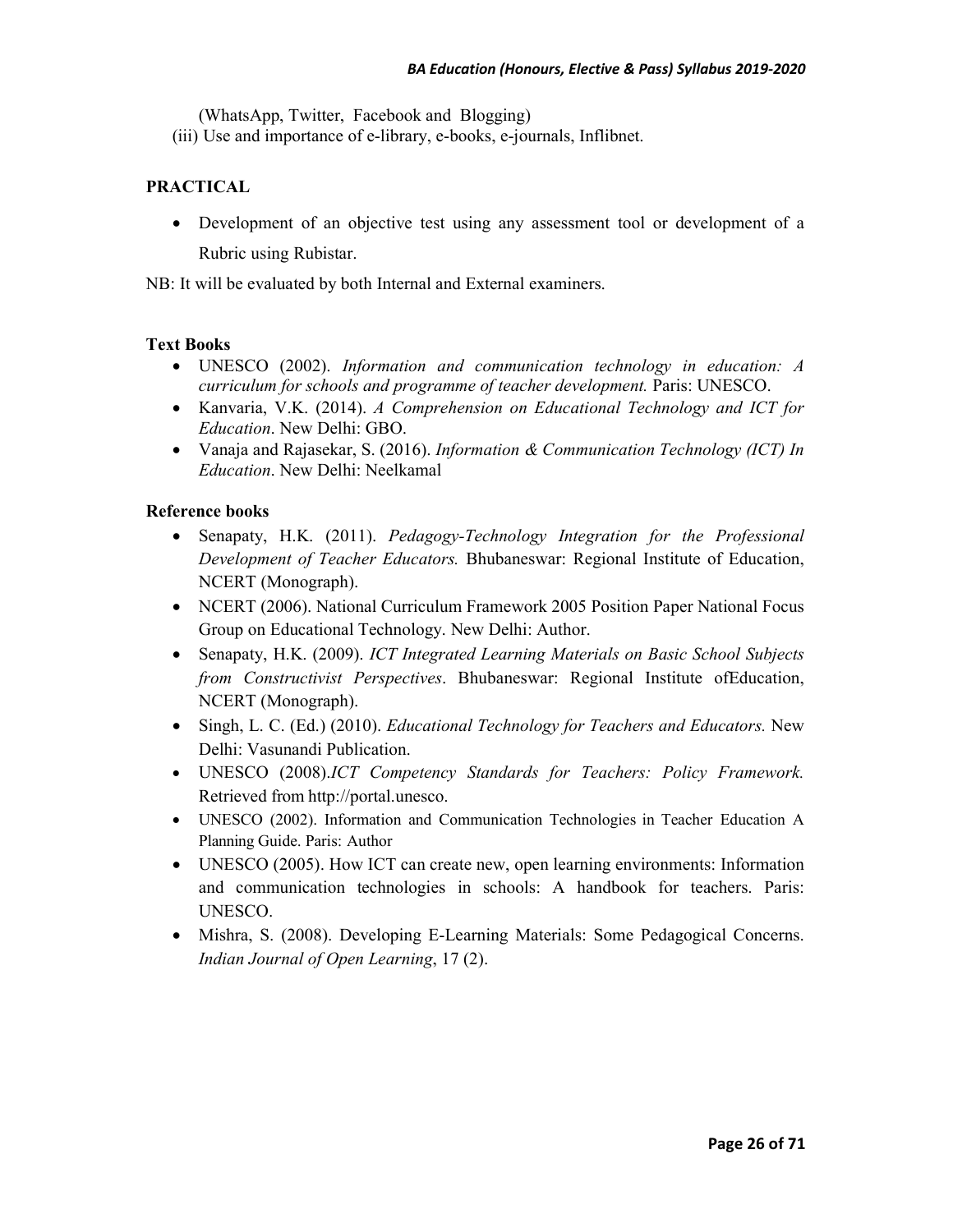## **Core Paper XIII**

## **CONTEMPORARY TRENDS AND ISSUES IN INDIAN EDUCATION**

#### **Learning Objectives**

On completion of this course the students will:

- Understand the importance of pre-school and elementary school education. Analyze various problems and issues for ensuring quality education.
- State the importance of secondary education and analyze various problems and issues for ensuring quality in secondary education.
- Enumerate the importance of higher education and analyze various problems and issues for ensuring quality in higher education.
- Justify the importance of teacher education and analyze various problems and issues for ensuring quality in teacher education.
- Analyze emerging concerns in Indian education.

#### **UNIT 1: Pre-school and Elementary School Education**

- (i) Meaning, nature and importance of ECCE, problems and issues with regard to ECCE
- (ii) Universalisation of Elementary Education: efforts to achieve UEE, SSA
- (iii)Problems and issues in implementing Right to Education Act 2009.
- (iv)Problems and issues in bringing the community to school, role of SMC
- (v) Problems in ensuring equity and quality of elementary education

#### **UNIT 2: Secondary and Higher Secondary Education**

- (i) Rashtriya Madhyamik Shiksha Abhiyan (RMSA) and ensuring secondary education for all.
- (ii) Role of School Management and Development Committee (SMDC)
- (iii)Shifting the teaching learning process from teacher centered to learner centered and activity based classroom –problems and issues
- (iv)Problems and issues with regard to vocationalisation of secondary and higher secondary education
- (v) Examination reforms at the secondary level
- (vi)Widening the access to secondary education through National Open School

#### **UNIT 3: Higher Education and Teacher Education**

- (i) Challenges in Higher education- expansion, quality and inclusion
- (ii) Role of RUSA and NAAC for quality assurance in Higher education
- (iii)Higher education through open and distance learning mode
- (iv)Elementary level pre-service teacher education- problems, issues and reforms with reference to National Curriculum Framework for Teacher Education-2009
- (v) Secondary level pre-service teacher education- problems, issues and reforms with reference to National Curriculum Framework for Teacher Education-2009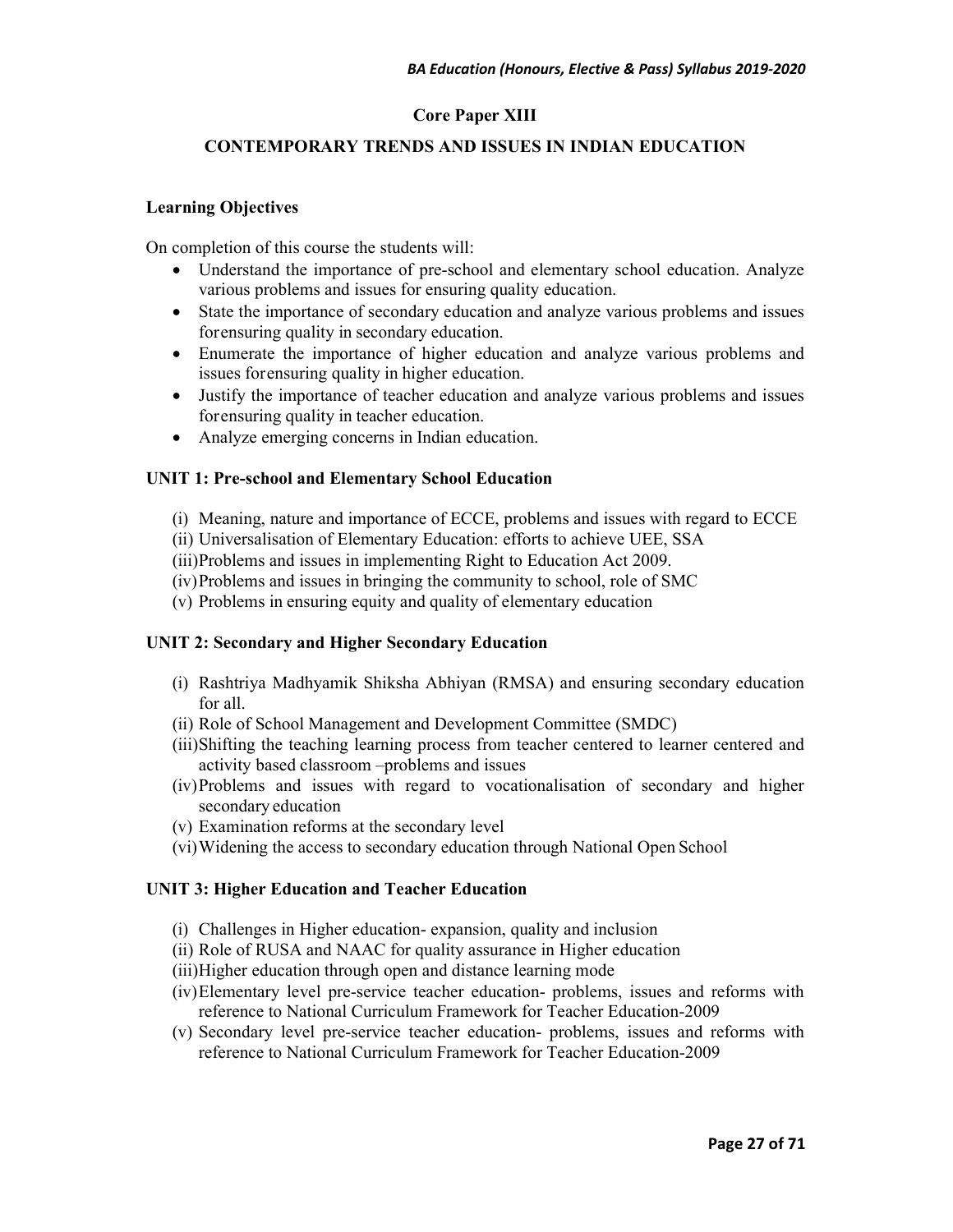#### **UNIT 4: Emerging Concerns**

- (i) Examination system: defects and reforms for making examination system flexible ( internal assessment and semester system , grading, open book examination, online examination)
- (ii) Choice Based Credits System (CBCS): concept, learning objectives, importance, problems and issues.
- (iii)Human Rights Education: concept, learning objectives, importance, problems and issues.
- (iv)Life-Skill Education: concept, learning objectives, importance, problems and issues.
- (v) Peace Education: concept, learning objectives, importance, problems and issues.

#### **PRACTICAL**

• Study of perception of Stakeholder's of Education on any of the current issues and concerns, and reporting.

NB: It will be evaluated both by the Internal and External Examiners.

#### **Text Books**

- Kumar, Chanchal & Sachedeva, M.S. (2017). *Vision of Secondary Education In India in the context of 21st century*. Twentyfirst Century Publications; First Edition edition (2015)
- Pathak, K. R. (2007). *Education in the Emerging* India. New Delhi: Atlantic Publishers**.**
- Saxena, V. (2011). *Contemporary trends in education: A handbook for educators*. New
- Delhi<sup>·</sup> Pearson

- Broudy, H.S. (1977) *Types of knowledge and purposes of education*. In R.C. Anderson, R.J., Spiro and W.E. Montanaque (Eds.) Schooling and the acquisition of knowledge (PP. Hillsdale, NJ: Erlbaum.
- Bruner, J.S. (1996). *The culture of education*. Cambridge, M.A.: Harvard University Press.
- Butchvarov, P. (1970). *The concept of knowledge*. Evanston, Illinois, North Western University Press.
- Dearden R. F. (1984). *Theory and practice in Education*. Routledge K Kegan & Paul.
- Delors, Jacques, et al; (1996). *Learning: the Treasure within report of the international commission on education for 21st century*, UNESCO.
- Illich, I. (1996). *Deschooling society*. Marion Boyers, London.
- Matheson, David (2004). *An Introduction to the study of education* (2 Ed.). David Fulton Publish.
- MHRD (2008). *Framework for implementation of Rashtriya Madhyamik Shiksha Abhiyan: A scheme for universalisation of access to and improvement of quality at the secondary stage.* New Delhi: Department of School Education and Literacy.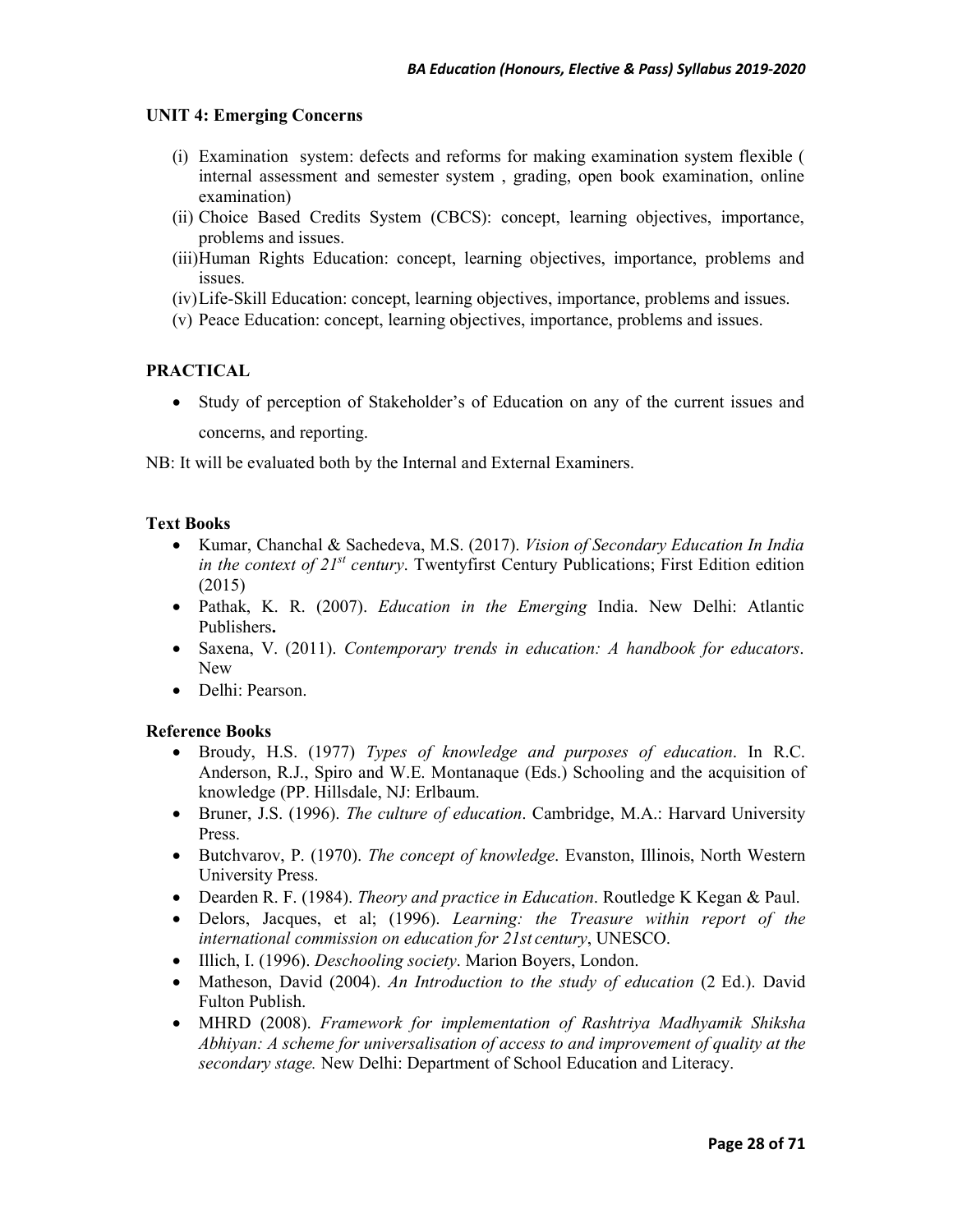- MHRD (2011). *Sarva Shiksha Abhiyan: Framework for implementation based on the Right of Children to Free and Compulsory Education Act, 2009*. New Delhi: Department of School Education and Literacy.
- MHRD, (1992). *Programme of action*. Govt. of India, New Delhi.
- MHRD, Gov. of India (1992). *National policy on education* (revised) New Delhi: MHRD.
- Ministry of Law and Justice (2009). *Right to education Act 2009*. New Delhi: Govt of India.
- Naik, J.P. (1975). *Equality, quality and quantity: The elusive triangle of Indian education.* Allied Publications, Bombay.
- NCERT (2005). *National curriculum framework 2005*. New Delhi: NCERT.
- NCERT (2005). *National curriculum framework*, New Delhi: NCERT.
- Slatterry, P. and Dana R. (2002). *Ethics and the foundations of education-Teaching Convictions in a postmodern world*. Allyn & Bacon.
- UN (2015). *The sustainable development goals (SDGs) UNDP*. United Nations
- UNESCO (1998). *Educating for a sustainable future: A transdisciplinary vision for concerted action*. Paris: UNESCO.
- UNICEF (2000). *Defining quality in education*. New York: Programme Division (Education), Unicef.
- Wall, Edmund (2001). *Educational theory: philosophical and political Perspectives*. Prometheus Books.
- WHO (1991). *Comprehensive school health programme*. New Delhi: World Health Organization Regional Office.
- Winch, C. (1996). *Key concepts in the philosophy of education*. Routledge.
- Yadav, M. S. & Lakshmi, T. K. S. (1995). Education: Its disciplinary identity. *Journal of Indian Education,* XXI (*1*), 01-21.

## **Core Paper XIV**

#### **EDUCATIONAL MANAGEMENT AND LEADERSHIP**

#### **Learning Objectives**

On completion of this course, the students will

- Describe the concept, types and importance of educational management.
- Spell out the structure of educational management at different levels from national to institution level
- Describe different aspects and importance of educational management.
- Describe the concept, theories and style of leadership in educational management.
- Analyze the concept, principles and structures of total quality management approach in education.

#### **UNIT 1: Educational Management**

- (i) Concept of educational management- meaning, nature, scope and principles
- (ii) Process of educational management- planning, execution, staffing, control, supervision, monitoring, evaluation and feedback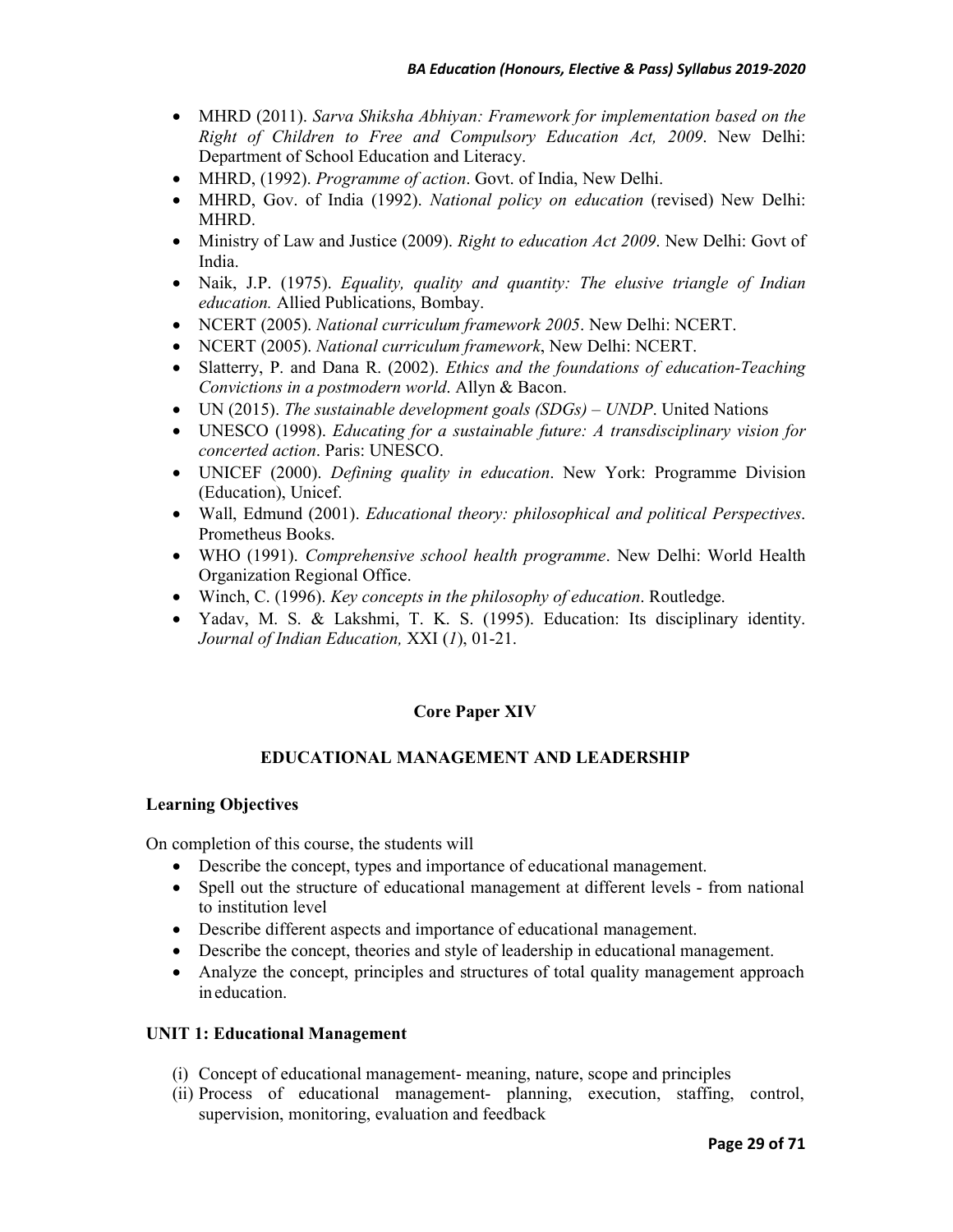- (iii)Types of Management:
- (iv)Centralized and decentralized
- (v) Authoritarian, democratic, dynamic/creative and laissez-faire
- (vi)Educational management in Odisha- structure and function with reference to school and mass education, and higher education

#### **UNIT 2: Aspects of Institutional Management**

- (i) Human, material and financial resource management
- (ii) Management of curricular and co curricular programmes
- (iii)Management of students' welfare, auxiliary services including students' health services
- (iv)School development plan
- (v) Working with SMC and SMDC

## **UNIT 3: Leadership in Education**

- (i) Leadership- meaning, nature and importance in education
- (ii) Leadership : Functions and skills
- (iii)Theories of leadership- Redden's 3-D theory, and Hersey and Blanchard's situational theory
- (iv)Styles of leadership-participating style, delegating style, selling style and telling style, Hersey and Blanchard)

### **UNIT 4: Total Quality Management**

- (i) Total Quality Management(TQM)- meaning, nature and importance
- (ii) Principles of TQM- Demming's and Jurana's
- (iii)Planning for TQM in school and higher education
- (iv)Quality Assurance in Higher Education

#### **PRACTICAL**

• Studying the role of SMC/SMDC in school management and reporting

NB: It will be evaluated by both Internal and External examiners.

#### **Text Books**

- Kochar, S.K (2011). *School Administration and Management*. New Delhi: Sterling Publishers Private Limited.
- Bhatnagar, R. P. & Aggrawal V (2015). Educational Administration, Supervision, Planning and financing. Meerut: R Lal Book Depot.
- Mukhopadhyay, M. (2005). New Delhi: Sage

- Adolph and Turner Harold, E. *Supervision for change & Innovation*. Houghton Miffin Company.
- Anderson, C.A & Bowman, M.J (1971).*Educational management*, London, U.K: Frankas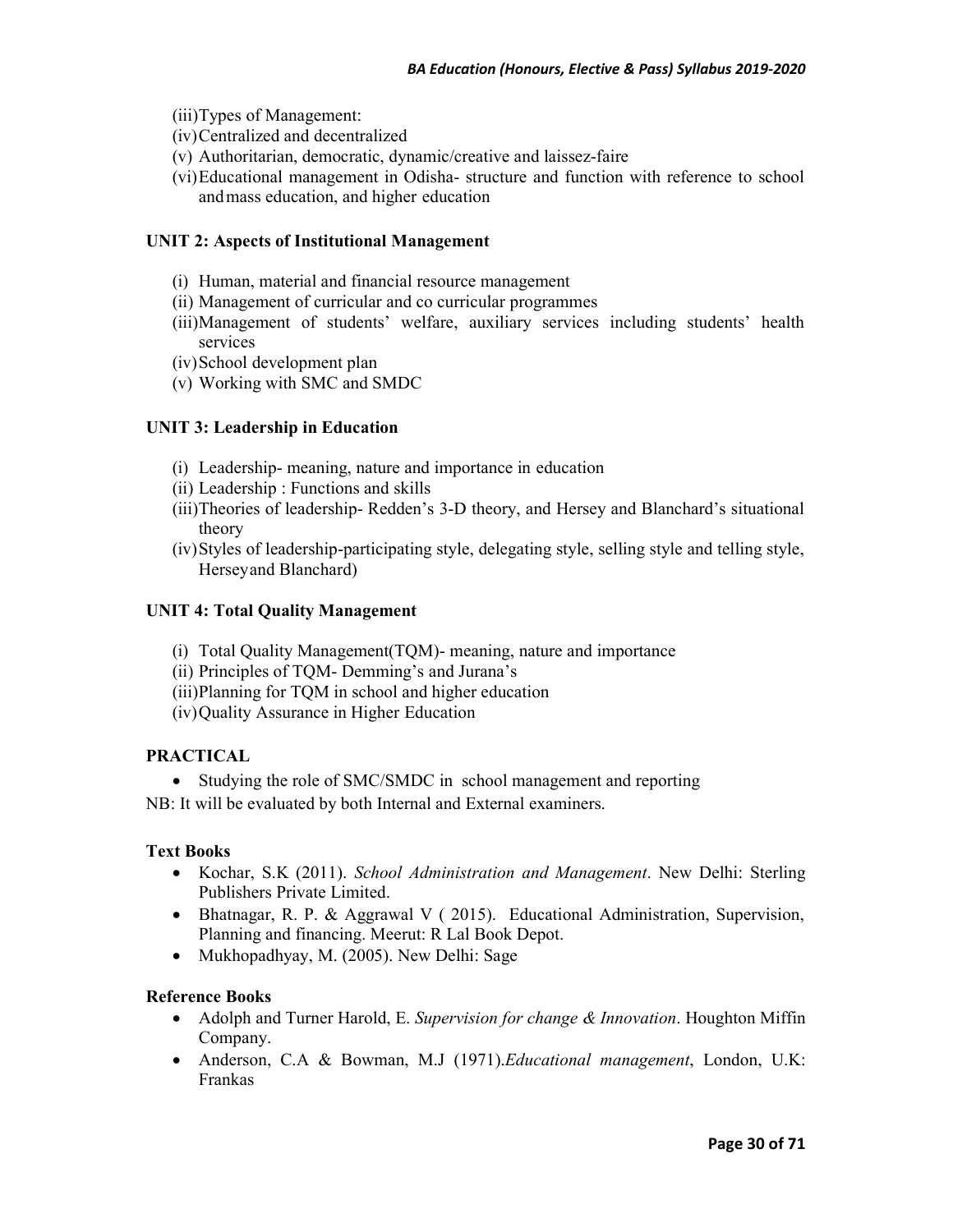- Ashima V, Deshmukh & Naik A.P (2010). *Educational management*. Girgaon, Mumbai: Himalaya Publishing House.
- Bhatnagar, R.P & Verma, I.B (1978). *Educational administration*. Meerut, India: Loyal Book Depot.
- Chau, Ta-Ngoc (2003): *Demographic aspects of educational planning.* Paris: International Institute for Educational Planning.
- Hariss, B. M (1963).*Supervisory behaviour in education*.USA: Englewood Cliffs.
- Kimbrough, S.Ralph, Michall & Nunnery. *Educational administration*. New York: Mc Millan Company.
- Livack, et al (1998).*Rethinking Decentralization in developing countries*. Washington, D.C, USA: World Bank.
- Mukerji, S.N. *Administration of educational planning and financ*e. Baroda, India: Acharya Book Depot.
- Naik, J.P. (1965): *Educational planning in India*. New Delhi, India: Allied.
- Naik, J.P. (1982): *The educational commission & after*. New Delhi, India: Allied.
- Newman and summer. *The process of management: concept, behaviour and practice*. New Delhi, India: Prentice Hall of India Pvt. Ltd.
- Oliva, O (19760. *Supervision for today's school*. New York, USA: Harper & Row.
- Ramani, K.V (2004). *A text book of educational management*. New Delhi, India: Dominant Publisher
- Safya, R & Saida, B.D *(1964). School administration and organisation.* Jalandhar, India: Dhanpat Rai & Sons
- Shukia, P.O (1983). *Administration in India*. New Delhi, India: Vikas Publication.
- Simon, Herbart A. *Administrative behaviour*. New York, USA :McMillan Company.
- Tilak, J.B.G. (1992). *Educational planning at grassroots*. New Delhi: India.
- Waber, Clarence A. *Fundamentals of educational leadership*. New York ,USA: Exposition Press.Buch, T. et al. (1980). Approaches to school management. London: Harper and Row.
- Chalam K.S. (2003): Introduction to Educational Planning and Management: New Delhi, Anmol Publications Pvt. Ltd.
- Chandrasekharan P. (1997): Educational Planning and Management. New Delhi: Sterling Publishers Pvt. Ltd.
- Deshmukh, A.V. & Naik, A.P.(2010). School administration and management. Mumbai.
- Glasser, William(1990). The quality school. New York, NY: Harper Collins Publishers, Inc.
- Government of India (1986/92). National policy on education. New Delhi: MHRD.
- Government of India (1992). Programme of action. New Delhi: MHRD.
- Gupta, S.K. & Gupta, S.91991). Educational administration and management. Indore: Manorama Prakashan.
- Hallak, J.(1990).Investing in the future:Setting educational priorities in the developing world. Paris: UNESCO.
- Kalra, Alka (1977). Efficient school management and role of principals. New Delhi: APH Publishing Corporation.
- Kochar, S.K. (2011). School administration and management. New Delhi: Sterling Mukhopadhyay, M. (2001). Total quality management in education. New Delhi: NIEPA.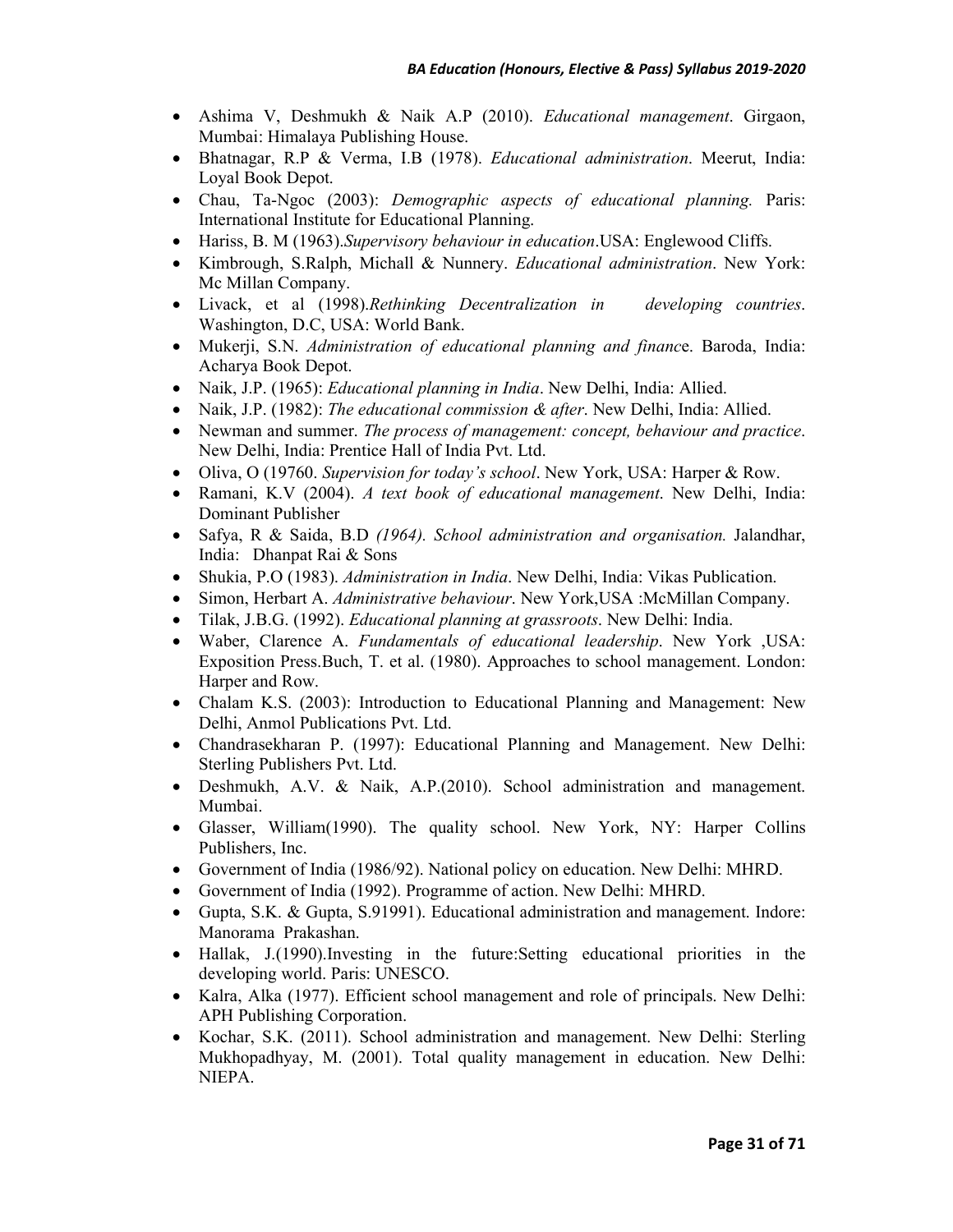- Shaeffer, S. (1991). Collaborating for educational change: The role of parents and the community in school improvement. Paris: UNESCO.
- Tyagi R.S. and Mahapatra P.C. (2000), Educational Administration in Orissa : New Delhi, National Institute of Educational Planning and Administration (NIEPA)
- Vashist, Savita(ed.) (1998). Encyclopaedia of school education and management. New Delhi: Kamal Publishing House.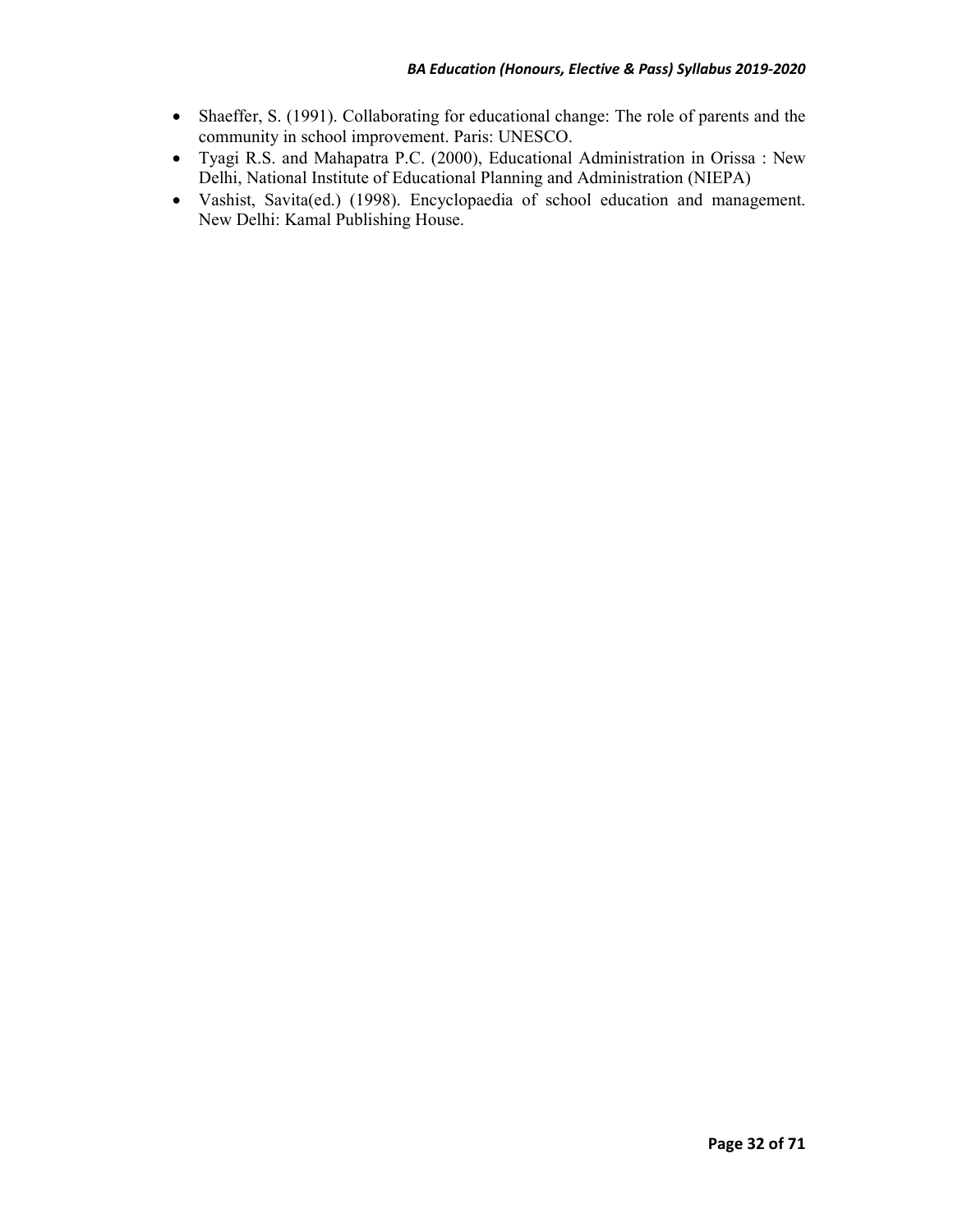## **Discipline Specific Elective Paper-I**

## *(A student has to choose any one from Pedagogy of English and Odia under DSE-1)*  **A.PEDAGOGY OF LANGUAGE (ENGLISH)**

#### **Learning Objectives**

On completion of this course, the student will

- Analyze the issues relating to place of English in school curriculum, acquisition of skills in English, realization of aims and Learning Objectives of learning English and language policy as conceived in NPE, 1986 and NCF – 2005
- Use various methods, approaches and strategies for teaching-learning English and transact various types of lesson plans covering all aspects of English language following different approaches
- Develop test items to assess learning in English and provide feedback as well as prepare enrichment materials
- Use the understanding of phonetics for facilitating students' speaking in English
- Plan appropriate pedagogical treatment of the prescribed contents for effective classroom transaction

#### **UNIT 1: English in School Curriculum**

- (i) Language policy in India with reference to NPE 1986 and NCF 2005
- (ii) Place of English as a compulsory subject in school curriculum (both at elementary and secondary levels)
- (iii)Learning Objectives of learning English at elementary and secondary levels
- (iv)English language skills –components, their independence and interdependence

#### **UNIT 2: Approaches, Methods and Strategies of Teaching English**

- (i) Understanding of different methods and strategies: Bi-lingual Method, Translation Method, Direct Method, Structural Approach, Communicative Approach.
- (ii) Listening Skill: Tasks for developing Listening Comprehension
- (iii)Speaking Skill: Tasks for developing Speaking skills
- (iv)Reading skill: Types of Reading, Strategies to develop reading comprehension
- (v) Writing Skill: Strategies to improve writing skill, Qualities of good writing (simplicity, logicality and organization in writing)

#### **UNIT 3: Transaction of Contents**

- (i) Teaching of Prose (detailed and non-detailed), poetry, grammar and composition Approaches, Methods and Strategies
- (ii) Pedagogic analysis :Content analysis- analysis of topics of English text book for identification of language items(new vocabulary, structural words, grammar components),learning learning objectives, methods and strategies, teaching learning materials including ICT materials
- (iii)Preparing lesson plan following 5E and Interpretation Construction Design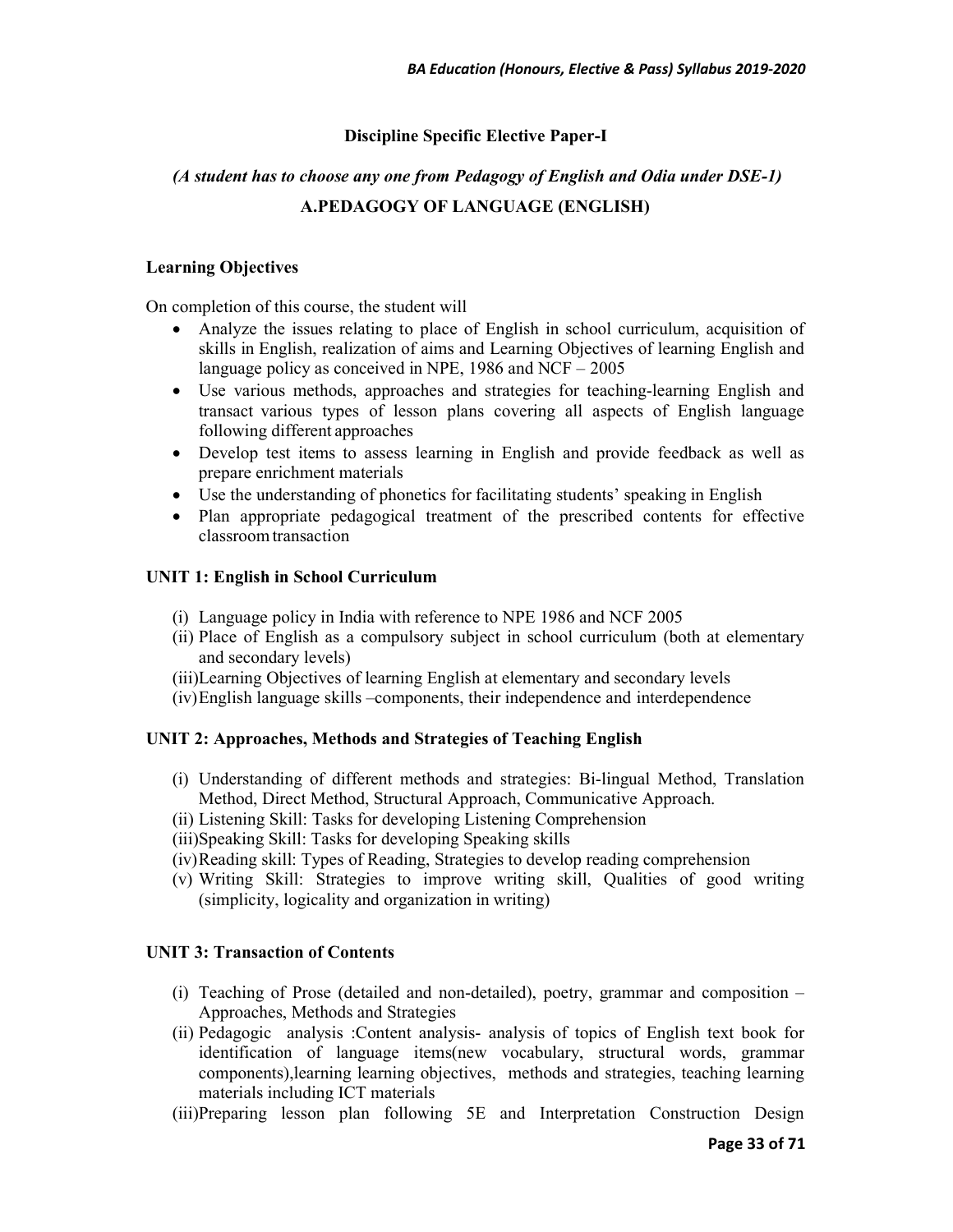Model(ICON)

(iv)Preparation of lesson plans following Herbartian approach.

## **UNIT 4: Lesson Delivery Strategies and Assessment**

- (i) Lesson delivery strategies: lecturing, role play and dramatization, collaborative approach, ability grouping, group work; learning through narratives and discourses; concept mapping and brain storming
- (ii) Techniques of assessment in English : continuous assessment of learners performance in English, preparation of different types of objective-based test items (Extended Response Type, Restrictive

## **PRACTICAL**

• School Internship (Delivery of 5 Lessons following Herbatian/5E/ICON model)

NB: It will be evaluated by both Internal and External examiners.

## **Text Books**

- Kohli, A.L (2010) *Techniques of teaching english.* New Delhi: Dhanpat Rai publishing Company
- Jain, R.K (1994). *Essentials of English teaching*, Agra: Vinod Pustak Mandir
- Sharma, K.L(1970) .*Methods of teaching English in India*. Agra : Laxmi Narayan Agrawal

- Agnihotri R. K. and Khanna A. L. (1994). *Second language acquisition: sociocultural and linguistic aspects of English in India.* New Delhi: Sage Publications.
- Allen, H.B. (1965). *Teaching English as a second language: A book of readings*. New York: McGraw-Hill.
- Baruah, T.C (1984). *The English teacher's handbook.* New Delhi: Sterling Publishers Pvt.Ltd,
- Billows, F. L. (1975). *The techniques of language teaching.* London: Longman
- Bista, A.R(1965). *Teaching of English (Sixth Edition)*. Agra: Vinod Pustak Mandir
- Bright, J.A(1976). *Teaching English as second language.* London: Long Man Group
- Catarby, E. V (1986) *Teaching English as a foreign language in school curriculum India*, New Delhi: NCERT
- Hudelson, Sarah. (1995). *English as a second language teacher resource handbook. A practical guide for K-12 ESL programs.* California.: Corwin Press, Inc.
- Joyce , Bruce and Weil, Marsha (2003). *Models of teaching*. New Delhi: Prentice Hall of India Pvt. Ltd.
- Krishna Swamy, N. and Sri Raman, T. (1994). English teaching in India. Madras : T.R. Publication.
- Mukalel, Joseph C. (2009). *Approaches to English language teaching.* New Delhi: Discovery Publishing House Pvt Ltd.
- Pal, H.R and Pal, R(2006). *Curriculum yesterday, today and tomorrow*, New Delhi: Shipra Publications
- Sachdeva, M.S. (1973). A new approach to teaching of english in India. Ludhiana : Prakash Brothers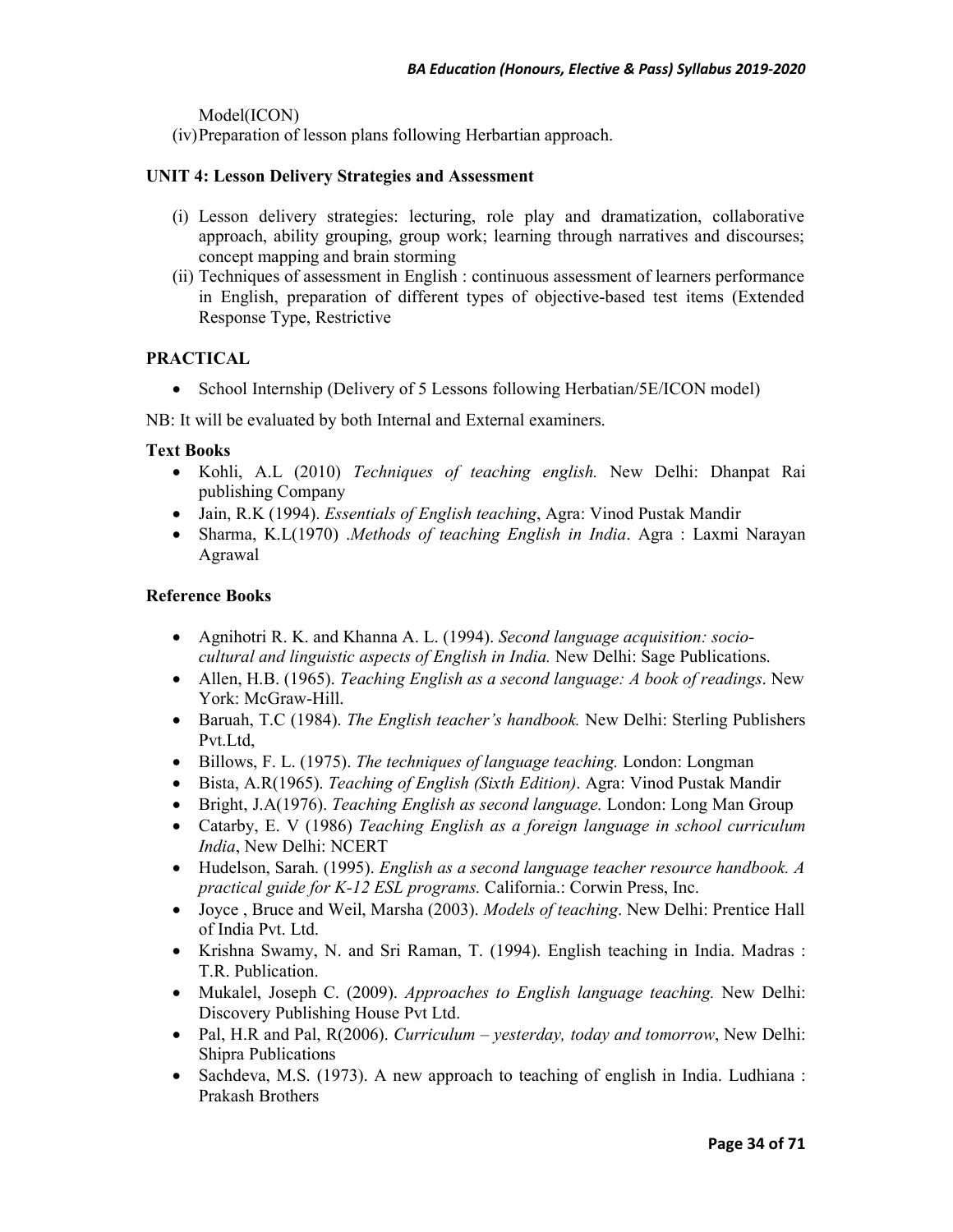• Shrivastava, B.D(1968). *Structural approach to the teaching of English*. Agra: Ramprasad and Sons

### **Discipline Specific Elective Paper-I**

# *(A student has to choose ANY ONE from Pedagogy of English and Odia under DSE-1)*  **B. PEDAGOGY OF LANGUAGE (ODIA)**

#### **Learning Objectives**

On completion of this course, the student will:

- State the importance and place of Odia as mother tongue in school curriculum.
- Develop the strategies to address the problems of Odia language acquisition in multilingual context.
- Use various strategies for facilitating the acquisition of language skills in Odia.
- Decide appropriate pedagogic approaches to transact different types of lessons in Odia.
- Prepare appropriate tools for comprehensive assessment of learning in Odia.
- Explain the fundamentals of Odia linguistics and their relevance in teaching learning Odia.
- Plan appropriate pedagogic treatment of the prescribed textual contents (in Odia) of classes IX and X.

#### **UNIT 1: Odia as Mother Tongue in School Curriculum**

- (i) Importance of mother tongue in the life and education of an individual
- (ii) Place of Odia as mother tongue in school curriculum in Odisha (both at elementary and secondary levels) in the context of language policy recommended by NPE, 1986 (three language formula) and NCF-2005
- (iii)Learning objectives of teaching-learning Odia at elementary and secondary levels
- (iv)Inter-dependence of language skills in Odia and strategies for facilitating acquisition of four-fold language skills in Odia

#### **UNIT 2: Pedagogic Approaches to Teaching-Learning Odia**

- (i) Psychology of language learning and acquisition with reference to Odia as mother tongue.
- (ii) Problems and issues related to acquisition of Odia language in multi-lingual context
- (iii)Traditional versus modern methods of teaching-learning Odia.
- $(iv)$ Different approaches and strategies to the teaching-learning of : − Odia prose (detailed and non- detailed) , Odia poetry , Odia composition , Odia grammar .

#### **UNIT 3: Curricular Activities in Odia**

- (i) Pedagogic analysis :
- (ii) Content analysis- analysis of topics of Odia text book for identification of language items(new vocabulary, structural words, grammar components), learning objectives.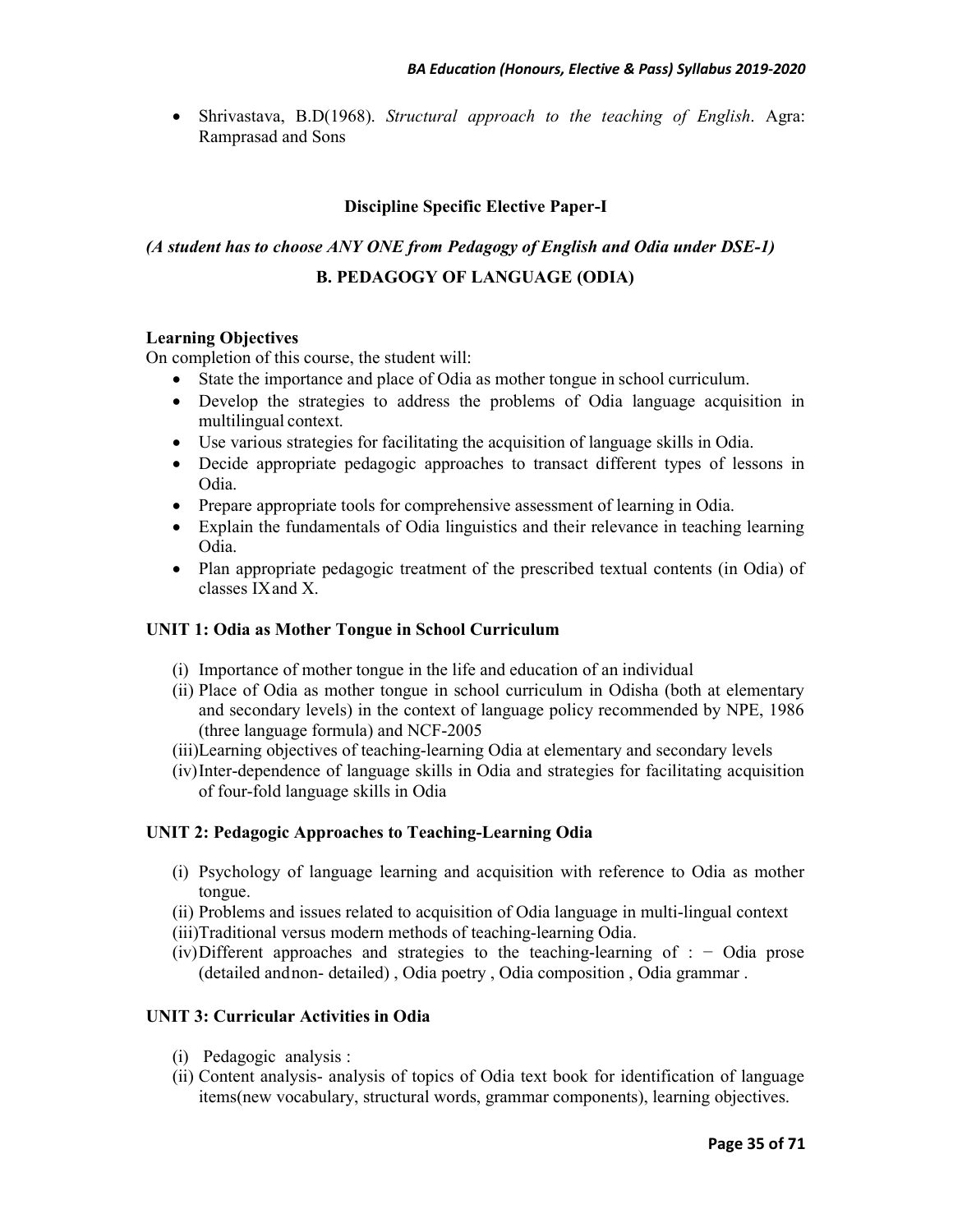- (iii)Methods and strategies, teaching learning materials lncluding ICT materials, assessment strategies
- (iv)Preparing Lesson Plans following Herbartian, 5E and Interpretation Construction Design Model(ICON)

## **UNIT 4: Assessment**

- (i) Types of Assessment-self assessment, peer assessment, teacher assessment, internal assessment and external assessment
- (ii) Techniques of Assessment in Odia : Continuous assessment of learners performance in Odia, preparation of different types of objective-based test items (Extended Response Type, Restrictive Response Type and Objective Type), preparation of check list, rating scale and rubric, Portfolio assessment in Odia

## **PRACTICAL**

• School internship (delivery of 5 Lessons following Herbartian/5E/ICON model)

NB: It will be evaluated by both Internal and External examiners.

## **Text Books**

- Barik, N. (2014). Odia shikshyadana paddhati. Cuttack: A.K.Mishra Publishers Pvt. Ltd.
- Kocchar, S.K. (2012). Teaching of Mother Tongue. Sterling Publishers, New Delhi.
- Mohanty, J., Barik, N. & Khandai, U. (1983). Odia sikshadana paddhati. Cuttack : Nalanda.
- Nayak, B.; Mohanty, J.(1999): Odia bhasa O Sahityara Bhitibhumi O Shikshyadan Padhati. Cuttack: Jagannath Process, Toni Road, Cutack-2.

- Daswani, C. J. Language Education in Multilingual India. New/Delhi (UNESCO)
- Dhal, G.B. (1974). Dhwani bijanana. Bhubaneswar : Odisha Rajya Pathya Pustaka Pranayana Sanstha.
- Dhal, G.B. (1972). English uchharana siksha. Cuttack : Friends Publisher.
- Mathur, S.A. Sociological Approach to Indian Education. Vinod Pustak Bhandar, Agra.
- Mohanty, B. (1970). Odia bhasara utpati O 65arma bikasha. Cuttack : Friends Publishers.
- Mohapatra, D. (1976). Odia Dhwani tattwa O sabdha sambhar. Cuttack : Grantha Mandir.
- Mohapatra, N. & Das, S. (1943). Sarbasara vykarana. Cuttack : New Student's Store
- Palmer, H.P. Principles of Language Teaching. George G. Harrep and Co. Ltd.
- Rybum, W.M. (1926). Suggestions for the Teaching of Mother Tongue. OUP.
- Saiyadain, K.G. Education and Social Order. Asia Publishing House, Bombay.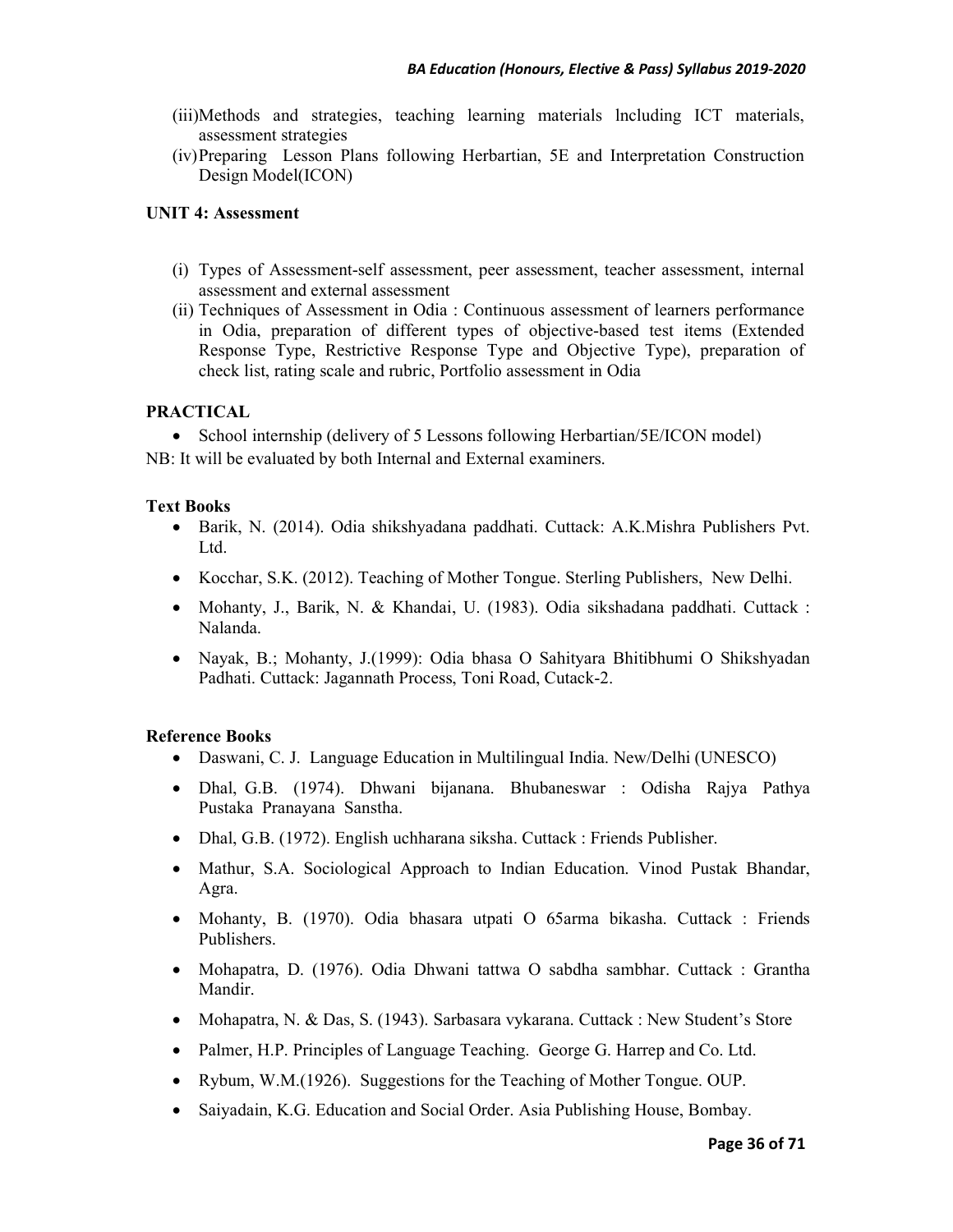## **Discipline Specific Elective Paper-II**

## *(A student has to choose ANY ONE from Pedagogy of Social Science and Mathematics*

## *under DSE-2)*

## **A. PEDAGOGY OF SOCIAL SCIENCES**

#### **Learning Objectives**

On completion of this course, the student will:

- State the meaning, scope and importance of Social science
- Specify the skills and competencies to formulate specific LEARNING OBJECTIVES for different History and Political Science lessons
- Identify the different methods and skills of teaching History and Political Science for transacting the contents effectively.
- Explain the importance of time sense and prepare / utilize timelines for effecting teaching of History
- Prepare Unit Plans and Lesson Plans in History and Political science
- Develop diagnostic achievement test, administer them and analyse the results for providing feedback

#### **UNIT 1: Concept, Learning Objectives and Values Of Teaching Social Science**

- (i) Meaning, nature and scope of Social Science as NCF-2005
- (ii) Learning objectives of teaching Social Science at elementary and secondary levels
- (iii)Importance of teaching Social Science in school education
- (iv)Identification of values/ competencies/ skills to be developed through Social Sciences

#### **UNIT 2: Methods and Approaches to Teaching-Learning Social Science**

- (i) Story-telling
- (ii) Narration-cum-discussion
- (iii)Dramatization
- (iv)Source method
- (v) Project method
- (vi) Field trips
- (vii) Observation

#### **UNIT 3: Curricular Activities in Social Sciences**

#### **Pedagogic analysis:**

- (i) Content analysis- analysis of topics of social science text book .
- (ii) Learning objectives,
- (iii) Methods and strategies,
- (iv)Teaching learning materials including ICT materials
- (v) Learning activities including student and teacher activities
- (vi)Assessment strategies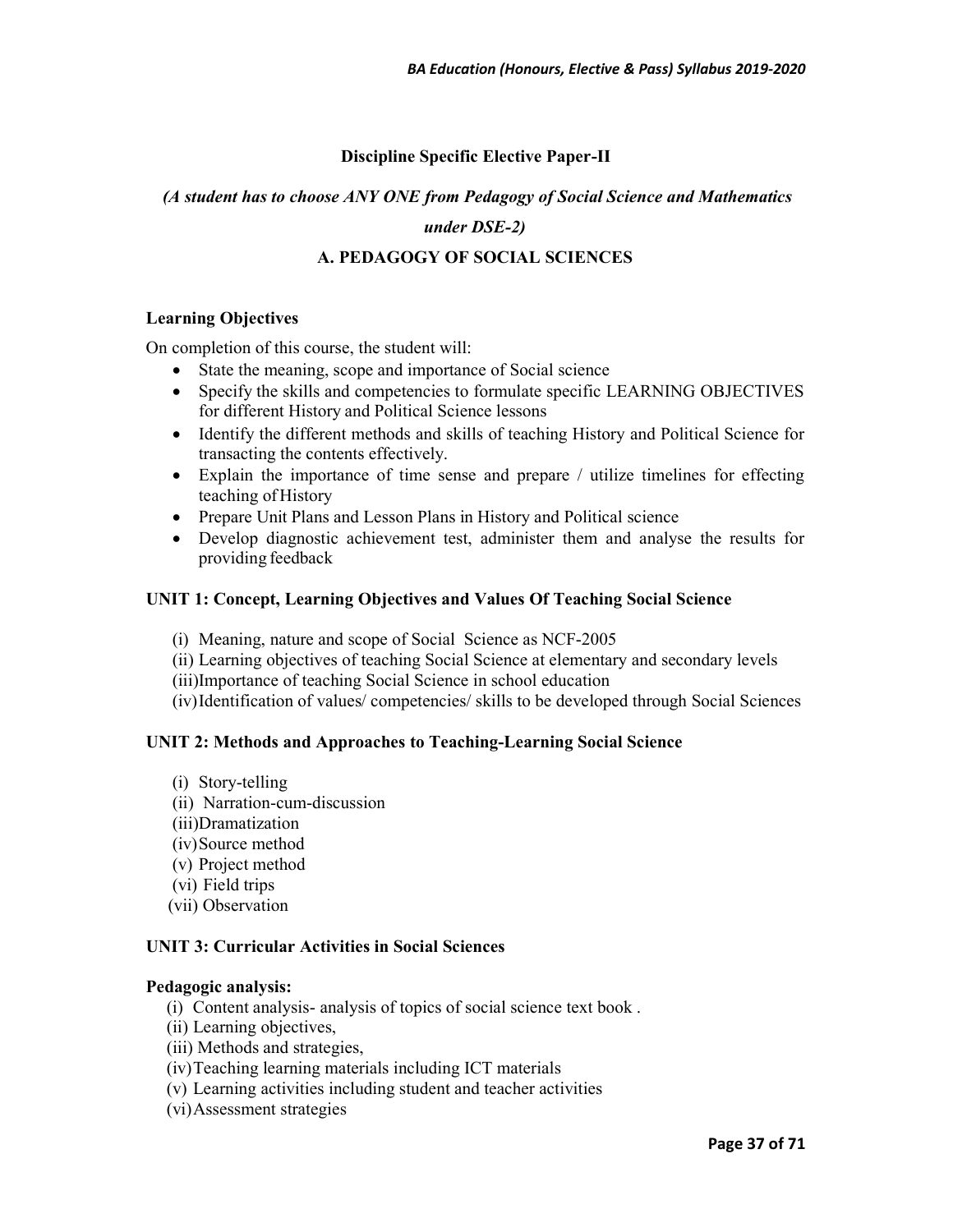(vii)Preparing lesson plan following Herbart, 5E and Interpretation Construction Design Model(ICON)

#### **UNIT 4: Development of Resource Materials and Assessment in Social Science**

- (i) Teaching-learning materials Maps, Atlas, Globes, Charts, Graphs, Models, Filmstrips, T.V. Video, OHP, and Computer
- (ii) Timeline concept, aspects, type and use
- (iii)Types of Assessment-self assessment, peer assessment, teacher assessment, internal assessment and external assessment
- (iv)Techniques of Assessment in history and political science: Continuous Assessment of learners performance in history and political science, preparation of different types of objective-based test-
- (v) Items (Extended Response Type, Restrictive Response Type and Objective Type

## **PRACTICAL**

• School internship (delivery of 5 Lessons following Herbatian /5E/ ICON model)

NB: It will be evaluated by both Internal and External examiners.

#### **Text Books**

- Kochhar, S.K. (1970). *Methods of Teaching Social Studies.* New Delhi, India: Sterling Publication.
- Mamgal, S.K. & Mangal, U. (2008). *Teaching of Social Studies*. New Delhi: PHI Learning Pvt, Ltd.
- Sharma, R.A. (2014). *Teaching of Sociaal Sceince*. Meerut: R Lal Book Depot.

- Kochhar, S.K. (1970). *Teaching of History*. New Delhi, India: Sterling Publishers Pvt. Ltd.
- Banks James, A. (1997). *Teaching Strategies for the Social Studies Enquiry, Valuing and Decision Making* . Massachusets,USA: Addition- Westely Publishing Co. Reading.
- Bining & Binning.(1952). *Teaching of Social Studies in Secondary Schools*. New York, USA: Mc Graw Hills.
- Burston,W.H.(1963). *Principles of History Teaching.* New Fetter Lance : Methuen & Co. Ltd.II.
- Burton W.H. (1972). Principles of history teaching, London: Methuen.
- Carretero, Mario, & Voss, James F. (Eds.) (1994). Cognitive and instructional processes in history and the social sciences. Hillsdale: Lawrence Erlbaum Associate.
- Choudhury, K.P. (1975).*The effective Teaching of History*. New Delhi,India: NCERT.
- Dhamiaja Neelam.(1993). *Multimedia Approaches in Teaching Social Studies*. New Delhi,India:Harmer Publishing House.
- Drake, Frederick D. & Lynn, R. Nelson (2005). Engagement in teaching history: Theory and practices for middle and secondary teachers. Columbus, OH: Pearson.
- Ghate, V.D. (1956). Teaching of history. Bombay: Oxford University Press.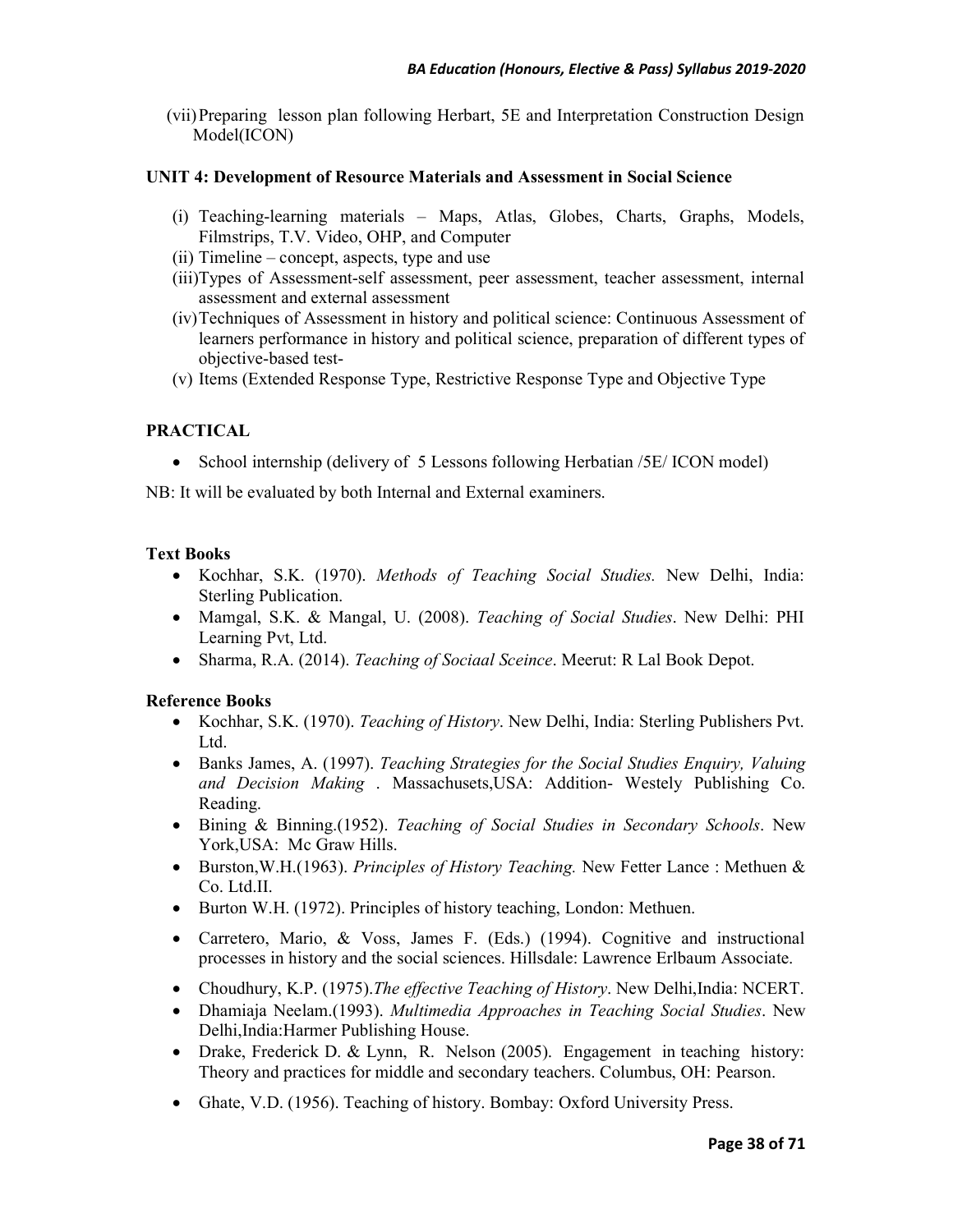- Gunnin, Dennis (1978). The teaching of history. Goom Helm Ltd. London.
- James H. (1953). *The Teaching of Social Studies in Secondary Schools*. . London,UK: Longman Green & Co.
- James, T. H., Arthur,J. and Hunt, M. (2001). Learning to teach history in the secondary school: A companion to school experience. London: Routledge Falme.
- Kochhar, S.K.(1970). *Teaching of political science*. New Delhi: Sterling Publishers
- NCERT. (1970). *Teaching of History of Secondary Schools*.New Delhi,India: Author.
- NCERT.(1966). *A Handbook for History Teachers*.Bombay:India: Allied Publishers.
- Taneja,V.R.(1970). *Fundamentals of Teaching Social Studies*. Mahendra Capital Publishers.
- Verma, O.P.(1984). New Delhi, India: Sterling Publishers Pvt. Ltd.
- Verma,O.P. & Vedanayagam E.G. *Geography Teaching.* New Delhi,India: Sterling Publishers Pvt. Ltd .
- Yagnik, K.S.(1966). *The Teaching of Social Studies in India*. Bombay,India: Orient Longman Ltd.

#### **Discipline Specific Elective Paper-II**

 *(A student has to choose ANY ONE from Pedagogy of Social Science and Mathematics* 

#### *under DSE-II)*

#### **B. PEDAGOGY OF MATHEMATICS**

#### **Learning Objectives**

On completion of this course, the students will

- Narrate the evolution and nature of Mathematics and its importance in the school curriculum in the context of the recent curricular reforms.
- Use various methods and approaches of teaching and learning mathematics especially suitable for the secondary school classes.
- Plan lessons in Mathematics using traditional and constructivist approaches for effective classroom transactions.
- Develop and collect activities and resource materials for their use in enhancing the quality of learning Mathematics at the secondary level.
- Conduct continuous and comprehensive assessment for enhancing the quality of Mathematics learning.
- Explain the concepts in Mathematics included in the secondary school curriculum and make pedagogical analysis of those concepts

#### **UNIT 1: Foundations of Mathematics Education**

- (i) Nature and Scope of Mathematics,
- (ii) Learning of Mathematics: Importance of Mathematics at elementary and secondary level, Learning Objectives of teaching-learning Mathematics at the two levels,
- (iii)Curriculum reforms in school mathematics: rationale, learning objectives, principles, designs and materials in Mathematics, recent curricular reforms at the National and State levels (NCF 2005).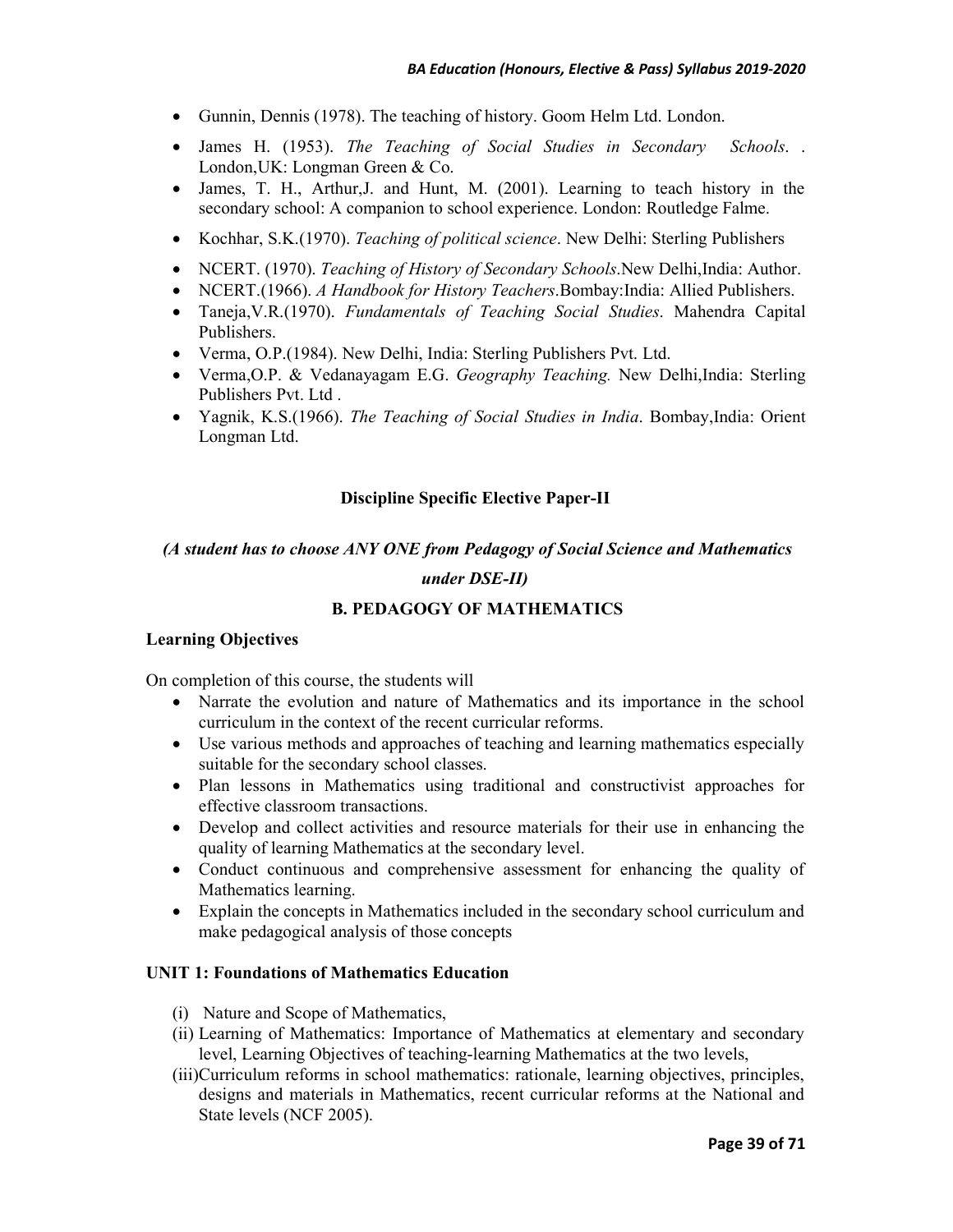### **UNIT 2: Methods of Teaching-learning Mathematics**

- (i) Learning by Discovery: Nature and purpose of learning by discovery; guided discovery strategies in teaching Mathematical concepts.
- (ii) Teaching for understanding proof: Proof by induction and deduction; proof by analysis and synthesis.
- (iii)Problem Solving in Mathematics: Importance of problem solving in Mathematics, Steps of problem solving in Mathematics.
- (iv)Constructivist approaches: Self-learning and peer learning strategies, collaborative strategies; 5E and ICON Models.

#### **UNIT 3: Curricular Activities in Mathematics**

- (i) Pedagogic analysis :
- (ii) Content analysis- analysis of topics of mathematics text book .
- (iii)Learning objectives,
- (iv)Methods and strategies,
- (v) Teaching learning materials including ICT materials
- (vi)Learning activities including student and teacher activities
- (vii)Assessment strategies
- (viii)Process of preparing lesson plan following Herbatian, 5E and Interpretation Construction Design Model(ICON)

#### **UNIT 4: Assessment In Mathematics**

- (i) Assessment of Mathematics learning: Unit test Designing blue print, item construction, marking schemes.
- (ii) Assessment for Mathematics learning: Assignments, Projects and portfolios in Mathematics, group and collaborative assessment in Mathematics,
- (iii)Non-testing methods of assessment of/for Mathematics Learning: Observation of learners in action, rating of participation in various Mathematics tasks and activities,
- (iv)Diagnosis of difficulties in learning Mathematics concepts, Remediation of the difficulties, enrichment programmes in Mathematics learning –National Mathematics Talent Search, Mathematics Olympiad.
- (v) Planning for continuous assessment of classroom learning in Mathematics.

### **PRACTICAL**

• School internship (Delivery of 5 Lessons following Herbatian/SE/ICON model) NB: It will be evaluated by both Internal and External examiners.

#### **Text Books**

- Sidhu, K.S (1985).*Teaching of mathematics*. New Delhi: Sterling publication.
- James, A. (2003). *Teaching of mathematics*. Neel Kamal Publication: Hyderabad. NCERT (2011). *Pedagogy of mathematics for two year B.Ed. course*. New Delhi: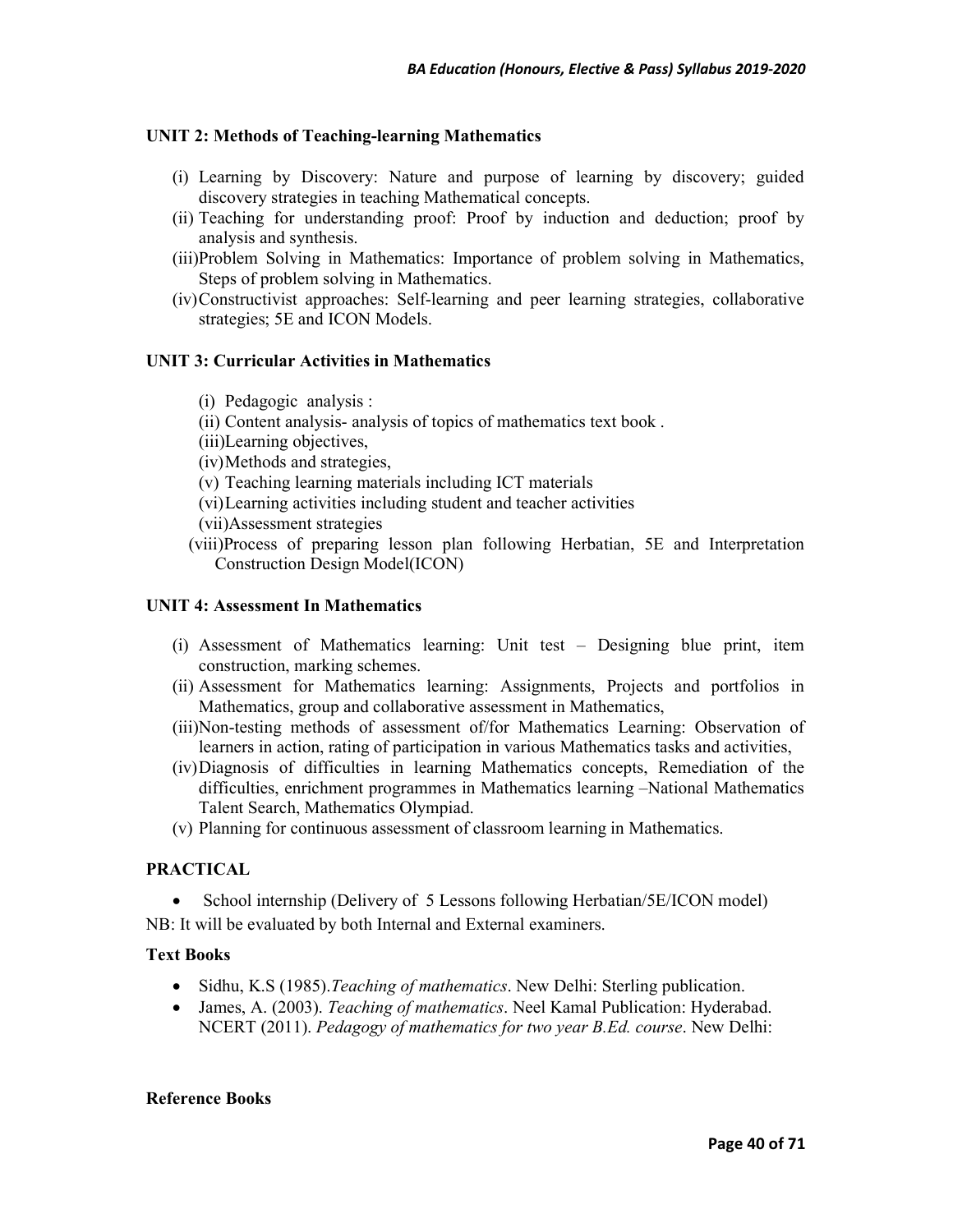- Cooney, Thomas J. et al. (1975). Dynamics of Teaching Secondary School Mathematics. Boston: Houghton Mifflin.
- Cooper, B. (1985). *Renegotiating secondary school mathematics*. The Hamer Press: East Sussex.
- Michel. (1982). *Teaching mathematics*. Nicholos Publication Co: New York.
- NCF (2005). *National curriculum framework*. NCERT: New Delhi
- NCERT (2006). *Position paper: National focus group (NFG) on teaching Mathematics*. NCERT: New Delhi.
- NCERT (2005). *Position paper: national focus group (NFG) on examination reform*. NCERT: New Delhi. Scopes, P.G. (1973). *Mathematics in secondary schools- a teaching approach*. Cambridge: Cambridge University Press
- Driscoll,M., Egan, M., Nikula, J., & DiMatteo, R. W. (2007). Fostering geometric thinking: A guide for teachers, grades 6-10. Portsmouth, NH: Heinemann.
- Driscoll,M.(1999). Fostering algebraic thinking: A guide for teachers, grades 5-10. Portsmouth, NH: Heinemann.
- Grouws, D.A. (ed) (1992). Handbook of research on mathematics teaching and learning. New York: Macmillan Publishing.
- Malone, J. and Taylor, P. (eds) (1993). Constructivist interpretations of teaching and learning mathematics.
- Perth: Curtin University of Technology.
- Marshall, S.P. (1995). Schemes in problem-solving. New York: Cambridge University Press.
- Moon, B. & Mayes, A.S. (eds.) (1995). Teaching and learning in secondary school. London: Routledge.
- NCERT (1998). A textbook of content-cum-methodology of teaching mathematics. New Delhi: NCERT.
- NCERT (2005). National curriculum framework 2005. New Delhi: NCERT.
- NCERT (2006). Position paper: National focus group on teaching mathematics. New Delhi:NCERT.
- TESS India (2015). Key resources. The Open University U.K.( http//creativecommons.org/licences/ and http//www.tess-india.edu.in/)

## **Discipline Specific Elective Paper-III**

#### *(A student has to choose any one from A & B under DSE-III)*

#### **A. POLICY AND PRACTICES IN SCHOOL EDUCATION IN INDIA**

#### **Learning Objectives**

On completion of this course, the student will:

- Analyse various policies on education for school education in India
- Evaluate progress of schools education
- Examine the problems in implementation of the policies on school education
- Explore status of women education and education for SC, ST and Minorities in Indian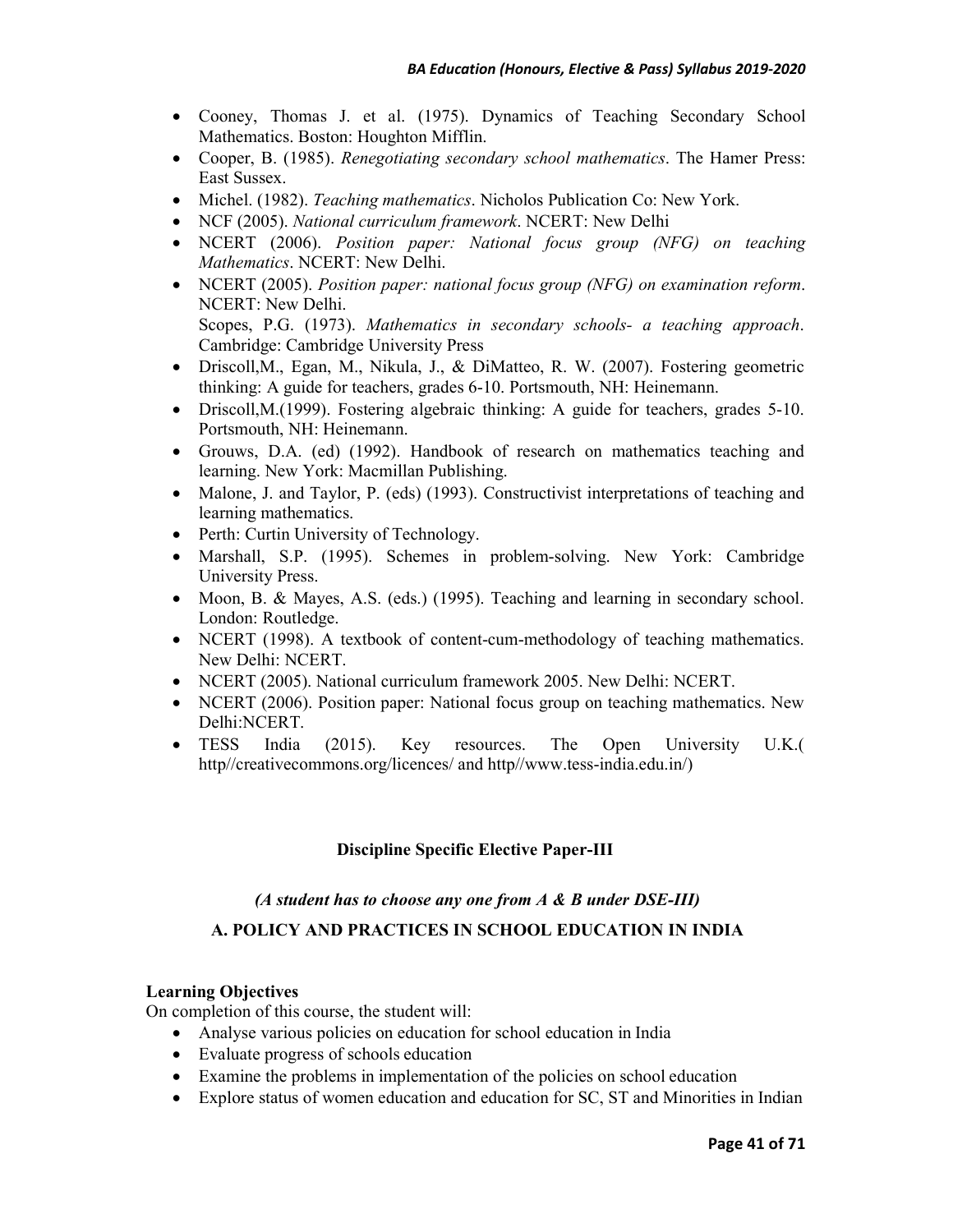#### **UNIT 1: Policies in School Education**

- (i) National Education Policy, 1986, revised in 1992 and its corresponding document Programme of Action with reference to Elementary Education and Secondary Education.
- (ii) Implementation of Elementary Education with reference to RTE Act-2009 and Policy issues.
- (iii)Implementation of Secondary Education with reference to Rashtriya Madhyamik Siksha Abhiyan (RMSA) and policy issues
- (iv)Guiding principles of NCF-2005 and curriculum revision at the school level.

#### **UNIT 2: Policies for Vocationalisation of Education**

- (i) Vocationalisation of education- A policy analysis with reference to the report of Patel Committee (1977), Adisheshia Committee (1978) and National Policy on Education (1986) revised NPE (1992)
- (ii) Vocational Education at Higher Secondary level: Policy challenges
- (iii)Work education in schools –concept to implementation

#### **UNIT 3: Policies for Inclusive Education**

- (i) Education of Children with Special Needs (CWSN): Policy perspectives with reference to NPE,1986, 1992, Mental Health Act, 1987, Persons with Disabilities Act, 1995, Rehabilitation Council of India Act, 1992, National Trust Act,1999
- (ii) Inclusive education- Policies, Progress and Problems.

#### **UNIT 4: Policy on Access and equity in Education**

- (i) Women's education and empowerment of women with reference to National Policy on Women Empowerment, , NPE-1986
- (ii) Progress of Women Education and Problems.
- (iii)Access and Equity in Education with focus to SC, ST and Minorities
- (iv)Policy for SC children- Implementation, Progress and Problems.
- (v) Policy for ST children- Implementation, Progress and Problems with reference to Mother Tongue based Multilingual Education
- (vi)Policy for Minority Children- Implementation, Progress and Problems.

#### **PRACTICAL**

• Analysis of any Policy documents being implemented at School Education level

NB: It will be evaluated by both Internal and External examiners

#### **Text Books**

- Aggarwal, J.C. (2010). Landmarks in the history of modern Indian education (7th Ed) New Delhi: Vikash Publishing Pvt. Ltd.
- Rawat, P.L. (1989). History of Indian education New Delhi: Ram Prasad  $\&$  Sons.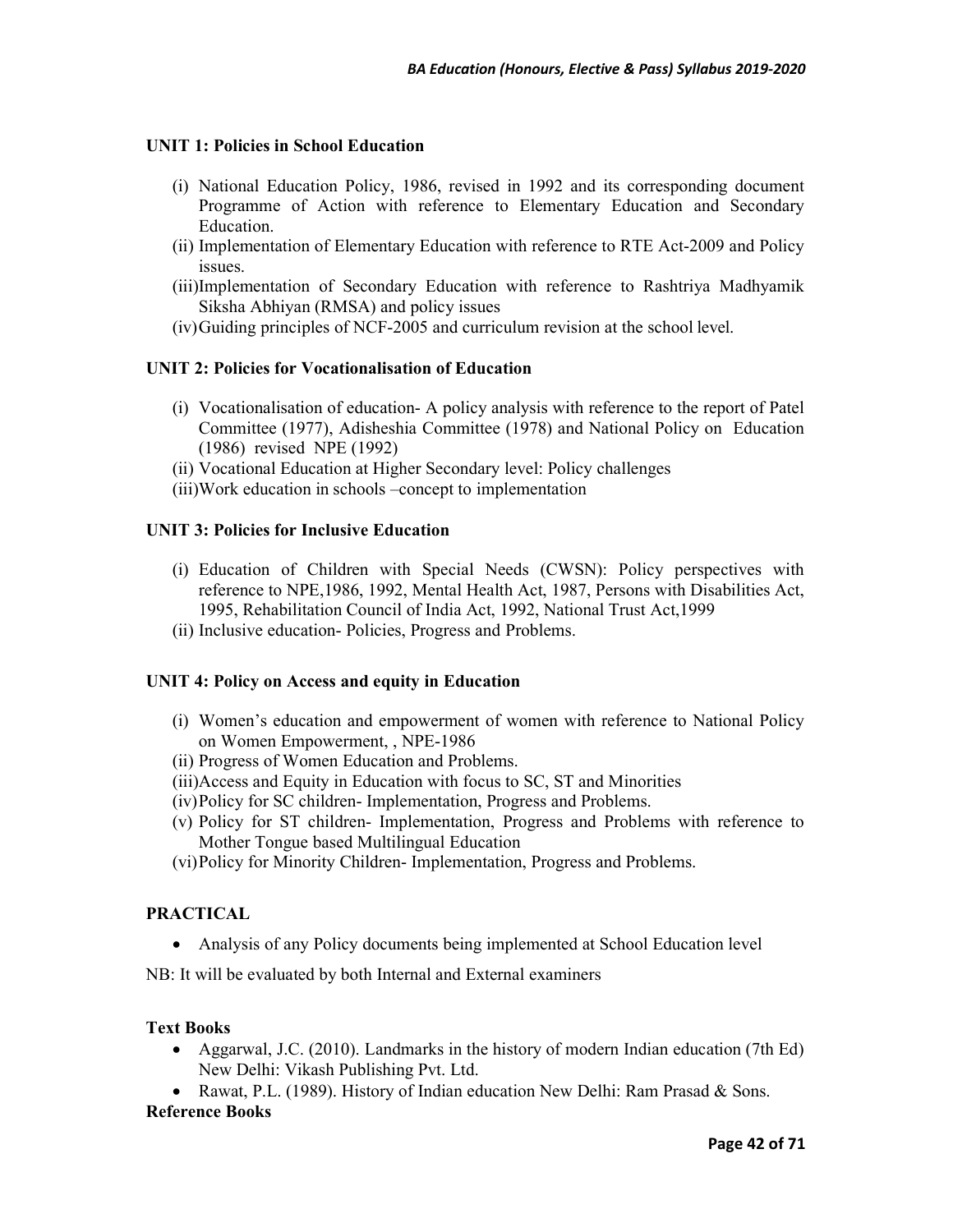- Das, K.K. (1993). *Development of education in India*. New Delhi: Kalyani Publishers
- Dash,B.N. (1991). *Development of education in India*. New Delhi: Ajanta Prakashan
- Keay, F. E. & Mitra, Sukumar (1978). A history of education in India. New Delhi: Oxford University Press
- Mukherjee, R.K. (1988). Ancient Indian education. New Delhi: Motilal Banarsidass
- Mukherjee, R.K. (1989). The Gupta Empire. New Delhi: Motilal Banarsidass
- Naik, J.P. & Narullah, S. (1996). A student's history of education in India. New Delhi: Mc Millan India Ltd
- Ghosh, S.C. (1989). Education policy in India since warren Hastings, Calcutta: N-Prakashan.
- Reference Books
- Altekar, A.S. (1934), Education in ancient India, Banaras: Indian book Shop.
- Das Gupta, S.N. (1988). A history of Indian philosophy. (5 Vols.) Delhi: Motilal Banarasi Dass.
- MHRD, GOI (1986). National policy on education. New Delhi: The Author
- MHRD, GOI (1993). Learning without burden. Yashpal Committee Report (1993). New Delhi: The Author
- Ministry of Education, GOI (1964-66). Education and national development. (Report of education commission (1964-66). New Delhi: The Author
- Sen, Bimal (1989). Development of technical education in India and state policy-a historical perspective. Indian Journal of History of Science, 24 (2): 224-248, Indian National Science Academy.
- Sen, S.N. (1988). Education in ancient and medieval India. Indian Journal of History of Science, 23 (1): 1-32.
- Shanker, Uday (1984). Education of Indian teachers. New Delhi: Sterling Publishers Pvt. Ltd.
- Singh. R.P. (1970). Education in ancient and medieval India. Delhi: Arya Book Depot.Rao, K.Sudha (Ed.) (2002). Educational policies in India: Analysis and review of promise and performance. New Delhi: NUEPA.
- NCERT (2005). *National curriculum framework*, New Delhi: NCERT.
- MHRD, Gov. of India (1986). *National policy on education.* New Delhi: GoI.
- MHRD, Gov. of India (1992), *National policy on education (*revised) New Delhi: GoI. MHRD, (1992), *Programme of action*., New Delhi: Govt. of India.
- NCTE (1998b). *Curriculum Framework for Quality Teacher Education.* New Delhi:NCTE.
- NCTE (2009). *National Curriculum Framework for Teacher Education TowardsPreparing Professional and Humane Teacher.* New Delhi:NCTE.
- Ministry of Law Justice (2009). The Right of Children to Free and Compulsory Education Act, 2009. *The Gazette of India*, Ministry of Law Justice, Govt. of India.
- Kurrien, J (1983). *Elementary Education in India*. New Delhi: Vikas. MHRD (). *Report to the People on Education 2011-12.* New Delhi: Author. MHRD (1986): *National Policy on Education*. New Delhi: MHRD.
- MHRD (2000). *Sarva Shiksha Abhiyan: A program for Universal Elementary Education A framework for implementation.* New Delhi: Author.
- Government of India, Ministry of Human Resource Development (2005), Report of the CABE Committee on Autonomy of Higher Education Institutions, Department of Secondary and Higher Education, New Delhi, June.

*Websites to be referred:*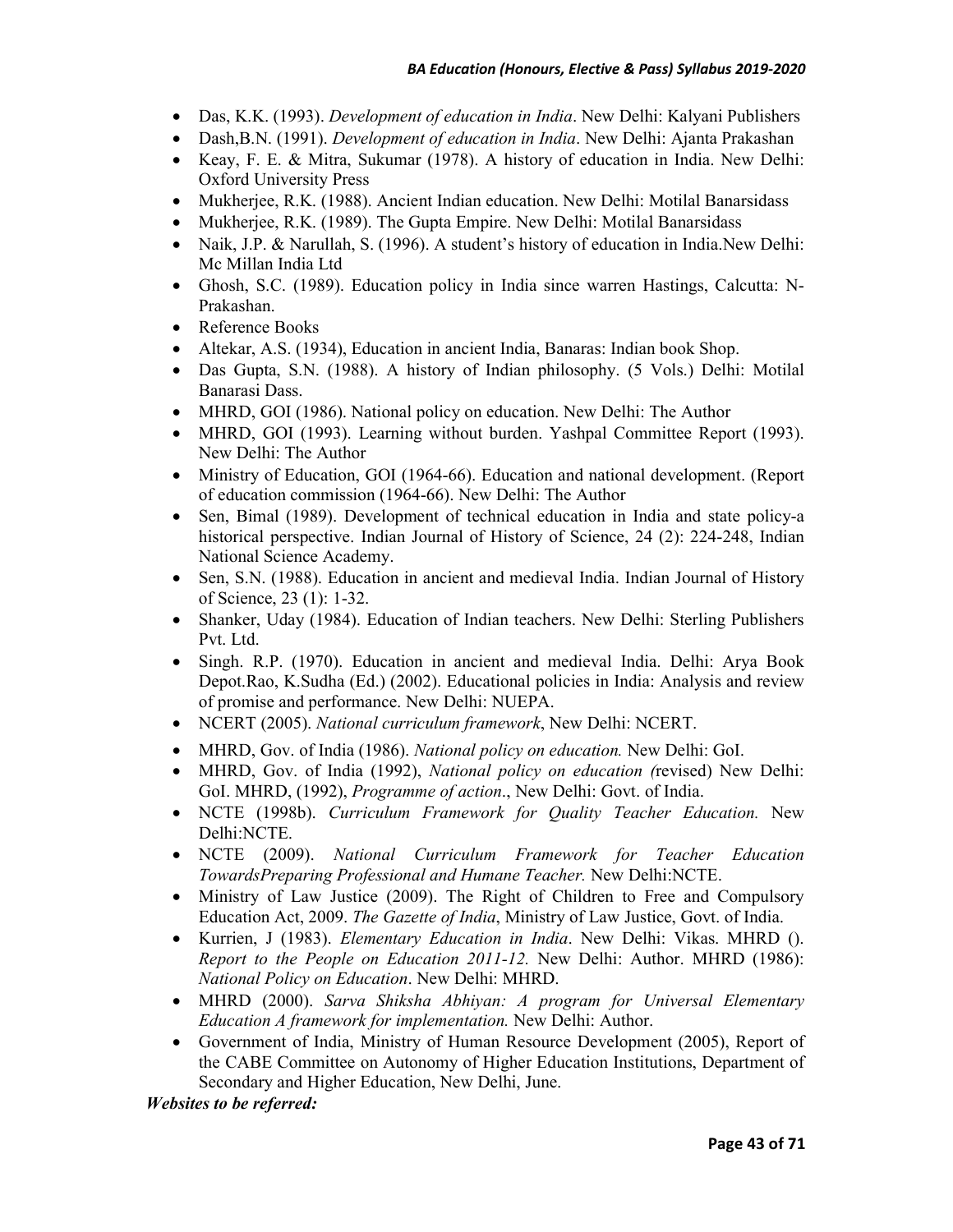- http://www.rehabcouncil.nic.in/
- writereaddata/RCI\_Amendments\_ACT.pdf
- http://socialjustice.nic.in/pwdact1995.php
- http://mhrd.gov.in/rmsa

## **Discipline Specific Elective Paper-III**

# *(A student has to choose ANY ONE from A & B under DSE-III)*  **B. POLICY AND PRACTICES IN HIGHER EDUCATION IN INDIA**

## **Learning Objectives**

On completion of this course, the student shall:

- Analyse various policies on education for Higher education in India
- Evaluate progress of Higher education
- Examine the problems in implementation of the policies on higher education
- Explore status of higher education.
- Analyse role of various agencies of higher education in India.

## **UNIT 1: Policies in Higher Education**

- (i) NPE-1986, revised in 1992 and its corresponding document Programme of Action (POA) with reference to Higher Education.
- (ii) Recommendations of National Knowledge Commission-2006.
- (iii)Implementation of Policies, progress and problems.

#### **UNIT 2: Future of Higher Education**

- (i) Rashtriya Uchattar Shiksha Abhiyan (RUSA)- goals, features, strategies and implementation- problems and issues.
- (ii) Progress Higher Education in Odisha.
- (iii)Autonomy and Accountability in Higher Education

#### **UNIT 3: Curriculum and Assessment**

- (i) Curriculum issues in higher education
- (ii) Choice Based Credits System, Semester system, Grading.
- (iii)Role of UGC, NAAC and Accreditation
- (iv)Quality Assurance in Higher Education
- (v) ICT in Higher Education

#### **UNIT 4: Educational Management System**

- (i) Funding and management of Higher Education
- (ii) Open and Distance Learning System: Policy and Development-Role of IGNOU.
- (iii)Research in higher education-problems and issues- Role of ICSSR, UGC, Association of Indian Universities
- (iv)Capacity Building of Teachers in Higher Education.

## **PRACTICAL**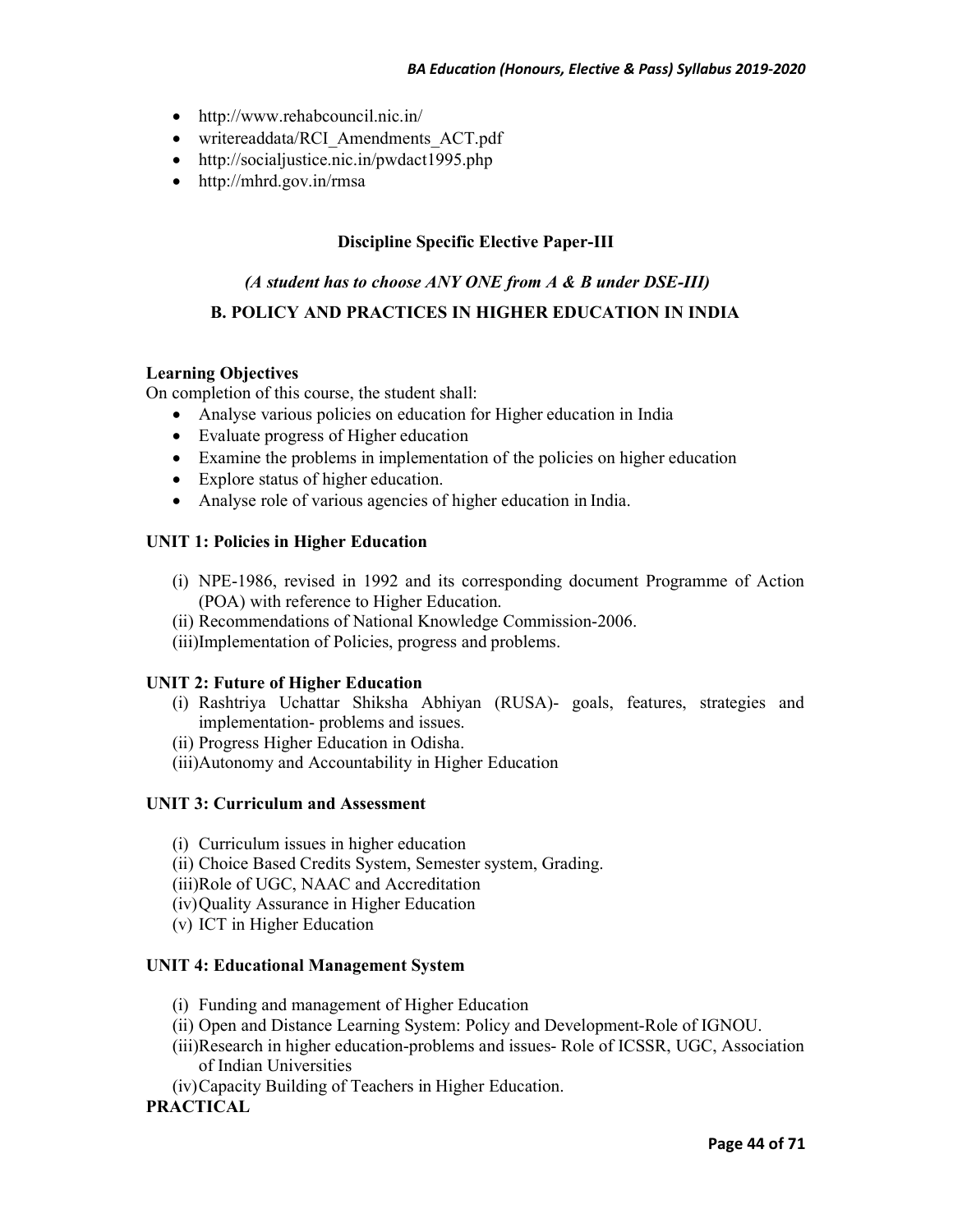• Analysis of any Policy Document being implemented in the field of Higher Education in India

NB: It will be evaluated by both Internal and External examiners

## **Text Books**

• Rao, K.Sudha (Ed.) (2002). Educational policies in India: Analysis and review of promise and performance. New Delhi: NUEPA.

- Government of India, Ministry of Human Resource Development. 2011a. 'Indian Institutes of Development'. Available at http://mhrd.gov. in/itt\_higher\_english.
- Government of India, Ministry of Statistics and Programme Implementation. No date. NSS Survey Reports. Available at http:// mospi.nic.in/Mospi\_New/site/inner. aspx?status=3&menu\_id=31.
- Cheney, G. R., with B. B. Ruzzi and K. Muralidharan. 2005. India Education Report. NCEE (National Center on Education and the Economy). Available at http://www.ncee. org/wp-content/uploads/ 2013/10/ IndiaEducation-Report.pdf.
- UCG (University Grants Commission). 2008. Higher Education in India: Issues Related to Expansion, Inclusiveness, Quality and Finance. New Delhi: University Grants Commission. Available at http://www.ugc.ac.in/oldpdf/pub/report/12. pdf.
- Agarwal, P. 2006. 'Higher Education in India: The Need for Change'. ICRIER Working Paper No. 180, June. Delhi: Indian Council for Research on International Economic Relations.
- BhallaVeena& et al (1998), Accountability and Autonomy in Higher Education, AIU.
- Country paper (1998), Higher Education in India: Vision  $\&$  Action, presented in UNESCO world conference of Higher Education in the Twenty-first century, Paris 5- 9th Oct 1998, National Commission for Cooperation with UNESCO.
- UNESCO (1998), report on Higher Education in the Twentieth First Century Vision & Actions held at Paris 5-9th Oct 1998, UNESCO.
- Meek, V Lynn (2000), Diversity and marketisation of higher education: incompatible concepts? Higher Education Policy, 13 (2000), p-25 & 26.
- Government of India, Ministry of Human Resource Development (2005), Report of the CABE Committee on Autonomy of Higher Education Institutions, Department of Secondary and Higher Education, New Delhi, June.
- Tilak, J.B.G. (1996), "Higher Education under Structural Adjustment", Journal of Indian School of Political Economy 8 (2) (April-June): 266-93.
- UGC (2005), University Development in India: Basic Facts and Figures (1995-96 to 2001-02), University Grants Commission, Information & Statistics Bureau, New Delhi, November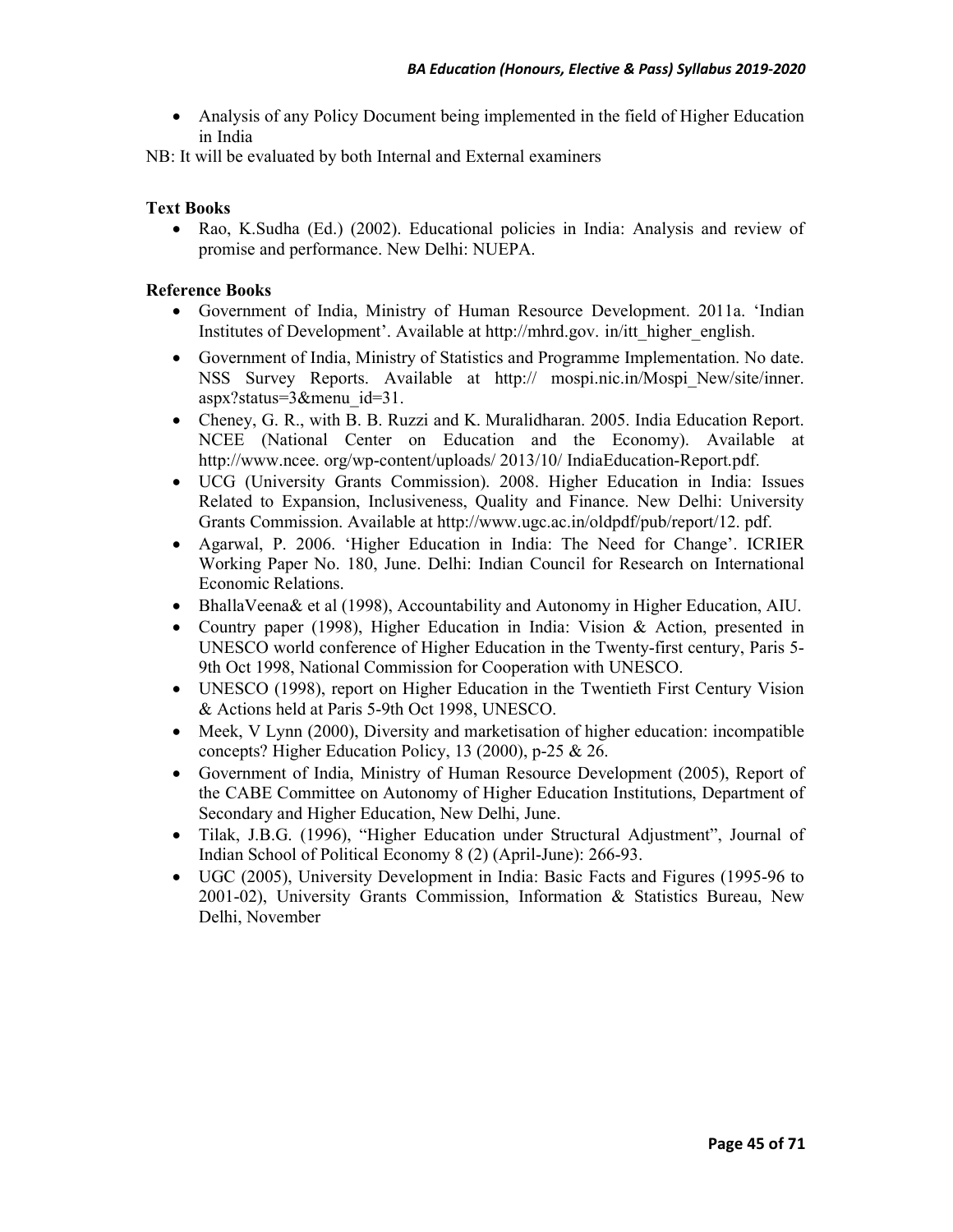## **Discipline Specific Elective Paper-IV**

## **INCLUSIVE EDUCATION**

#### **Learning Objectives**

On completion of the course the students shall be able to:

- Define meaning and scope of inclusive education.
- identify the assumptions of disability underlying current general and special education practices
- understand the various suggestions given by different recent commissions on education of children with disabilities for realizing the concept of "Universalization of Education";
- explore and utilize pedagogical approaches that can support students with a variety of learning profiles in respectful ways
- explain the meaning and implications of universal design in learning (UDL) for classroom pedagogy
- examine the different support services and collaboration for inclusive education

#### **UNIT 1: Meaning, Genesis and Scope Inclusive Education**

- (i) Special education and inclusive education: concept and principles
- (ii) Historical developments of special and inclusive education in India.
- (iii)Medical and social models of disability
- (iv)Examining the practice of labeling
- (v) Social, psychological and educational contexts of inclusion

#### **UNIT 2: Polices & Frameworks Facilitating Inclusive Education**

- (i) International Declarations: Universal Declaration of Human Rights (1948), World Declaration for Education for All (1990)
- (ii) International Conventions: United Nations Convention of Rights of Persons with Disabilities (UNCRPD) (2006)
- (iii)International Frameworks: Salamanca Framework (1994), Biwako Millennium Framework of Action (2002)
- (iv)Constitutional Obligations; RCI Act 1992; PwD 1995 and NTA 1999; RTE-SSA and RPD Act. 2016.

#### **UNIT 3: Understanding and Support Needs of Students with Disability**

(i) Understanding and support needs of students with different labels of disability including: autism, learning disabilities, speech & hearing disability, blindness, and intellectual disabilities in inclusive classroom.

#### **UNIT 4: Frameworks, Support and Collaboration for Inclusive Education**

- (i) Universal Design for Learning: Multiple Means of Access, Expression, Engagement & Assessment
- (ii) Principles of Differentiated Instruction and Assessment
- (iii)Capacity Building of Teachers for Inclusive Education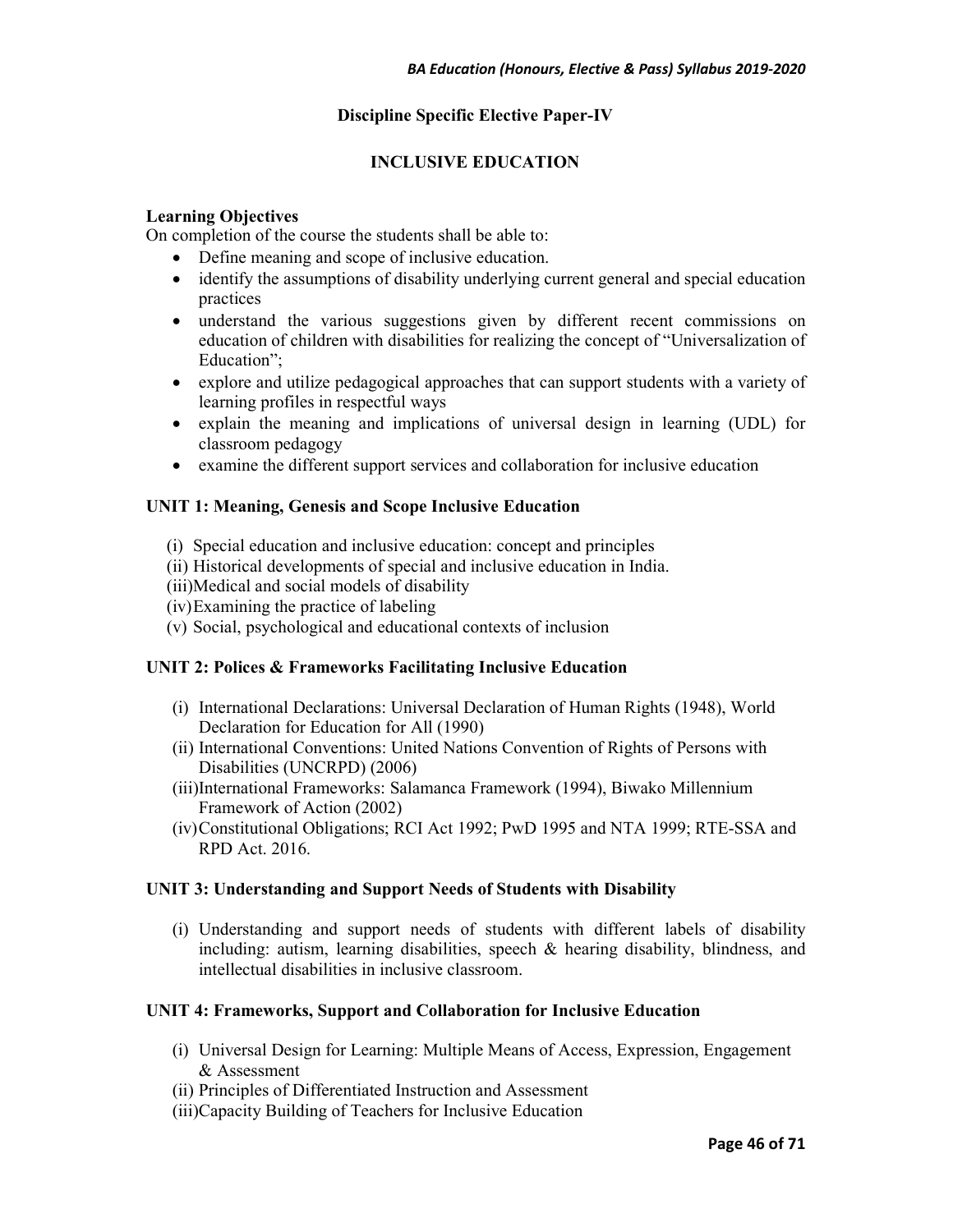(iv)Assistive Technology & Devices for Inclusive Education

## **PRACTICAL**

• Visit to a centre for students with special needs (special school/special institute). Observe the process of teaching learning and write a report.

NB: It will be evaluated by both Internal and External examiners

#### **Text Books**

- Panda, K.C. (nd). *Education of Exceptional Children*
- Daniels, H. (1999) . *Inclusive education*. London: Kogan.
- Mangal, S.K. (2013). Exceptional Childred. New Delhi: PHI Learning Pvt. Ltd.

- Bartlett, L. D., & Weisentein, G. R. (2003). *Successful inclusion for educational leaders*. New Jersey: Prentice Hall.
- Deiner, P. L. (1993). *Resource for Teaching Children with Diverse Abilities*. Florida: Harcourt Brace and Company.
- Dessent, T. (1987). *Making Ordinary School Special*. Jessica Kingsley Pub.
- Gargiulo, R.M. *Special Education in Contemporary Society: An Introduction to Exceptionality*. Belmont: Wadsworth.
- Gartner, A., & Lipsky, D.D. (1997). *Inclusion and School Reform Transferring America's Classrooms.* Baltimore: P. H. Brookes Publishers.
- Giuliani, G.A. & Pierangelo, R. (2007). *Understanding, Developing and Writing IEPs*. Corwin press:Sage Publishers.
- Gore, M.C. (2004) . *Successful Inclusion Strategies for Secondary and Middle School Teachers,* Crowin Press, Sage Publications.
- Hegarthy, S. & Alur, M. (2002). *Education of Children with Special Needs: from Segregation to Inclusion*. Corwin Press, Sage Publishers.
- Karant, P., & Rozario, J. ((2003). *Learning Disabilities in India*. Sage Publications.
- Karten, T. J. (2007). *More Inclusion Strategies that Work*. Corwin Press, Sage Publications.
- King‐Sears, M. (1994). *Curriculum‐Based Assessment in Special Edcuation*. California: Singular Publications.
- Kluth, P. (2009). *The autism checklist: A practical reference for parents and teachers.* San Francisco, CA: Jossey-Bass.
- Lewis, R. B., & Doorlag, D. (1995). *Teaching Special Students in the Mainstream*. 4th Ed. New Jersey: Pearson.
- Rayner, S. (2007). *Managing Special and Inclusive Education*, Sage Publications.
- Rose, D. A., Meyer, A. & Hitchcock, C. (2005). *The Universally Designed Classroom: Accessible Curriculum and Digital Technologies.* Cambridge, MA: Harvard Education Press.
- Ryandak, D. L. & Alper, S. (1996). Curriculum Content for Students with Moderate and Severe Disabilities in Inclusive Setting. Boston, Allyn and Bacon.
- Thousand, J., Villa, R., & Nevin, A. (2007). *Differentiating instruction: Collaborative planning and teaching for universally designed learning*. Thousand Oaks, CA: Corwin Press.
- Turnbull, A., Turnbull, R., Turnbull, M., & Shank, D.L. (1995). *Exceptional Lives: Special Education in Today's Schools*. 2nd Ed. New Jersey: Prentice□Hall.Inc
- Udvari-Solner, A. & Kluth, P. (2008). *Joyful Learning: Active and collaborative*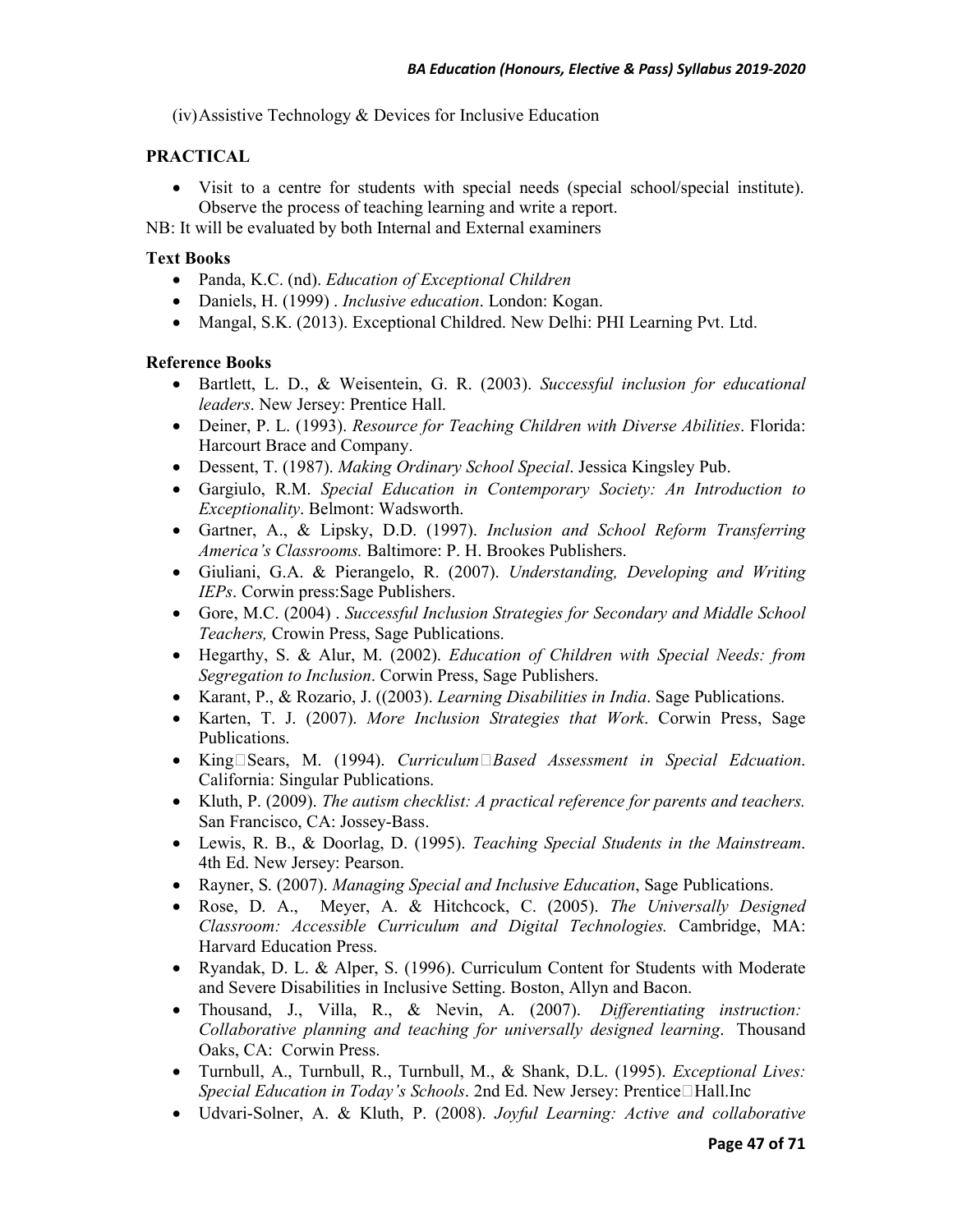*learning in inclusive classrooms*. Thousand Oaks, CA: Corwin Press.

## **DSE Paper – IV**

## **DISSERTATION/ RESEARCH PROJECT (College can give this choice only for students with above 60% aggregate marks)**

The students will select a research project on any Educational issue or problem or topic and prepare a report. The project will be prepared based on proposal already developed in Semester-III, Core-6.

Distribution of Marks will be as follows:

| Item         | <b>Total</b> |
|--------------|--------------|
|              |              |
| Report       | 75           |
|              |              |
| Viva-voce    | 25           |
|              |              |
| <b>Total</b> | 100          |
|              |              |

The assessment of students' performance will be made jointly by the external and internal examiners.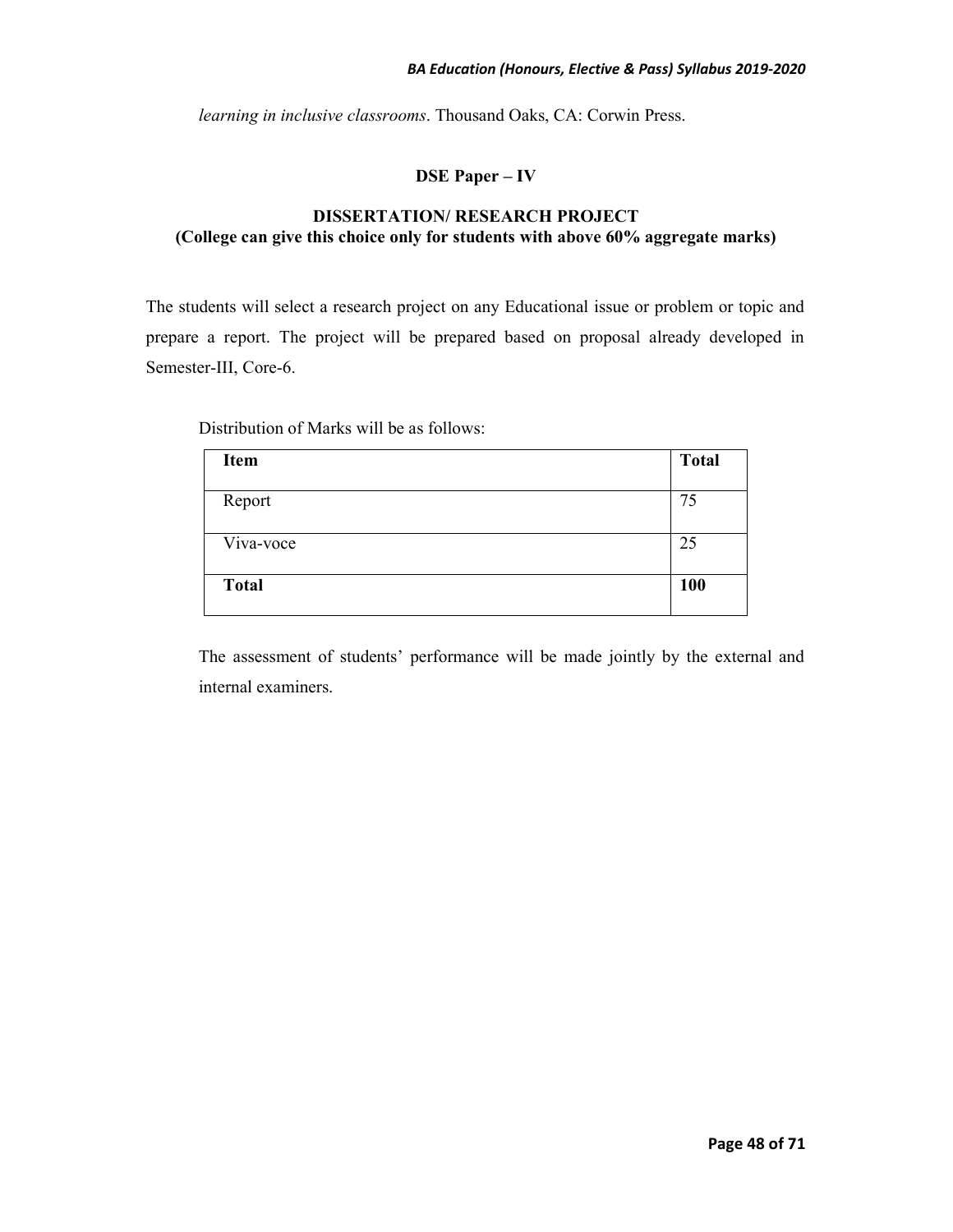## **Generic Elective Paper I**

## **EDUCATIONAL PHILOSOPHY**

## **Learning Objectives**

On completion of this course, the learners shall be able to:

- State and analyse the meaning of education and form own concept on education
- Explain philosophy as the foundation of education
- Analyse aims of education
- Describe the essence of different formal philosophies and draw educational implications
- Compare and contrast Indian and western philosophies of education

## **UNIT 1: Education in Philosophical Perspective**

- (i) Etymological meaning of education
- (ii) Narrower and broader meaning of education, lifelong education
- (iii)Aims of Education- Individual and Social aims of education
- (iv)Meaning and nature of philosophy
- (v) Branches of Philosophy- Metaphysics, epistemology and axiology, and its educational implications
- (vi)Functions of Philosophy in relation to education

## **UNIT 2: Formal Schools of Philosophy and their Educational Implications**

(i) Idealism, Naturalism, Pragmatism with reference to:

Aims of Education, curriculum, methods of teaching, role of teacher, discipline

## **UNIT 3: Indian Schools of Philosophy and their Educational Implications**

- (i) Common characteristics of Indian philosophy
- (ii) Sankhya, Vedanta, , Buddhism, Jainism with reference to: Philosophical tenets, Aims of education, curriculum, methods of teaching, role of teacher.

## **UNIT 4: Educational Thought of Western and Indian Thinkers**

- (i) Plato
- (ii) Dewey
- (iii)Gopabandhu Das
- (iv)Gandhi
- (v) Tagore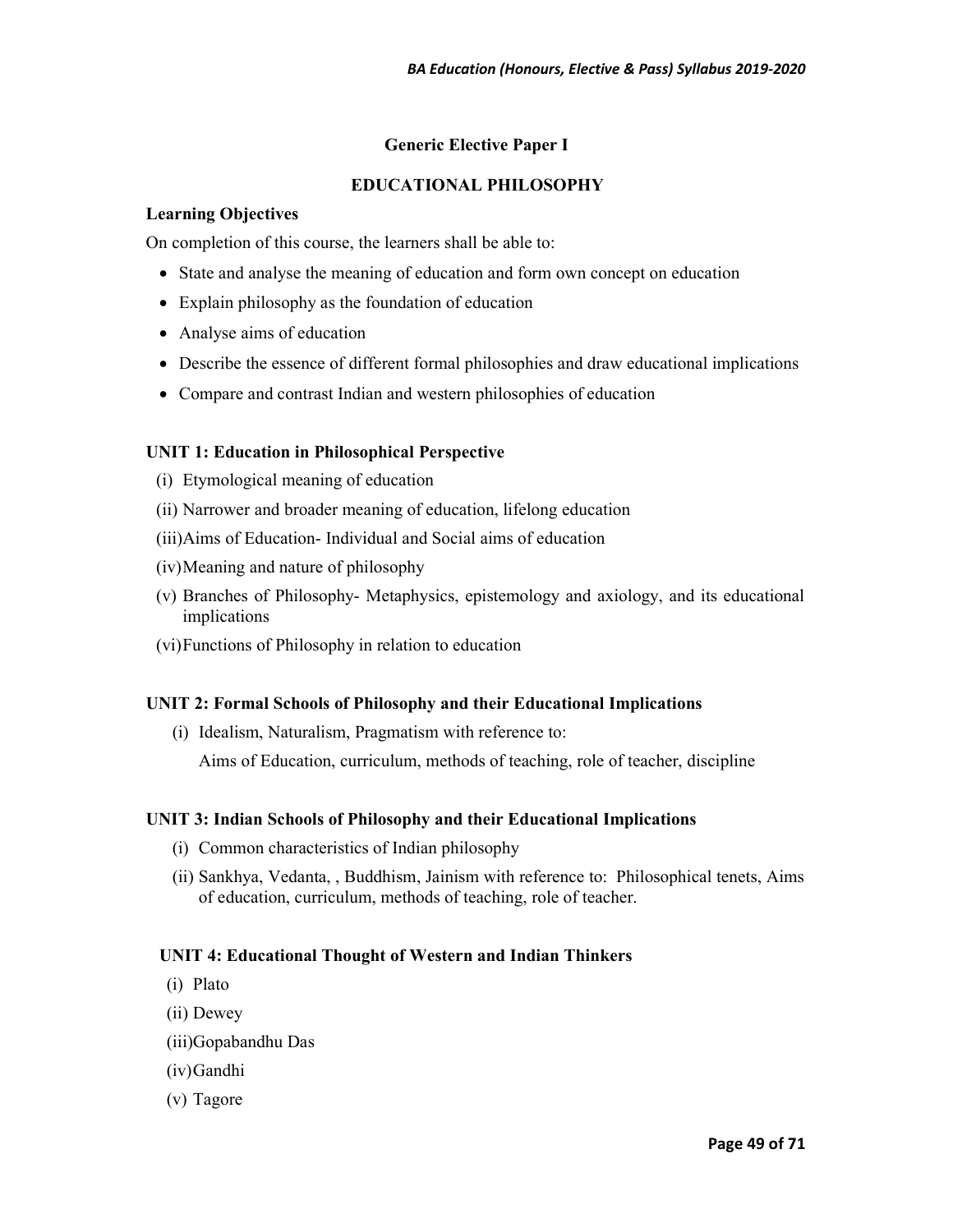(vi)Aurobindo

## **PRACTICAL**

• Field visit to a seat of learning in the locality and prepare report.

NB: It will be evaluated by both the internal and External examiners.

## **Text Books**

- Safaya, R.N. & Shaida, B.D. (2010). *Modern Theory and Principles of Education*. New Delhi: Dhanpatrai Publishing Company Pvt. Ltd.
- Ravi, Samuel.S. (2015). *A Comprehensive Study of Education*. Delhi: PHI Learning Pvt. Ltd.
- Nayak, B.K . . *Text Book of Foundation of Education.* Cuttack, Odisha: Kitab Mhal.

- Aggrawal, J.C. (2013). Theory and principle of education. New Delhi: Vikash Publishing House Pvt Ltd.
- Anand, C.L. *et.al.* (1983). Teacher and education in emerging in Indian society, New Delhi: NCERT. Brubacher, John.S.(1969). Modern philosophies of education. New York: McGraw Hill Co.
- Clarke, P. (2001). Teaching and learning: The Culture of pedagogy. New Delhi: Sage Publication.
- Dash, B.N. (2011) Foundation of education, New Delhi; Kalyani Publishers.
- Dewey, John (1956). The Child and the curriculum, school and society. Chicago, Illinois: University of Chicago Press.
- Dewey, John (1997). Experience and education. New York: Touchstone.
- Ganesh, Kamala & Thakkar, Usha (Ed.) (2005). Culture and making of identity in India. New Delhi: Sage Publications.
- Krishnamurthy, J. (1953). Education and significance of life. New Delhi: B.I. Publications
- Kumar Krishna (1996). Learning from conflict. New Delhi: Orient Longman.
- Ministry of Education (1966). Education and national development. New Delhi: Ministry of Education, Government of India.
- Ornstein, Allan C. & Levine, Daniel U. (1989). Foundations of education (4th Edn.). Boston: Houghton Mifflin Co.
- Pathak, R. P. (2012). Philosophical and sociological principles of education. Delhi: Pearson. Pathak, Avijit (2002). Social implications of schooling. New Delhi: Rainbow Publishers.
- Peters, R.S. (1967). The Concept of education. London: Routledge Kegan & Paul. Radhakrishnan, S. Indian philosophy Vol. I and Vol. II
- Ross, James S.(1981). Ground work of educational theory.Delhi: Oxford University Press Rusk, Robert R., Philosophical bases of education, London: Oxford University Press.
- Salamatullah, (1979). Education in social context. New Delhi: NCERT.
- Srinivas, M.N., (1986). Social changes in modern India. Bombay: Allied Publishers.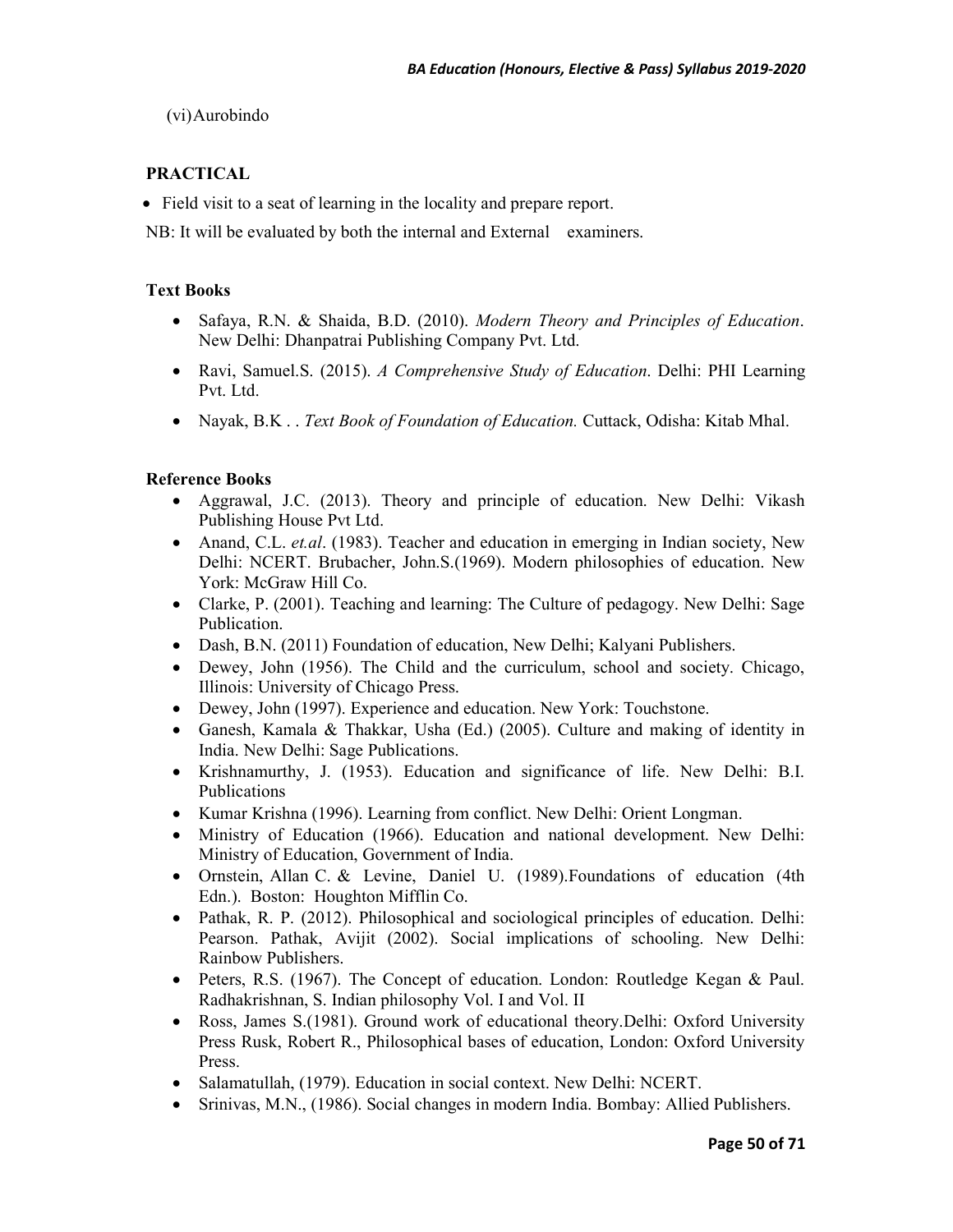- Taneja, V.R. (2000). Educational thought and practice, New Delhi: Sterling Publishers Pvt. Limited.
- Wingo, G. Max (1975). Philosophies of education. New Delhi: Sterling Publisher Pvt. Limited.

## **Generic Elective Paper II**

## **EDUCATIONAL PSYCHOLOGY**

## **Learning Objectives**

On completion of this course, the students will:

- Explain the concept of educational psychology and its relationship with psychology.
- Understand different methods of educational psychology.
- Explain the concepts of growth and development of child and adolescence, and underlined general principles of growth and development.
- Describe briefly the periods and the typical characteristics of growth and development during childhood and adolescence.
- Explain the theory of cognitive development and its educational implications.
- State the different forms and characteristics of individual differences and the ways of meeting the classroom issues arising out of the differences.
- Identify the learning needs during the different stages of development and adopt appropriate strategies in and out of school to meet the learning needs.

## **UNIT 1: Educational Psychology in Developmental Perspective**

- (i) Meaning, nature, scope and relevance of educational psychology
- (ii) Methods of educational psychology- observation, experimentation, and case study
- (iii)Application of educational psychology in understanding learner
- (iv)Growth and Development-Concept, difference between growth and development, and principles of growth and development
- (v) Characteristics of development during adolescence in different areas:
- (vi)Physical, social, emotional and intellectual (with reference to Piaget)

## **UNIT 2: Intelligence, Creativity and Individual difference**

- (i) Individual difference-concept, nature, factors and role of education
- (ii) Intelligence- meaning and nature of intelligence, concept of I.Q, theories of intelligence- Two factor theories, Guildford's structure of intelligence (SI) model, Gardner's multiple theory of intelligence.
- (iii)Measurement of intelligence- individual and group test, verbal, non-verbal test
- (iv)Creativity- meaning, nature and stages of creative thinking, strategies for fostering creativity

#### **UNIT 3: Learning and Motivation**

- (i) Learning- meaning, nature and factors of learning
- (ii) Theories of learning with experiment and educational implications-
- (iii)Classical conditioning, operant conditioning, insightful learning and constructivist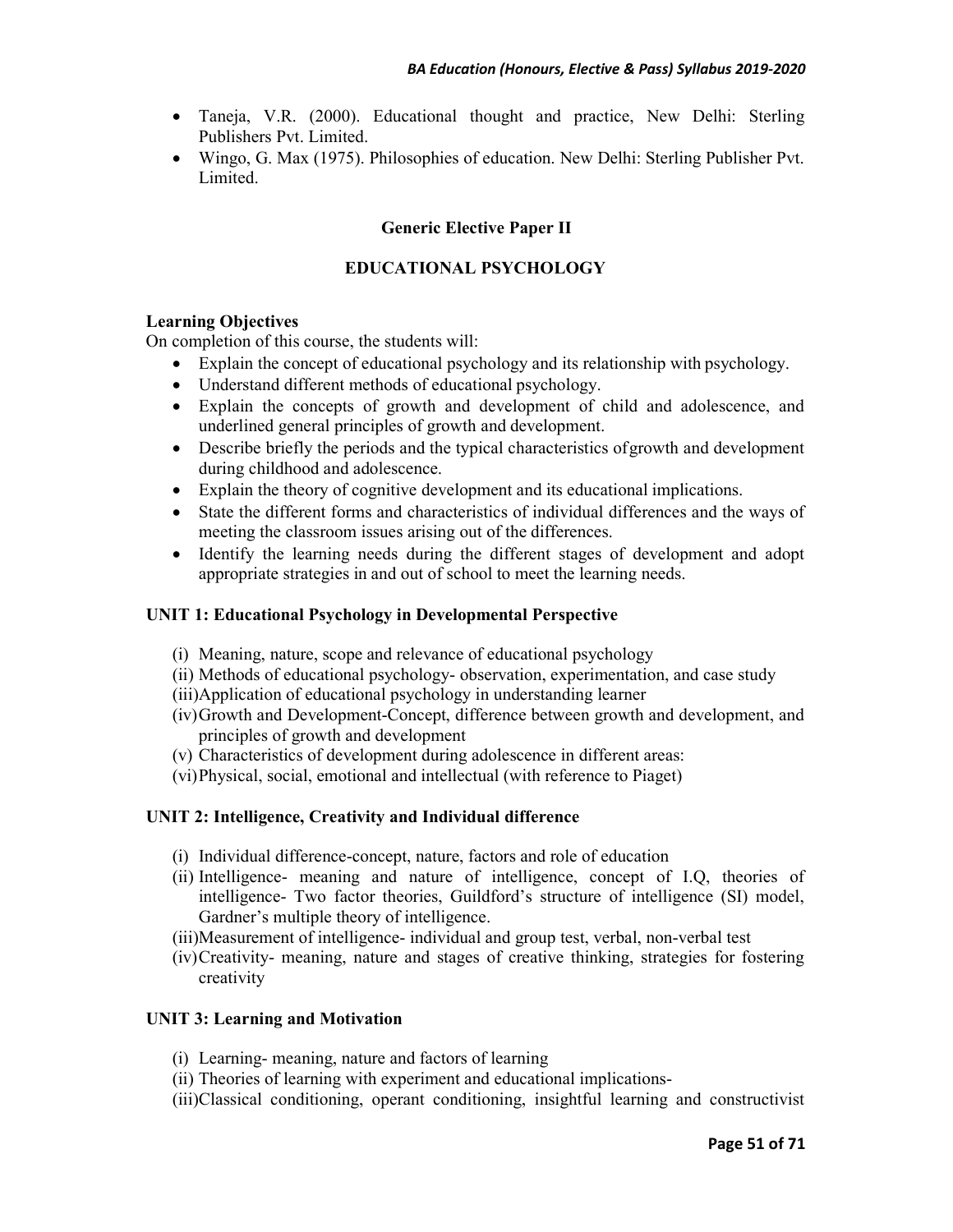approach to learning

(iv)Motivation – concepts, types, and techniques of motivation

## **UNIT 4: Personality and Mental health**

- (i) Personality- meaning and nature of personality
- (ii) Theories- type theory(Jung), trait theory(Allport)
- (iii)Assessment of personality- subjective, objective and projective techniques
- (iv)Mental health-concept, factors affecting mental health and role of teacher, mental health of teacher.
- (v) Adjustment mechanism: concept and types

## **PRACTICAL**

• Case study of an exceptional child and reporting

N.B: It will be evaluated by both the Internal and External examiners**.** 

#### **Text Books**

- Chauhan, S.S. (1978). *Advanced educational psychology*. New Delhi: Vikas Publishing House Pvt. Ltd.
- Mangal, S.K. (2002). *Advanced educational psychology*. New Delhi: Prentice Hall of India.
- Woolfolk, A. (2015). *Educational psychology (9th Ed.).* New Delhi: Pearson Publication

- Aggarwal, J.C. (2014). Essentials of Educational Psychology. New Delhi: Vikas Publishing House Pvt. Ltd.
- Attri, A.K. (2015). *Psychology of development and learning*. New Delhi: APH Publishing Corporation.
- Bernard, P.H. (1970). *Mental Health in the class room*. New York: McGraw Hill.
- Biehier, R.F. & Snowman, J., (1997). *Psychology applied to teaching*. New York: Houghton MIflin.
- Bigge, M.L., *Psychological foundations of education*, Harper and Row, New York, 1985.
- Chandraiah,K.(2011). *Emotional intelligence*. New Delhi: APH Publishing Corporation.
- Dececco, J.P. & Crawford, W.R. (1997). *Psychology of learning and institution*. New Delhi: Prentice Half of India.
- Good T., (1990). *Educational psychology*. Longman, New York, 1990.
- Lindgren, H.C. (1980). *Educational psychology in the classroom*. New York: Oxford University Press.
- Mouly, G.J. (1982). *Psychology for teaching*. Allyn & Bacon, Boston.
- Rothstein, P.R. (1990). *Educational psychology*. New York: McGraw Hill..
- Salvin, R, (1990). *Educational psychology: theory into practice,* N.J.: Prentice hall, Englewood Cliffs,
- Snowman and Biehler (---). *Psychology applied to teaching……….*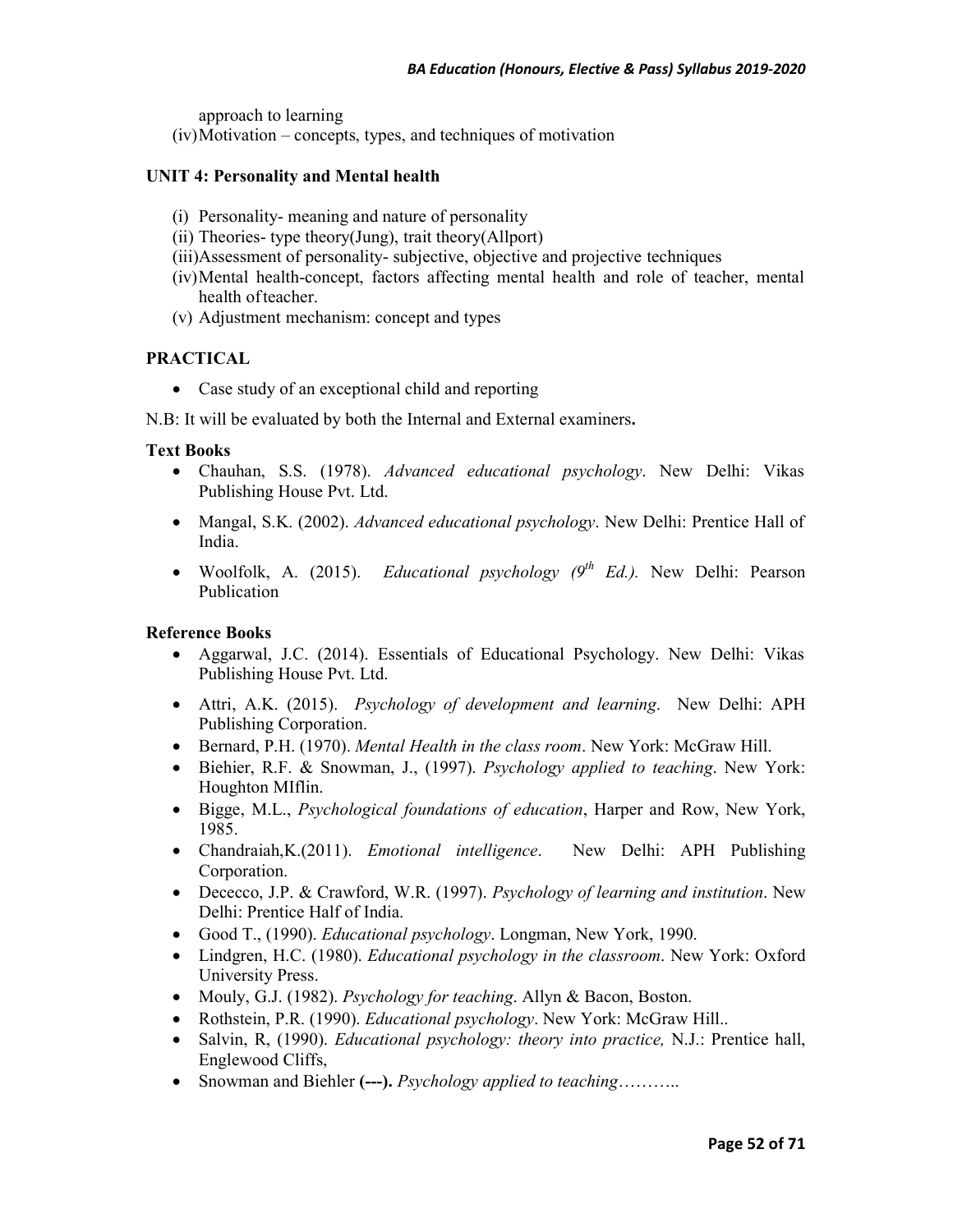• Sprint hall, RC. & Sprint hall, NA, (1990). *Educational psychology, development approach*, New York: McGraw Hill.

## **Generic Elective Paper III**

## **CONTEMPORARY TRENDS AND ISSUES IN INDIAN EDUCATION**

## **Learning Objectives**

On completion of this course the students will

- Understand the importance of pre-school and elementary school education. Analyze various problems and issues for ensuring quality education.
- State the importance of secondary education and analyze various problems and issues for ensuring quality in secondary education.
- Enumerate the importance of higher education and analyze various problems and issues for ensuring quality in higher education.
- Justify the importance of teacher education and analyze various problems and issues for ensuring quality in teacher education.
- Analyze emerging concerns in Indian education.

## **UNIT 1: Pre-school and Elementary School Education**

- (i) Meaning, nature and importance of ECCE, problems and issues with regard to ECCE
- (ii) Universalization of Elementary Education: efforts to achieve UEE, SSA
- (iii)Problems and issues in implementing Right to Education Act 2009.
- (iv)Problems and issues in bringing the community to school, role of SMC
- (v) Problems in ensuring equity and quality of elementary education

## **UNIT 2: Secondary and Higher Secondary Education**

- (i) Rashtriya Madhyamik Shiksha Abhiyan (RMSA) and ensuring secondary education for all.
- (ii) Role of School Management and Development Committee (SMDC)
- (iii)Shifting the teaching learning process from teacher centered to learner centered and activity based classroom –problems and issues
- (iv)Problems and issues with regard to vocationalisation of secondary and higher secondary education
- (v) Examination reforms at the secondary level
- (vi)Widening the access to secondary education through National Open School

## **UNIT 3: Higher Education and Teacher Education**

- (i) Challenges in Higher education- expansion, quality and inclusion
- (ii) Role of RUSA and NAAC for quality assurance in Higher education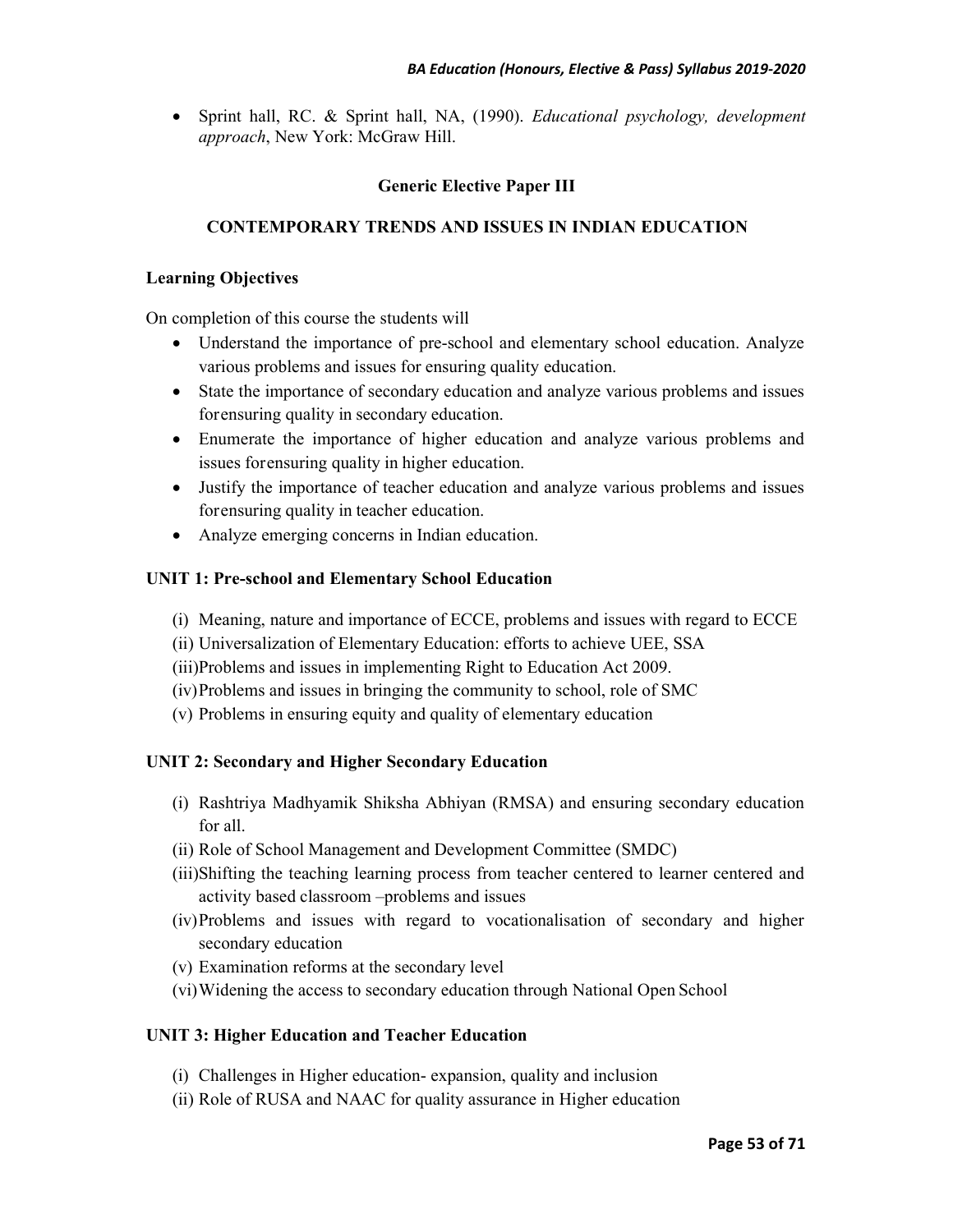- (iii)Higher education through open and distance learning mode
- (iv)Elementary level pre-service teacher education- problems, issues and reforms with reference to National Curriculum Framework for Teacher Education-2009
- (v) Secondary level pre-service teacher education- problems, issues and reforms with reference to National Curriculum Framework for Teacher Education-2009

## **UNIT 4: Emerging Concerns**

- (i) Examination system: defects and reforms for making examination system flexible ( internal assessment and semester system , grading, open book examination, online examination)
- (ii) Choice Based Credits System (CBCS): Concept, learning objectives, importance, problems and issues.
- (iii)Human Rights Education: Concept, learning objectives, importance, problems and issues.
- (iv)Life-Skill Education: Concept, learning objectives, importance, problems and issues.
- (v) Peace Education: Concept, learning objectives, importance, problems and issues.

## **PRACTICAL**

• Study of Perception of Stakeholder's of Education on any of the current issues and concerns, and reporting.

NB: It will be evaluated both by the Internal and External Examiners.

#### **Text Books**

- Kumar, Chanchal & Sachedeva, M.S. (2017). *Vision of Secondary Education In India in the context of 21st century*. Twentyfirst Century Publications; First Edition edition (2015)
- Pathak, K. R. (2007). *Education in the Emerging* India. New Delhi: Atlantic Publishers**.**

Saxena, V. (2011). Contemporary trends in education: A handbook for educators. New Delhi: Pearson.

- Broudy, H.S. (1977) *Types of knowledge and purposes of education*. In R.C. Anderson, R.J., Spiro and W.E. Montanaque (Eds.) Schooling and the acquisition of knowledge (PP. Hillsdale, NJ: Erlbaum.
- Bruner, J.S. (1996). *The culture of education*. Cambridge, M.A.: Harvard University Press.
- Butchvarov, P. (1970). *The concept of knowledge*. Evanston, Illinois, North Western University Press.
- Dearden R. F. (1984). *Theory and practice in Education*. Routledge K Kegan & Paul.
- Delors, Jacques, et al; (1996). *Learning: the Treasure within report of the international commission on education for 21st century*, UNESCO.
- Illich, I. (1996). *Deschooling society*. Marion Boyers, London.
- Matheson, David (2004). *An Introduction to the study of education* (2 Ed.). David Fulton Publish.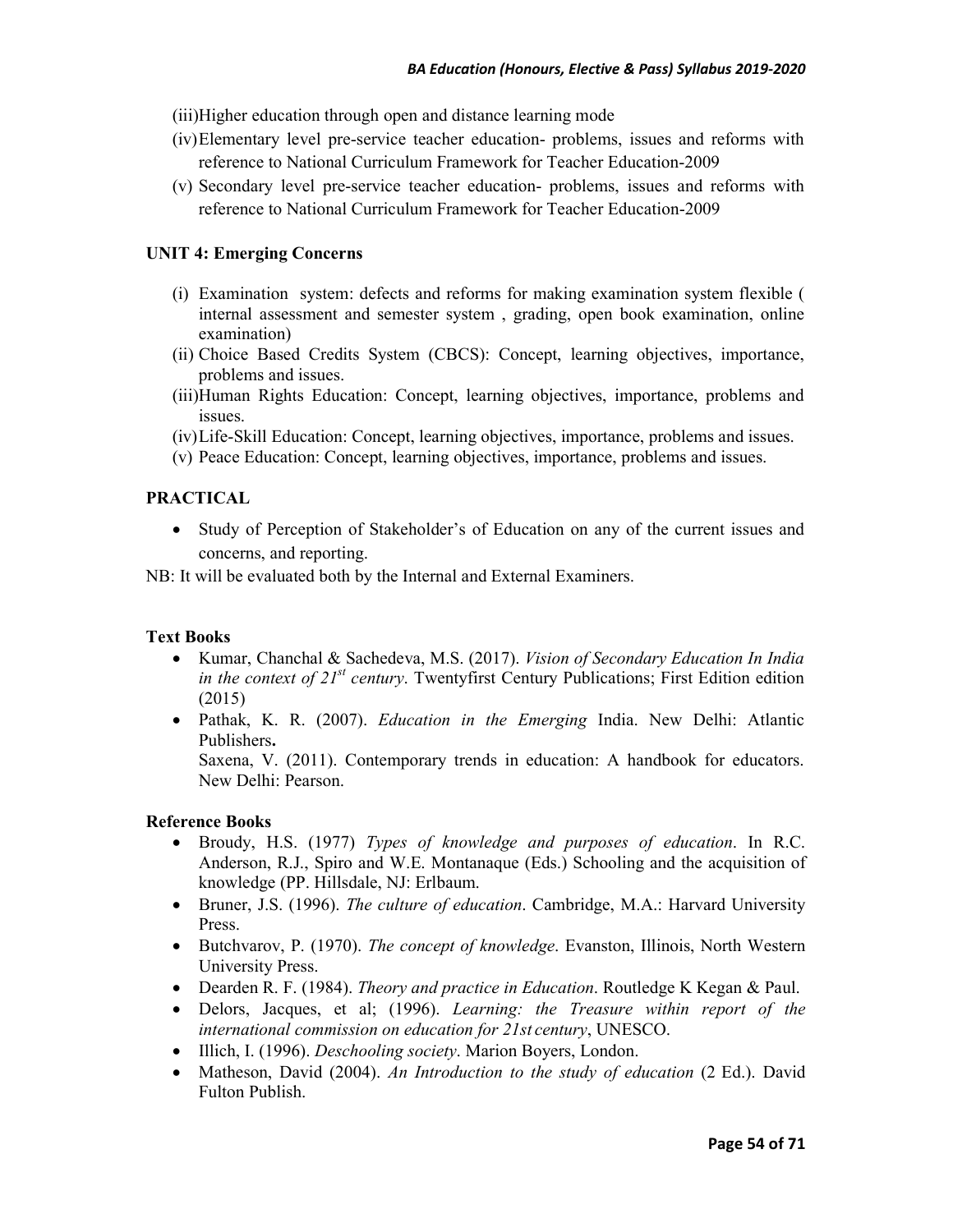- MHRD (2008). *Framework for implementation of Rashtriya Madhyamik Shiksha Abhiyan: A scheme for universalisation of access to and improvement of quality at the secondary stage.* New Delhi: Department of School Education and Literacy.
- MHRD (2011). *Sarva Shiksha Abhiyan: Framework for implementation based on the Right of Children to Free and Compulsory Education Act, 2009*. New Delhi: Department of School Education and Literacy.
- MHRD, (1992). *Programme of action*. Govt. of India, New Delhi.
- MHRD, Gov. of India (1992). *National policy on education* (revised) New Delhi: MHRD.
- Ministry of Law and Justice (2009). *Right to education Act 2009*. New Delhi: Govt of India.
- Naik, J.P. (1975). *Equality, quality and quantity: The elusive triangle of Indian education.* Allied Publications, Bombay.
- NCERT (2005). *National curriculum framework 2005*. New Delhi: NCERT.
- NCERT (2005). *National curriculum framework*, New Delhi: NCERT.
- Slatterry, P. and Dana R. (2002). *Ethics and the foundations of education-Teaching Convictions in a postmodern world*. Allyn & Bacon.
- UN (2015). *The sustainable development goals (SDGs) UNDP*. United Nations
- UNESCO (1998). *Educating for a sustainable future: A transdisciplinary vision for concerted action*. Paris: UNESCO.
- UNICEF (2000). *Defining quality in education*. New York: Programme Division (Education), Unicef.
- Wall, Edmund (2001). *Educational theory: philosophical and political Perspectives*. Prometheus Books.
- WHO (1991). *Comprehensive school health programme*. New Delhi: World Health Organization Regional Office.
- Winch, C. (1996). *Key concepts in the philosophy of education*. Routledge.
- Yadav, M. S. & Lakshmi, T. K. S. (1995). Education: Its disciplinary identity. *Journal of Indian Education,* XXI (*1*), 01-21.

## **Generic Elective Paper IV**

#### **EDUCATIONAL ASSESSMENT AND EVALUATION**

#### **Learning Objectives**

On completion of this course, the students will.

- State the nature, purpose and types of educational assessment and evaluation.
- Develop and use different types of tools and techniques for continuous and comprehensive assessment of learning in the school situation.
- Explain the importance of assessment for learning and its processes for enhancing the quality of learning and teaching.
- Describe the characteristic of a good test.
- Analyze the trends and issues in learning and learner assessment.
- Analyze and interpret results of the assessment using standard score.
- Illustrate the principles of test construction in education.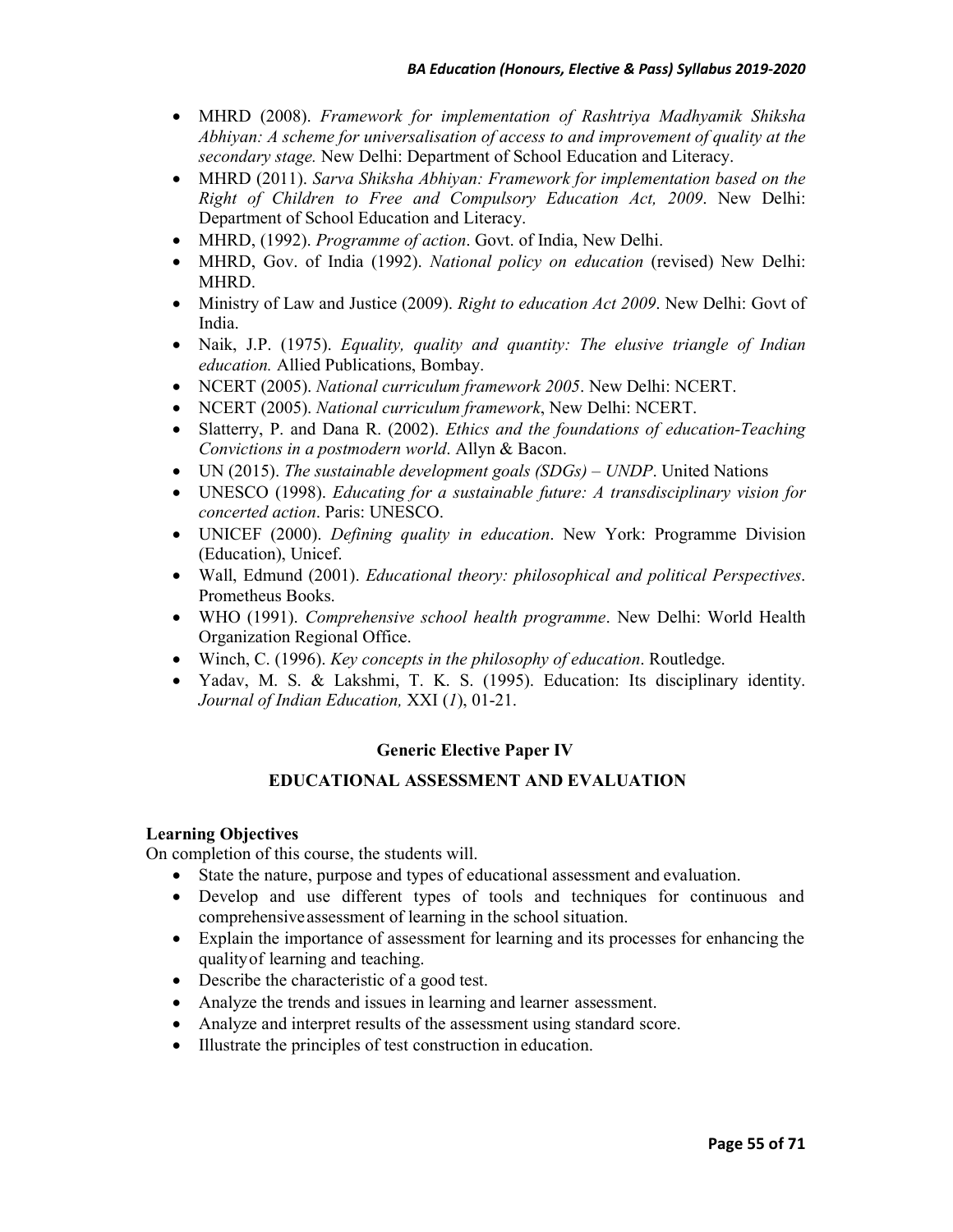## **UNIT 1: Assessment and Evaluation in Education**

- (i) Understanding the meaning and purpose of test, measurement, assessment and evaluation
- (ii) Scales of measurement- nominal, ordinal, interval and ratio
- (iii)Types of test- teacher made and standardized
- (iv)Approaches to evaluation- placement, formative, diagnostic and summative
- (v) Types of evaluation- norm referenced and criterion referenced
- (vi)Concept and nature of continuous and compressive evaluation

## **UNIT 2: Instructional Learning Objectives**

- (i) Taxonomy of instructional learning objectives with special reference to cognitive domain
- (ii) Criteria of selecting appropriate learning objectives, and stating of general and specific instructional learning objectives
- (iii)Relationship of evaluation procedure with learning objectives
- (iv)Difference between objective based objective type test and objective based essay type test

#### **UNIT 3: Tools and Techniques of Assessment and construction of Test**

- (i) Steps of test construction: planning, preparing, trying out and evaluation
- (ii) Principles of construction of objective type test items- matching, multiple choice, completion and true – false
- (iii)Principles of construction of essay type test
- (iv)Non- standardized tools: Observation schedule, interview schedule, rating scale, check list, portfolio and rubrics.

#### **UNIT 4: Characteristics of a good Test**

- (i) Validity-concept, types and methods of validation
- (ii) Reliability- concept and methods of estimating reliability
- (iii)Objectivity- concept and methods of estimating objectivity
- (iv)Usability- concept and factors ensuring usability

## **PRACTICAL**

• Construction of Unit test on a school subject based on Blueprint and Reporting.

NB: It will be evaluated by both Internal and External examiners.

### **Text Books**

- Aggrawal, J.C. (1997). *Essentials of examination system, evaluation, tests and measurement*. New Delhi: Vikas Publishing House Pvt Ltd. Gronlund, N.E. (2003). *Assessment of student Achievement*. Boston: Allyn & Bacon
- Singh, A.K. (2016). *Tests, measurements and research methods in behavioural sciences*. New Delhi: Bharati Bhawan Publishers.

- Anastasi, A.(1976). Psychological testing. New York: Macmillan Publishing Co.
- Anderson, L.W. (2003). Classroom assessment: Enhancing the quality of teacher decision making.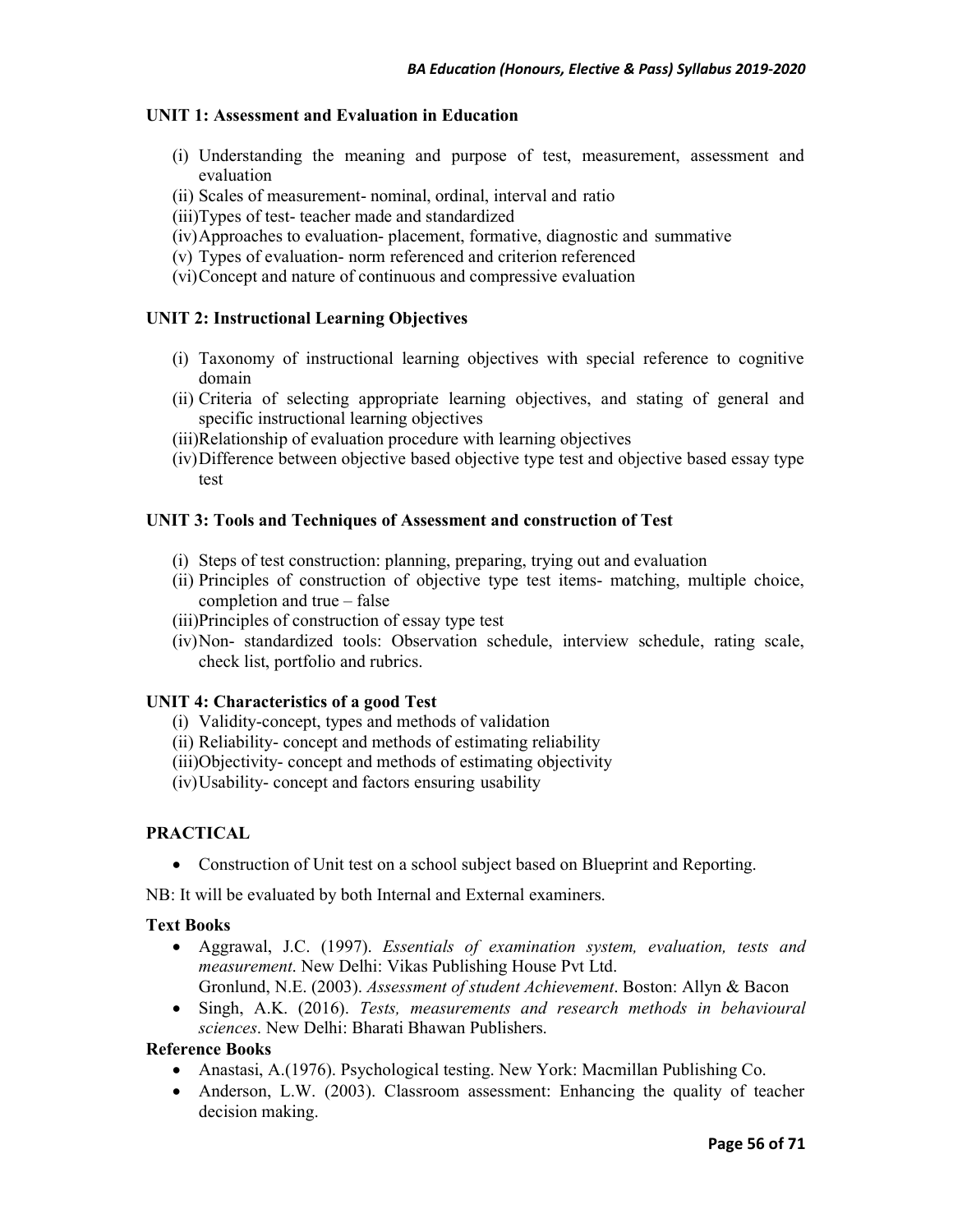- Banks, S.R. (2005). *Classroom assessment: issues and PRACTICES*. Boston: Allyn & Bacon.
- Blooms, B.S.(1956). *Taxonomy of educational Learning Objectives*. New York: Longman Green and Company
- Cohen, R.J., Swerdlik, M.E., & Phillips, S.M. (1996). *Psychological testing and assessment. an introduction to the tests and measurement*. California: Mayfield Publishing Co.
- Earl, L.M. (2006). *Assessment as learning: using classroom assessment to maximize student learning*. Thousand Oaks, California: Corwin Press
- Hopkins, KD. (1998). *Educational and psychological measurement and evaluation.* Boston: Allyn and Bacon.
- Linn, R.L. & Gronlund, N.E. (2000). *Measurement and assessment in teaching.*  London: Merrill Prentice Hall.
- Macmillan, J.H. (1997). *Classroom assessment, principles and practice for effective instruction.* Boston: Allyn and Bacon
- Mohan, R. (2016). *Measurement evaluation and assessment in education*. Delhi: PHI Learning Pvt. Ltd.
- National Council of Educational Research and Training (2006). *Position paper: Examination Reforms.* New Delhi: NCERT
- Noll, N.H. S cannell, D.P. & Craig, RC. (1979). *Introduction to educational measurement.* Boston: Houghton Miffin.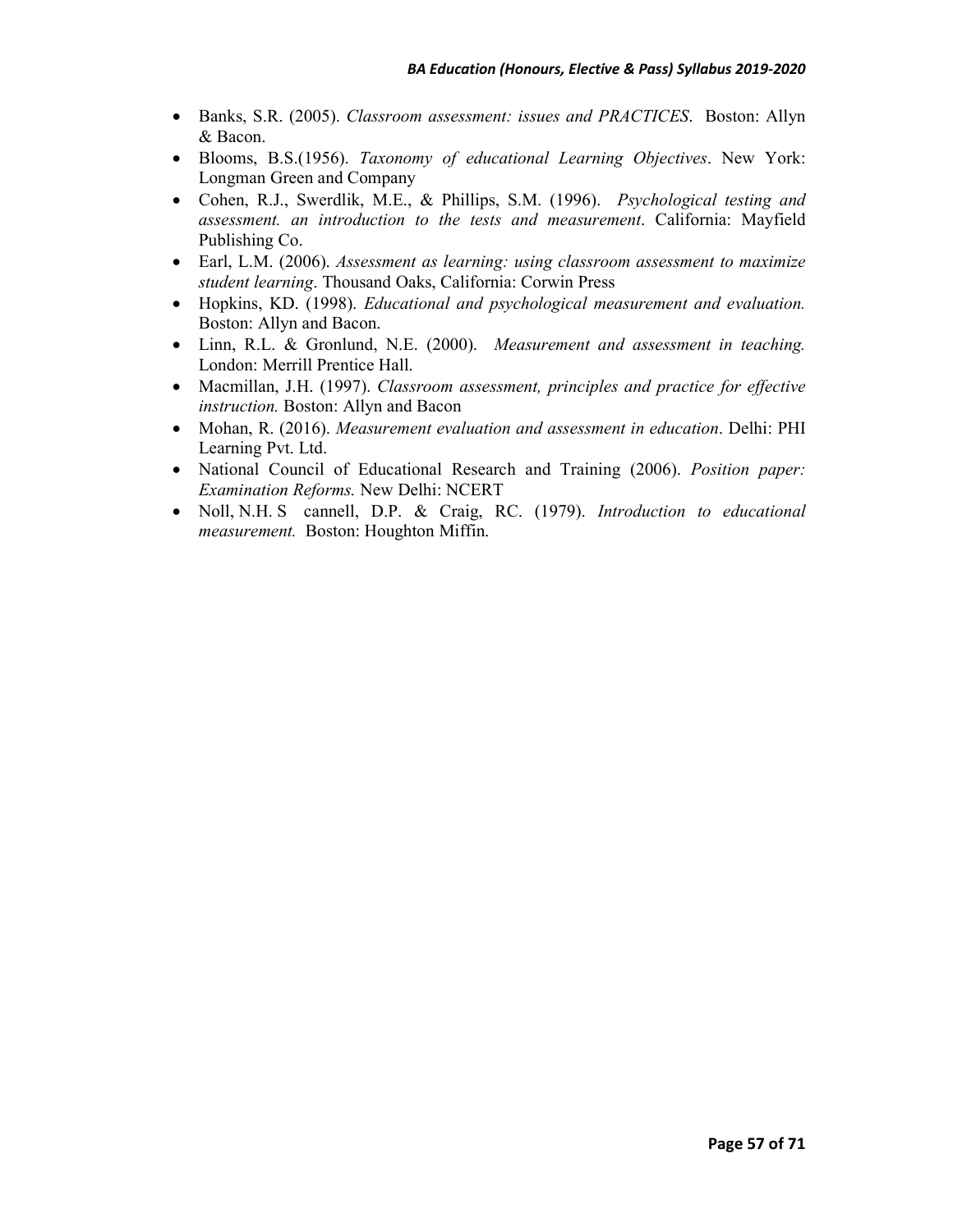| Semester      | Course                   | <b>Course Name</b>                                    | Credits | Total marks |
|---------------|--------------------------|-------------------------------------------------------|---------|-------------|
|               |                          |                                                       |         |             |
| $\mathbf I$   | DSC-I                    | Educational philosophy                                | 04      | 75          |
|               |                          |                                                       |         |             |
|               | <b>DSC-I Practical</b>   |                                                       | 02      | 25          |
| $\mathbf{I}$  | DSC-II                   |                                                       | 04      | 75          |
|               |                          | Educational psychology                                |         |             |
|               |                          |                                                       |         |             |
|               | <b>DSC-II Practical</b>  |                                                       | 02      | 25          |
| III           | DSC-III                  |                                                       | 04      | 75          |
|               |                          | <b>Educational</b> sociology                          |         |             |
|               |                          |                                                       |         |             |
|               | <b>DSC-III Practical</b> |                                                       | 02      | 25          |
| $\mathbf{IV}$ | DSC-IV                   |                                                       | 04      | 75          |
|               |                          | Changing pedagogical perspective                      |         |             |
|               |                          |                                                       |         |             |
|               | DSC-IV                   |                                                       | 02      | 25          |
|               | Practical                |                                                       |         |             |
| $\mathbf{V}$  | DSE-I                    | Contemporary trends and issues in<br>Indian education | 04      | 75          |
|               | <b>DSE-I Practical</b>   |                                                       | 02      | 25          |
| VI            | DSE-II                   | Educational assessment and                            | 04      | 75          |
|               |                          | evaluation                                            |         |             |
|               | <b>DSE-II Practical</b>  |                                                       | 02      | 25          |
|               |                          |                                                       | 30      | 600         |

## **Course structure of UG Education Pass**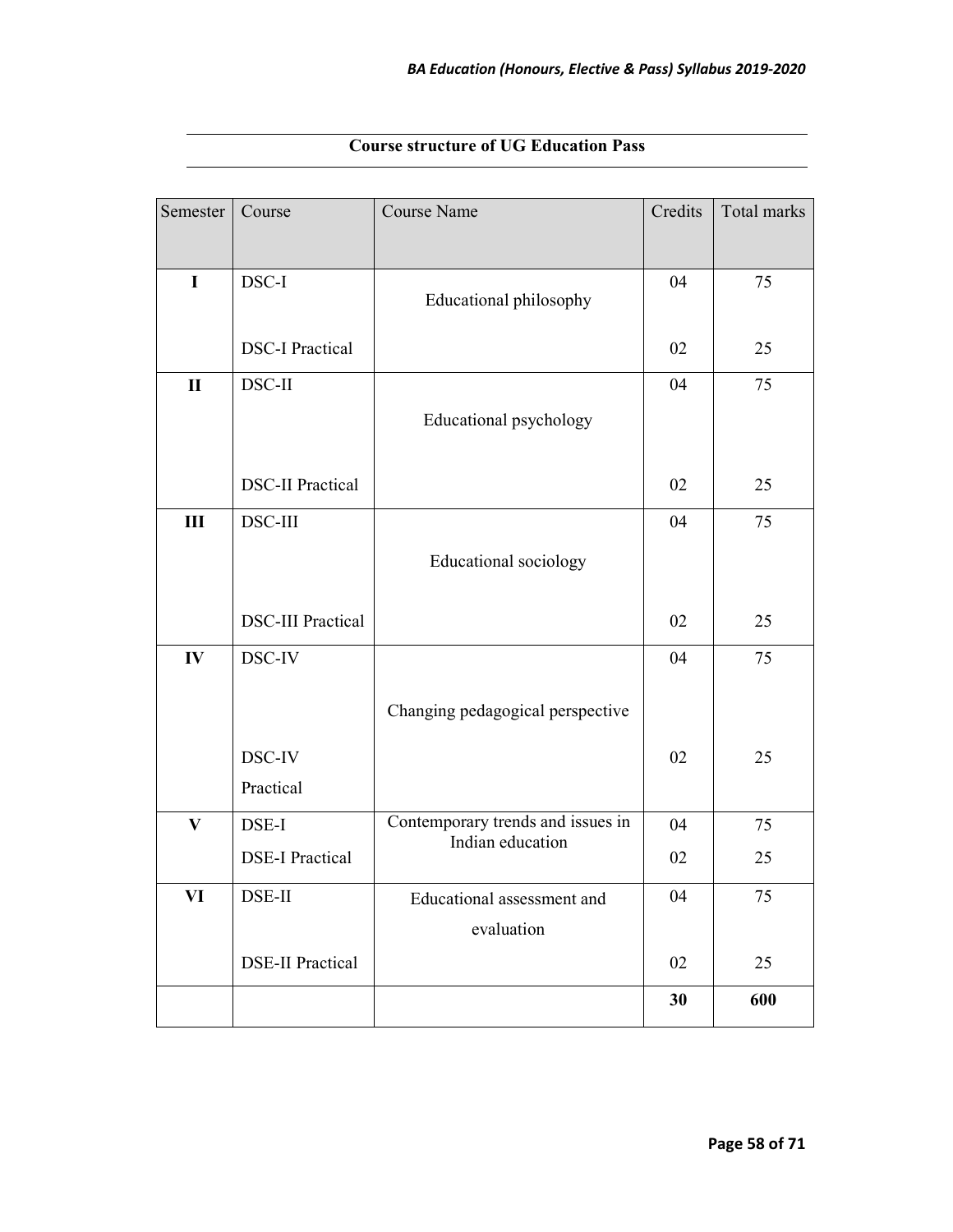#### **Education Papers for PASS students**

Discipline Specific Core – 4 papers

Discipline Specific Elective – 2 papers

Marks per paper – Mid term : 15 marks, End term : 60 marks, Practical: 25 marks

Total – 100 marks Credit per paper – 6

Teaching hours per paper  $-40$  hours  $+ 20$  hours practical

## **Discipline Specific Core Paper I**

## **EDUCATIONAL PHILOSOPHY**

#### **Learning Objectives**

On completion of this course, the learners shall be able to:

- State and analyse the meaning of education and form own concept on education
- Explain philosophy as the foundation of education
- Analyse aims of education
- Describe the essence of different formal philosophies and draw educational implications
- Compare and contrast Indian and western philosophies of education

#### **UNIT 1: Education in Philosophical Perspective**

- (i) Etymological meaning of education
- (ii) Narrower and broader meaning of education, lifelong education
- (iii)Aims of education- Individual and Social aims of education
- (iv)Meaning and nature of philosophy
- (v) Branches of Philosophy- metaphysics, epistemology and axiology, and its educational implications
- (vi)Functions of Philosophy in relation to education

#### **UNIT 2: Formal Schools of Philosophy and their Educational Implications**

(i) Idealism, Naturalism, Pragmatism with reference to: Aims of Education, curriculum, methods of teaching, role of teacher, discipline

#### **UNIT 3: Indian Schools of Philosophy and their Educational Implications**

(i) Common characteristics of Indian Philosophy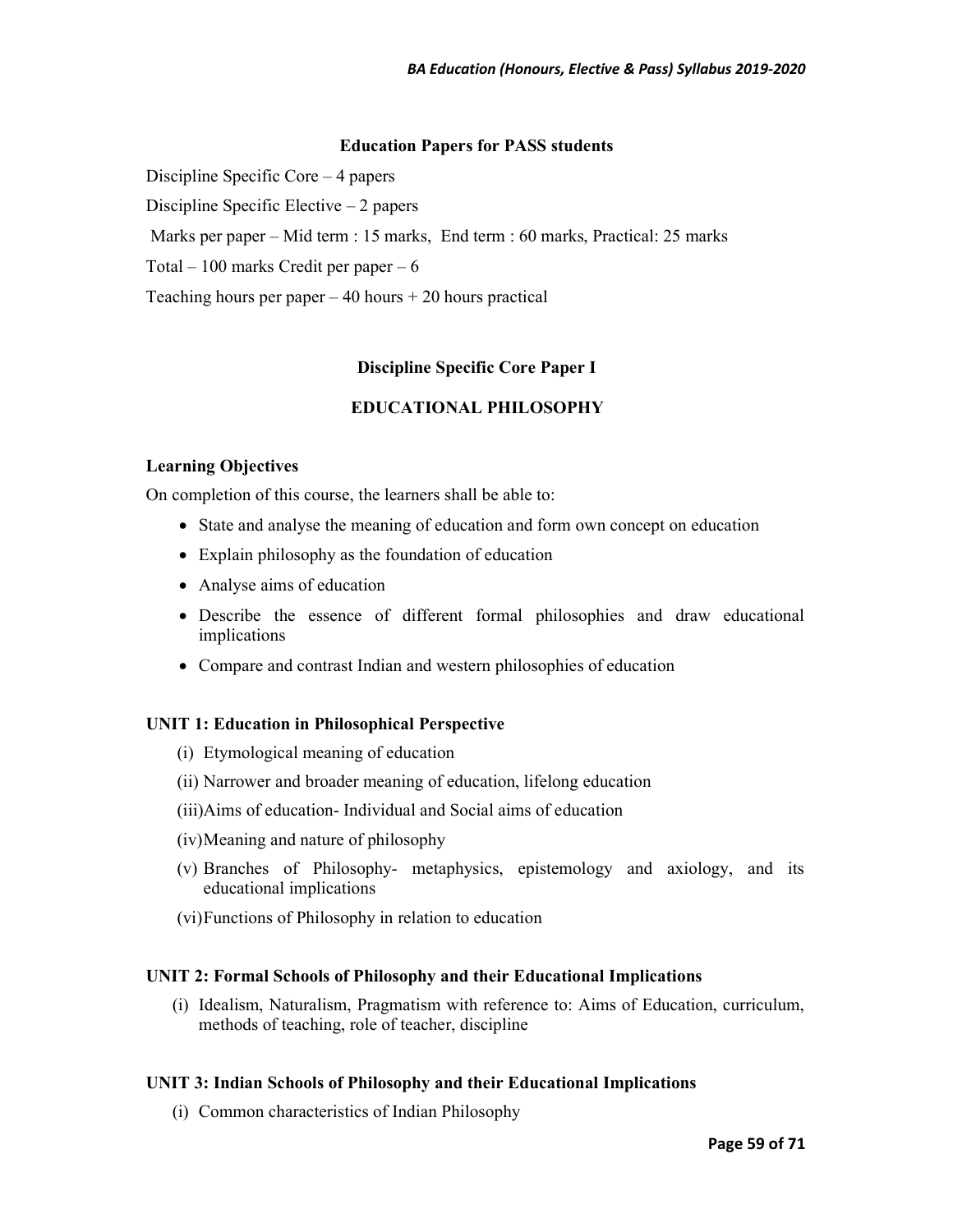(ii) Sankhya, Vedanta, , Buddhism, Jainism with reference to: Philosophical tenets, aims of education, curriculum, methods of teaching, role of teacher

## **UNIT 4: Educational Thought of Western and Indian Thinkers**

- (i) Plato
- (ii) Dewey
- (iii)Gopabandhu Das
- (iv)Gandhi
- (v) Tagore
- (vi)Aurobindo

## **PRACTICAL**

• Field visit to a seat of learning in the locality and prepare report.

NB: It will be evaluated by both internal and External examiners.

## **Text Books**

- Safaya, R.N. & Shaida, B.D. (2010). *Modern Theory and Principles of Education*. New Delhi: Dhanpatrai Publishing Company Pvt. Ltd. Nayak, B.K. (2018).
- Ravi, Samuel.S. (2015). *A Comprehensive Study of Education*. Delhi: PHI Learning Pvt. Ltd.
- Nayak, B.K (2012). *Text Book of Foundation of Education*. Cuttack, Odisha: Kitab Mhal.

- Aggrawal, J.C. (2013). Theory and principle of education. New Delhi: Vikash Publishing House Pvt Ltd.
- Anand, C.L. *et.al.* (1983). Teacher and education in emerging in Indian society, New Delhi: NCERT. Brubacher, John.S.(1969). Modern philosophies of education. New York: McGraw Hill Co.
- Clarke, P. (2001). Teaching and learning: The Culture of pedagogy. New Delhi: Sage Publication.
- Dash, B.N. (2011) Foundation of education, New Delhi; Kalyani Publishers.
- Dewey, John (1956). The Child and the curriculum, school and society. Chicago, Illinois: University of Chicago Press.
- Dewey, John (1997). Experience and education. New York: Touchstone.
- Ganesh, Kamala & Thakkar, Usha (Ed.) (2005). Culture and making of identity in India. New Delhi: Sage Publications.
- Govt. of India (1986/'92). National policy on education. New Delhi: MHRD.
- Krishnamurthy, J. (1953). Education and significance of life. New Delhi: B.I. Publications
- Kumar Krishna (1996). Learning from conflict. New Delhi: Orient Longman.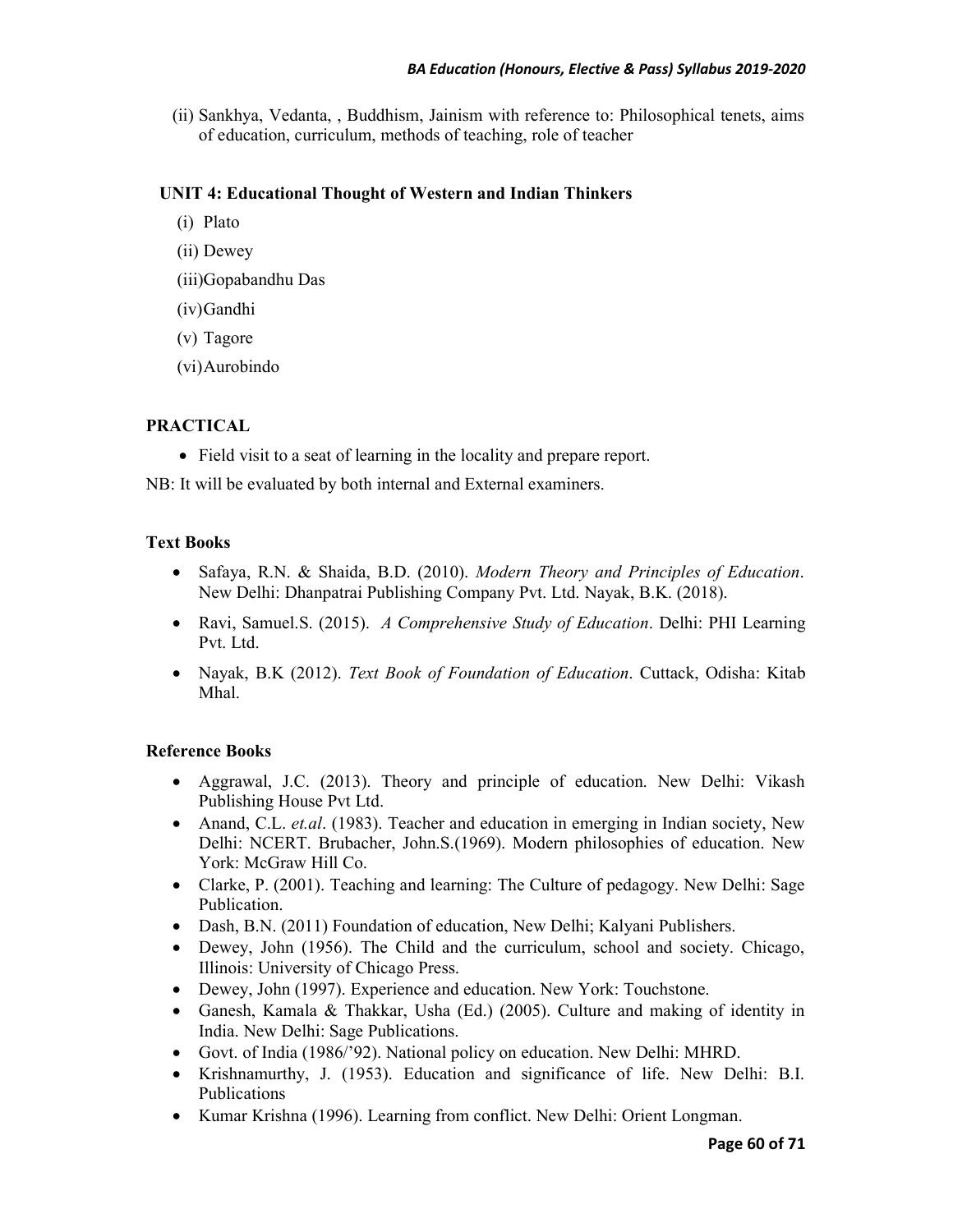- Ministry of Education (1966). Education and national development. New Delhi: Ministry of Education, Government of India.
- Ornstein, Allan C. & Levine, Daniel U. (1989).Foundations of education (4th Edn.). Boston: Houghton Mifflin Co.
- Pathak, R. P. (2012). Philosophical and sociological principles of education. Delhi: Pearson. Pathak, Avijit (2002). Social implications of schooling. New Delhi: Rainbow Publishers.
- Peters, R.S. (1967). The Concept of education. London: Routledge Kegan & Paul. Radhakrishnan, S. Indian philosophy Vol. I and Vol. II
- Ross, James S.(1981). Ground work of educational theory.Delhi: Oxford University Press Rusk, Robert R., Philosophical bases of education, London: Oxford University Press.
- Salamatullah, (1979). Education in social context. New Delhi: NCERT.
- Srinivas, M.N., (1986). Social changes in modern India. Bombay: Allied Publishers.
- Taneja, V.R. (2000). Educational thought and practice, New Delhi: Sterling Publishers Pvt. Limited.
- Wingo, G. Max (1975). Philosophies of education. New Delhi: Sterling Publisher Pvt.Limited.

## **Discipline Specific Core Paper II**

## **EDUCATIONAL PSYCHOLOGY**

#### **Learning Objectives**

On completion of this course, the students will:

- Explain the concept of educational psychology and its relationship with psychology.
- Understand different methods of educational psychology.
- Describe the theoretical perspectives of educational psychology.
- Explain the concepts of growth and development of child and adolescence, and underlined general principles of growth and development.
- Describe briefly the periods and the typical characteristics of growth and development during childhood and adolescence.
- Explain the theory of cognitive development and its educational implications.
- State the different forms and characteristics of individual differences and the ways of meeting the classroom issues arising out of the differences.
- Identify the learning needs during the different stages of development and adopt appropriate strategies in and out of school to meet the learning needs.

#### **UNIT 1: Educational Psychology in Developmental Perspective**

- (i) Meaning, nature, scope and relevance of educational psychology
- (ii) Methods of educational psychology- observation, experimentation, and case study
- (iii)Application of educational psychology in understanding learner
- (iv)Growth and Development-Concept, difference between growth and development, and principles of growth and development
- (v) Characteristics of development during adolescence in different areas: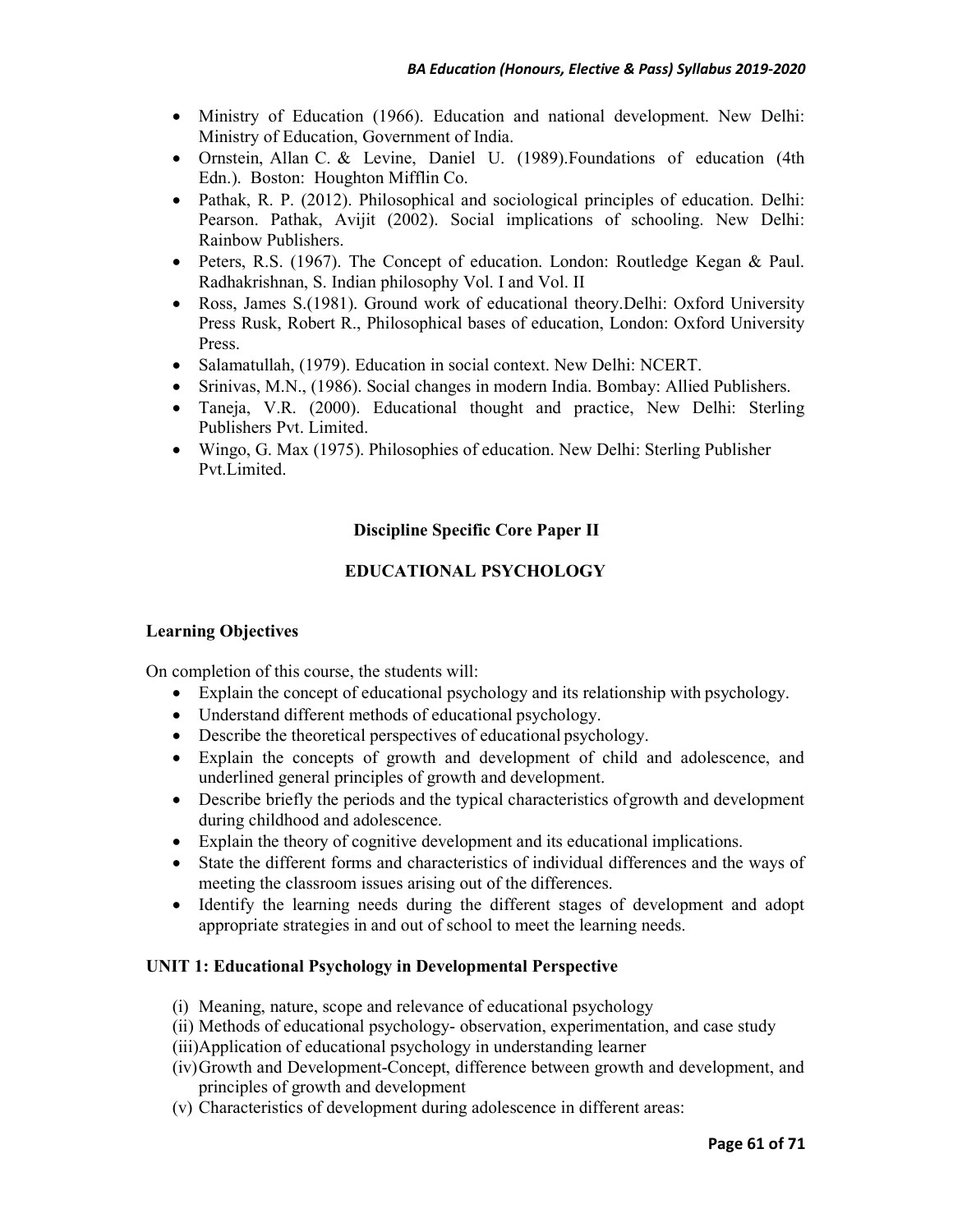(vi)Physical, social, emotional and intellectual (with reference to Piaget)

## **UNIT 2: Intelligence, Creativity and Individual difference**

- (i) Individual difference-concept, nature, factors and role of education
- (ii) Intelligence- meaning and nature of intelligence, concept of I.Q, theories of intelligence- Two factor theories, Guildford's structure of intelligence (SI) model, Gardner's multiple theory of intelligence.
- (iii)Measurement of intelligence- individual and group test, verbal, non-verbal test
- (iv)Creativity- meaning, nature and stages of creative thinking, strategies for fostering creativity

## **UNIT 3: Learning and Motivation**

- (i) Learning- meaning, nature and factors of learning
- (ii) Theories of learning with experiment and educational implications-
- (iii)Classical conditioning, operant conditioning, insightful learning and constructivist approach to learning
- (iv)Motivation concepts, types, and techniques of motivation

## **UNIT 4: Personality and Mental health**

- (i) Personality- meaning and nature of personality
- (ii) Theories: type theory and trait theory
- (iii)Assessment of personality- subjective, objective and projective techniques
- (iv)Mental health-concept, factors affecting mental health and role of teacher, mental health of teacher.
- (v) Adjustment Mechanism: concept and types

## **PRACTICAL**

• Administration and interpretation of any psychological test relating to Intelligence OR Personality

N.B: It will be evaluated by both the Internal and External examiners.

#### **Text Books**

- Chauhan, S.S. (1978). *Advanced educational psychology*. New Delhi: Vikas Publishing House Pvt. Ltd.
- Mangal, S.K. (2002). *Advanced educational psychology*. New Delhi: Prentice Hall of India.
- Aggarwal, J.C. (2014). *Essentials of educational psychology*. New Delhi: Vikas Publishing House Pvt. Ltd.

- Woolfolk, A. (2015). Educational psychology (9th Ed.). New Delhi: Pearson Publication
- Attri, A.K. (2015). Psychology of development and learning. New Delhi: APH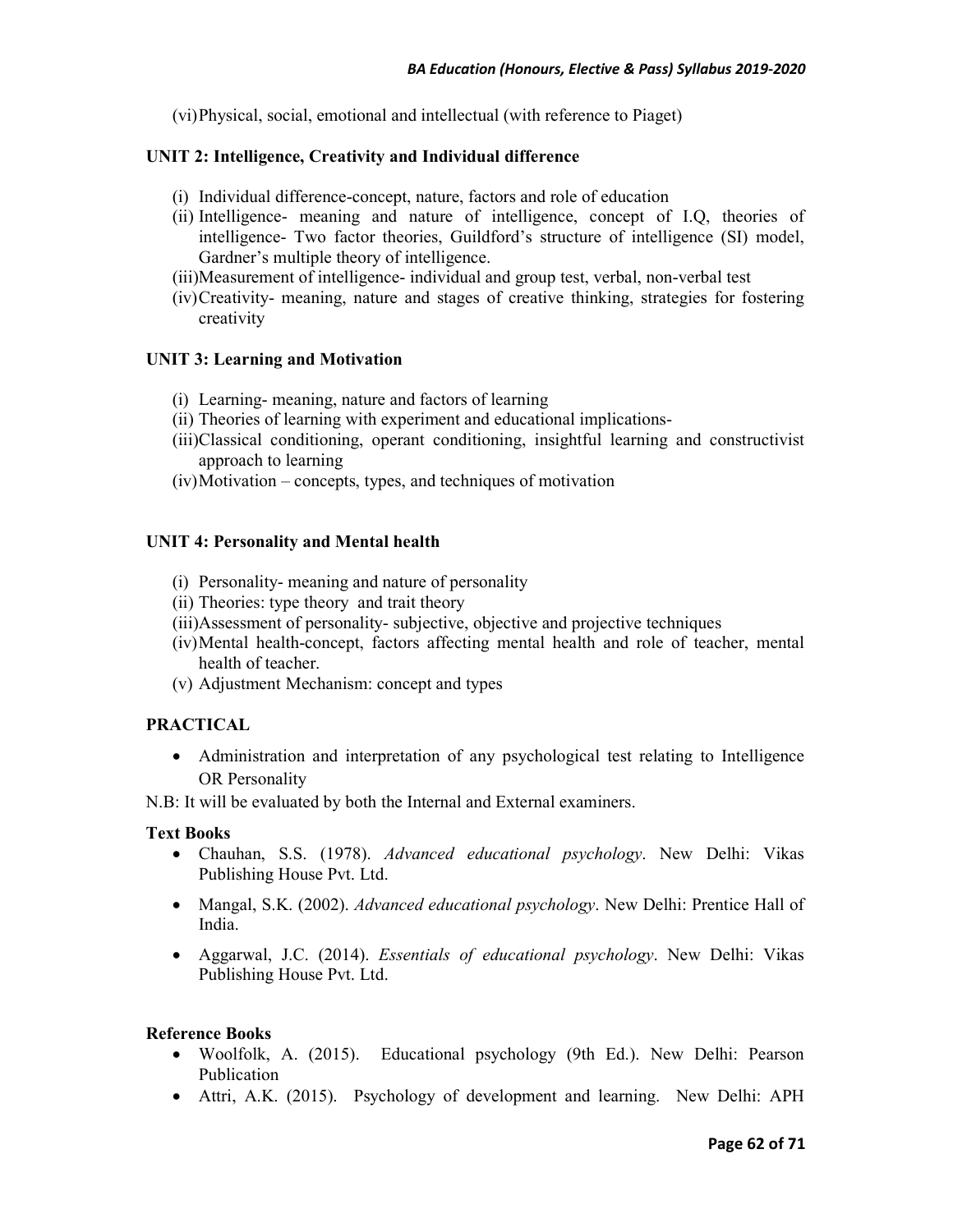Publishing Corporation.

- Bernard, P.H. (1970). Mental Health in the class room. New York: McGraw Hill.
- Biehier, R.F. & Snowman, J., (1997). Psychology applied to teaching. New York: Houghton Mifflin.
- Bigge, M.L., Psychological foundations of education, Harper and Row, New York, 1985.
- Chandraiah, K. (2011). Emotional intelligence. New Delhi: APH Publishing Corporation.
- Dececco, J.P. & Crawford, W.R. (1997). Psychology of learning and institution. New Delhi: Prentice Half of India.
- Good T., (1990). Educational psychology. Longman, New York, 1990.
- Lindgren, H.C. (1980). Educational psychology in the classroom. New York: Oxford University Press.
- Mouly, G.J. (1982). Psychology for teaching. Allyn & Bacon, Boston.
- Salvin, R, (1990). Educational psychology: theory into practice, N.J.: Prentice hall, Englewood Cliffs,
- Sprint hall, RC. & Sprint hall, NA, (1990). Educational psychology, development approach, New York: McGraw Hill

## **Discipline Specific Core Paper III**

## **EDUCATIONAL SOCIOLOGY**

#### **Learning Objectives**

On completion of this course, the students will:

- State the relationship between education and society.
- Understand the meaning of Educational Sociology and function of education as a social system.
- State different agencies of education and their functions.
- Justify the importance of education for social change.
- Describe the role of education in modernization and globalization.
- Describe the function of education to ensure equality and equity.

#### **UNIT 1: Education and Society**

- (i) Relationship between education and society, school as a miniature society
- (ii) Educational Sociology- Concept, nature, scope and importance;

(iii)Relationship between education and sociology.

(iv)Education as a process of Socialization.

(v) Education and Politics, Education and Economic Development

## **UNIT 2: Agencies of Education**

- (i) Family- Importance, functions and role for education and socialization of the children
- (ii) School Importance, functions and role for education and socialization of the children
- (iii)Society- Importance, functions and role for education and socialization of the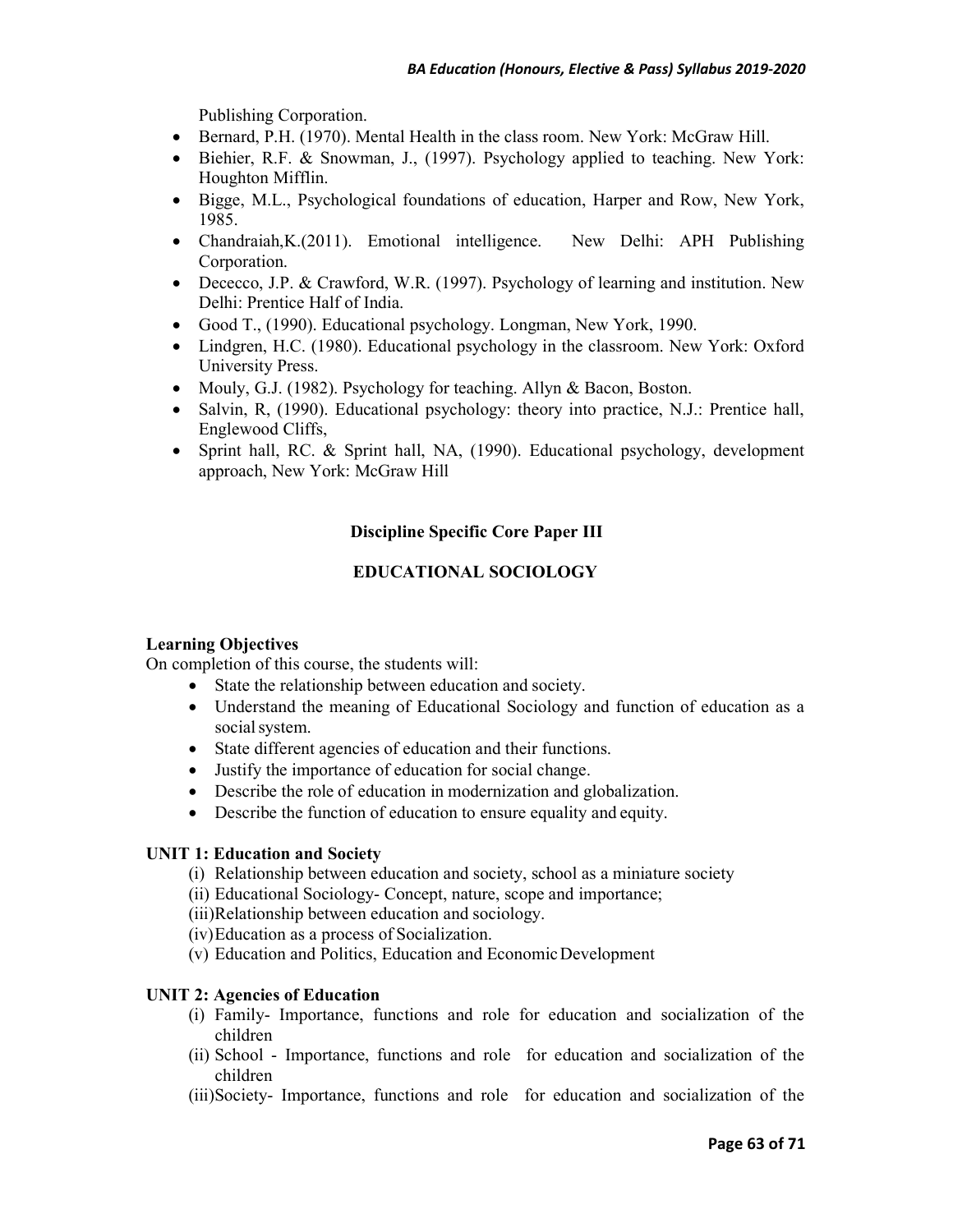children

(iv)Mass Media- Importance, functions and role for education and socialization of the children

## **UNIT 3: Education, Social change and Modernization**

- (i) Concept of social change and factors affecting Social Change
- (ii) Education as an instrument of social change and social control
- (iii)Concept and Attributes of modernization
- (iv)Education for accelerating the process of modernization
- (v) Impact of globalization, liberalization, and privatization on education

## **UNIT 4: Equalization of Educational opportunities for ensuring equity and Inclusion**

- (i) Concept of equality, equity and inclusion: its educational implication
- (ii) Ensuring equality in the Education of SC and ST
- (iii)Education for women empowerment
- (iv)Inclusive Education with reference to children with special needs (CWSN)

## **PRACTICAL**

• Field Visit: Study of a social unit (Home/School/Village/slum) and reporting.

**N**B: It will be evaluated by both the internal and external examiners

#### **Text Books**

- Aggrawal, J.C.(2013). *Theory and principle of education*. New Delhi: Vikash Publishing House Pvt Ltd.
- NCERT (2014). Basics in Education. New Delhi: Author.
- Pathak, R. P. (2012). *Philosophical and sociological principles of education*. Delhi: Pearson. Pathak

## **Reference Books**

- Anand, C.L. et.al. (1983). Teacher and education in emerging in Indian society, New Delhi: NCERT. Brubacher, John.S.(1969). Modern philosophies of education. New York: McGraw Hill Co.
- Clarke, P. (2001). Teaching and learning: The Culture of pedagogy. New Delhi: Sage Publication.

Ravi, Samuel.S.(2015). *A Comprehensive Study of Education*. Delhi: PHI Learning Pvt. Ltd.

- Dewey, John (1956). The Child and the curriculum, school and society. Chicago, Illinois: University of Chicago Press.
- Dewey, John (1997). Experience and education. New York: Touchstone.
- Ganesh, Kamala & Thakkar, Usha (Ed.) (2005). Culture and making of identity in India. New Delhi: Sage Publications.
- Govt. of India (1986/'92). National policy on education. New Delhi: MHRD. Ministry of Education (1966). Education and national development. New Delhi: Ministry of Education, Government of India.
- Ornstein, Allan C. & Levine, Daniel U. (1989).Foundations of education (4th Edn.). Boston: Houghton Mifflin Co.
- Avijit (2002). Social implications of schooling. New Delhi: Rainbow Publishers.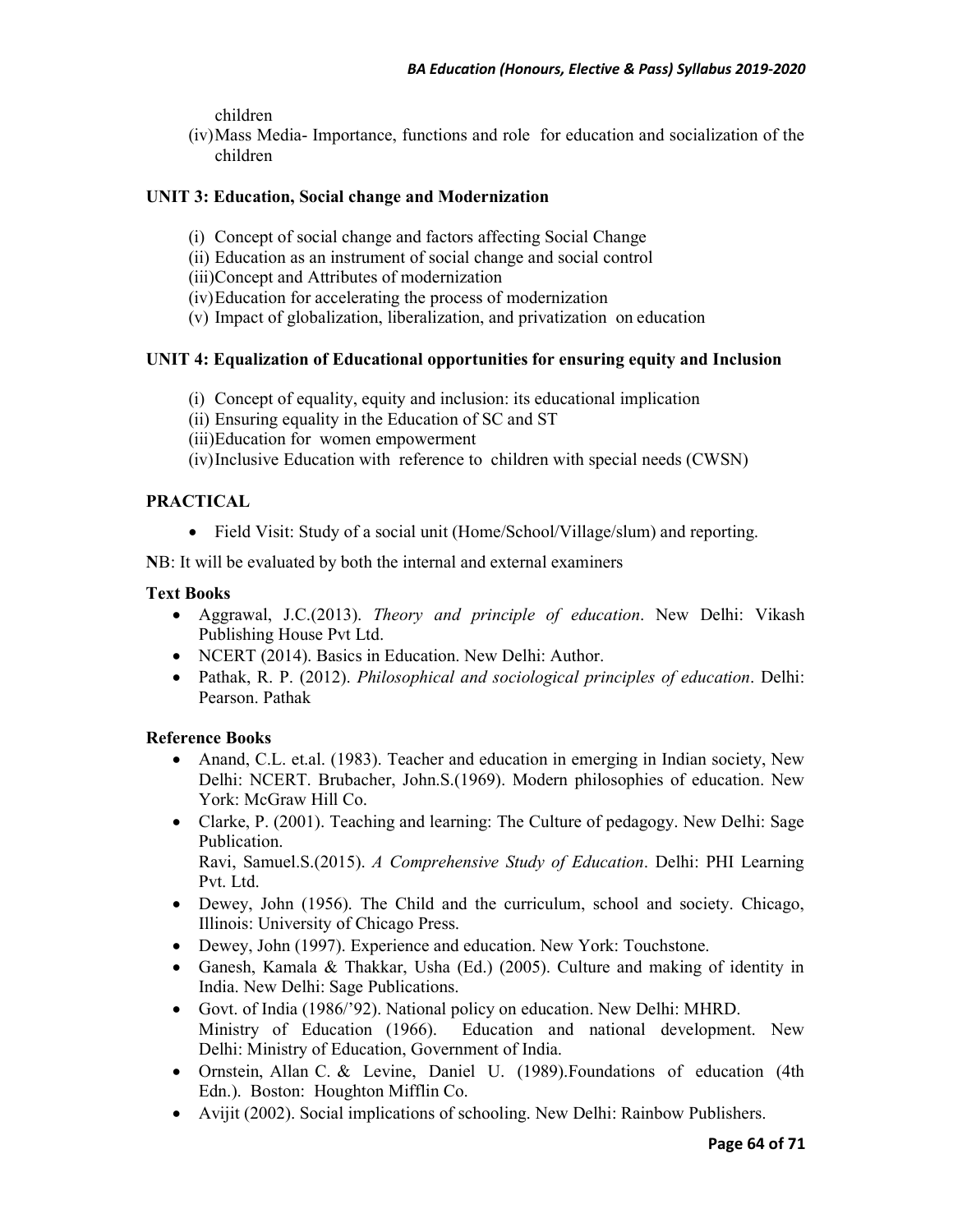- Safaya, R.N. & Shaida, B.D. (2010), Modern theory and principles of education. New Delhi: Dhanpati Publising Company Pvt. Ltd.
- Salamatullah, (1979). Education in social context. New Delhi: NCERT. Saraswati, T.S. (Ed.) (1999). Culture, socialization and human development. Theory, research and applications in India. New Delhi: Sage Publication.
- Srinivas, M.N., (1986). Social changes in modern India. Bombay: Allied Publishers.
- Taneja, V.R. (2000). Educational thought and practice. New Delhi: Sterling Publishers Pvt. Limited.

## **Discipline Specific Core Paper IV**

## **CHANGING PEDAGOGICAL PERSPECTIVE**

#### **Learning Objectives**

- On completion of this course, the students will:
- Explain the concept of pedagogy
- Differentiate pedagogy from other allied concepts
- Explain different teaching task with example
- Establish relationship between teaching and learning
- List out different approaches and methods of teaching
- Prepare a lesson plan following different designs

#### **UNIT 1: Concept of Teaching and Learning**

- (i) Meaning and definition of teaching and learning
- (ii) Relationship between teaching and learning
- (iii)Variables involved in teaching task: independent, dependent and intervening
- (iv)Phases of teaching: Pre- active, inter- active and post- active
- (v) Levels of teaching: memory, understanding and reflective
- (vi)Lesson plan designThe Herbartian steps, 5 E and ICON design model

#### **UNIT 2: Theories of Teaching**

- (i) Meaning and nature of teaching theory
- (ii) Types of teaching theories:
- (iii) Formal theories of teaching- communication theory of teaching
- (iv)Descriptive theories of teaching– Gagne's hierarchical theory of instruction and Bruner's cognitive theory of instruction
- (v) Normative theories of teaching Mitra's psychological theory of teaching and Clarke's general theory of teaching

#### **UNIT 3: Principles and maxims of teaching**

- (i) General principles of teaching
- (ii) Psychological principles of teaching
- (iii)Maxims of teaching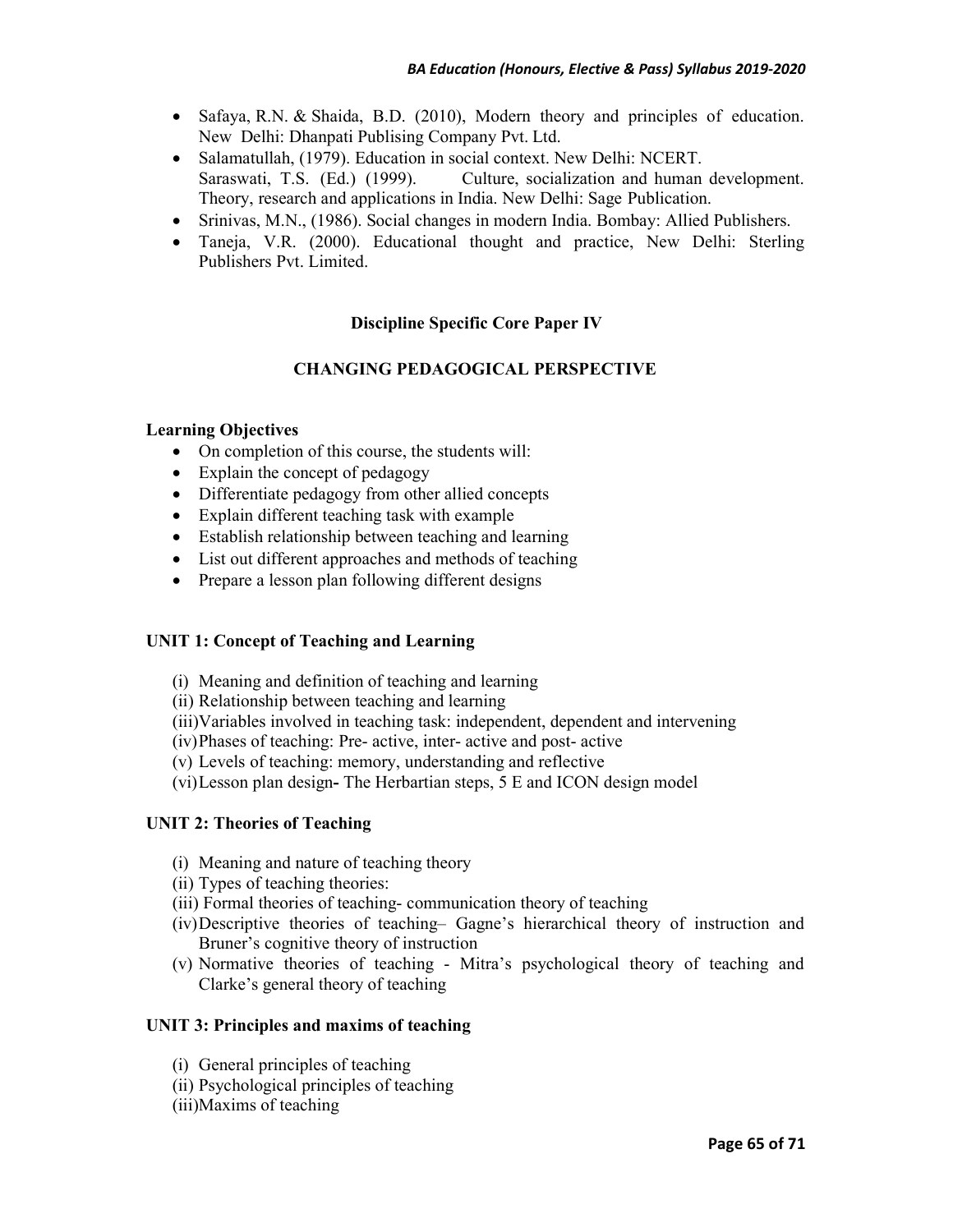(iv)Core teaching skills: Introducing the lesson, explaining, illustrating with examples, stimulus variation, and reinforcement, questioning, and probing questions, closure.

### **UNIT 4: Approaches and methods of Teaching**

- (i) Concept of approach, method, strategy and techniques
- (ii) Methods of teaching: inductive-deductive, analytic- synthetic, problem solving and project
- (iii) Shift in focus from teaching to learning- constructivist approach to learning

## **PRACTICAL**

• Preparation of Rating Scale/ Observation Schedule and evaluate a classroom teaching and reporting.

NB: It will be evaluated by both the internal and external examiners

## **Text Books**

- Mangal, S.K. and Mangal, U.(2010). Essentials of Educational Technology. New Delhi, PHI Learning Pvt. Limited.
- Walia, J.S. (2013). *Educational Technology*. Jalandhar, Punjab: Ahim Publications.
- Sharma, R.A.(1986). *Technology of Teaching*. International Publishing House, Meerut.

- Aggarwal, J.C.(1995). Essentials of Educational Technology, Vikash Publishing House, New Delhi
- Chauhan, S.S. (1995). Innovations of teaching learning process, Vikash Publishing House, New Delhi
- Kochar, S.K.(2011) Methods and Techniques of teaching, Sterling Publisher Pvt. Ltd., New Delhi
- Mangal, S.K.(1988) Foundations of Educational Technology, Ludhiana, Tandan Publications
- Nageswar Rao, S., Sreedhar, P. & Rao, B. (2007). Methods and techniques of teaching, Sonali Publications, New Delhi
- Oliver, R.A. (1963) Effective teaching, JM Dent & Sons
- Pathak, R.P. & Chaudhary, J. (2012) Educational Technology, Pearson, New Delhi
- Ryburn, W.M.(1955) Principles of Teaching, Geoffrey Cembridge, OUP
- Sampath, K, Pannir Salvam, A., & Santhanam, S.(1981) introduction to Educational Technology, Sterling Publisher, New Delhi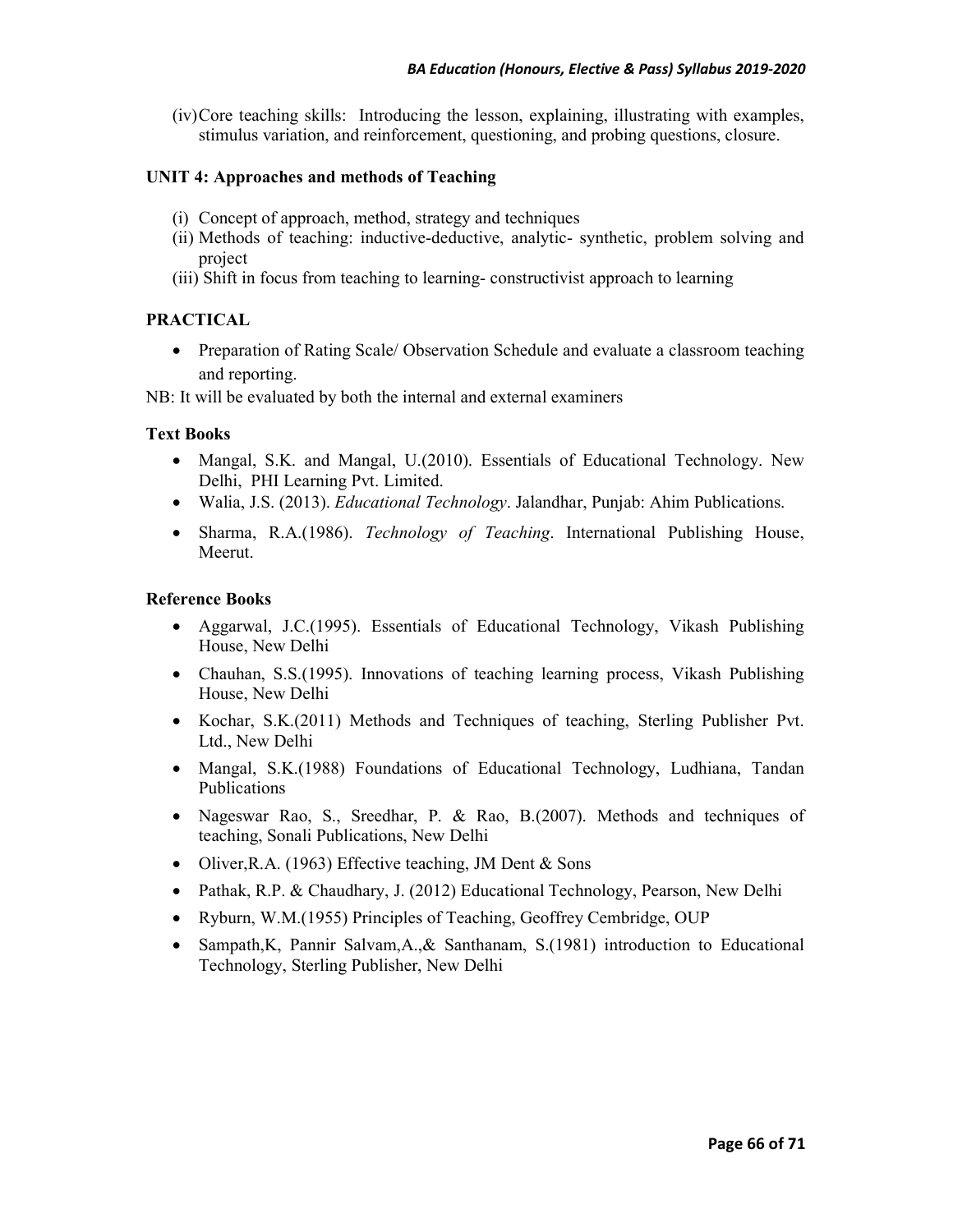### **Discipline Specific Elective Paper I**

## **CONTEMPORARY TRENDS AND ISSUES IN INDIAN EDUCATION**

#### **Learning Objectives**

On completion of this course the students will

- Understand the importance of pre-school and elementary school education. Analyze various problems and issues for ensuring quality education.
- State the importance of secondary education and analyze various problems and issues for ensuring quality in secondary education.
- Enumerate the importance of higher education and analyze various problems and issues for ensuring quality in higher education.
- Justify the importance of teacher education and analyze various problems and issues for ensuring quality in teacher education.
- Analyze emerging concerns in Indian education.

#### **UNIT 1:Pre-school and Elementary School Education**

- (i) Meaning, nature and importance of ECCE, problems and issues with regard to ECCE
- (ii) Universalization of Elementary Education: efforts to achieve UEE, SSA
- (iii)Problems and issues in implementing Right to Education Act 2009.
- (iv)Problems and issues in bringing the community to school, role of SMC
- (v) Problems in ensuring equity and quality of elementary education

#### **UNIT 2: Secondary and Higher Secondary Education**

- (i) Rashtriya Madhyamik Shiksha Abhiyan (RMSA) and ensuring secondary education for all.
- (ii) Role of School Management and Development Committee (SMDC)
- (iii)Shifting the teaching learning process from teacher centered to learner centered and activity based classroom –problems and issues
- (iv)Problems and issues with regard to vocationalisation of secondary and higher secondary education
- (v) Examination reforms at the secondary level
- (vi)Widening the access to secondary education through National Open School

#### **UNIT 3: Higher Education and Teacher Education**

- (i) Challenges in Higher education- expansion, quality and inclusion
- (ii) Role of RUSA and NAAC for quality assurance in Higher education
- (iii)Higher education through open and distance learning mode
- (iv)Elementary level pre-service teacher education- problems, issues and reforms with reference to National Curriculum Framework for Teacher Education-2009
- (v) Secondary level pre-service teacher education- problems, issues and reforms with reference to National Curriculum Framework for Teacher Education-2009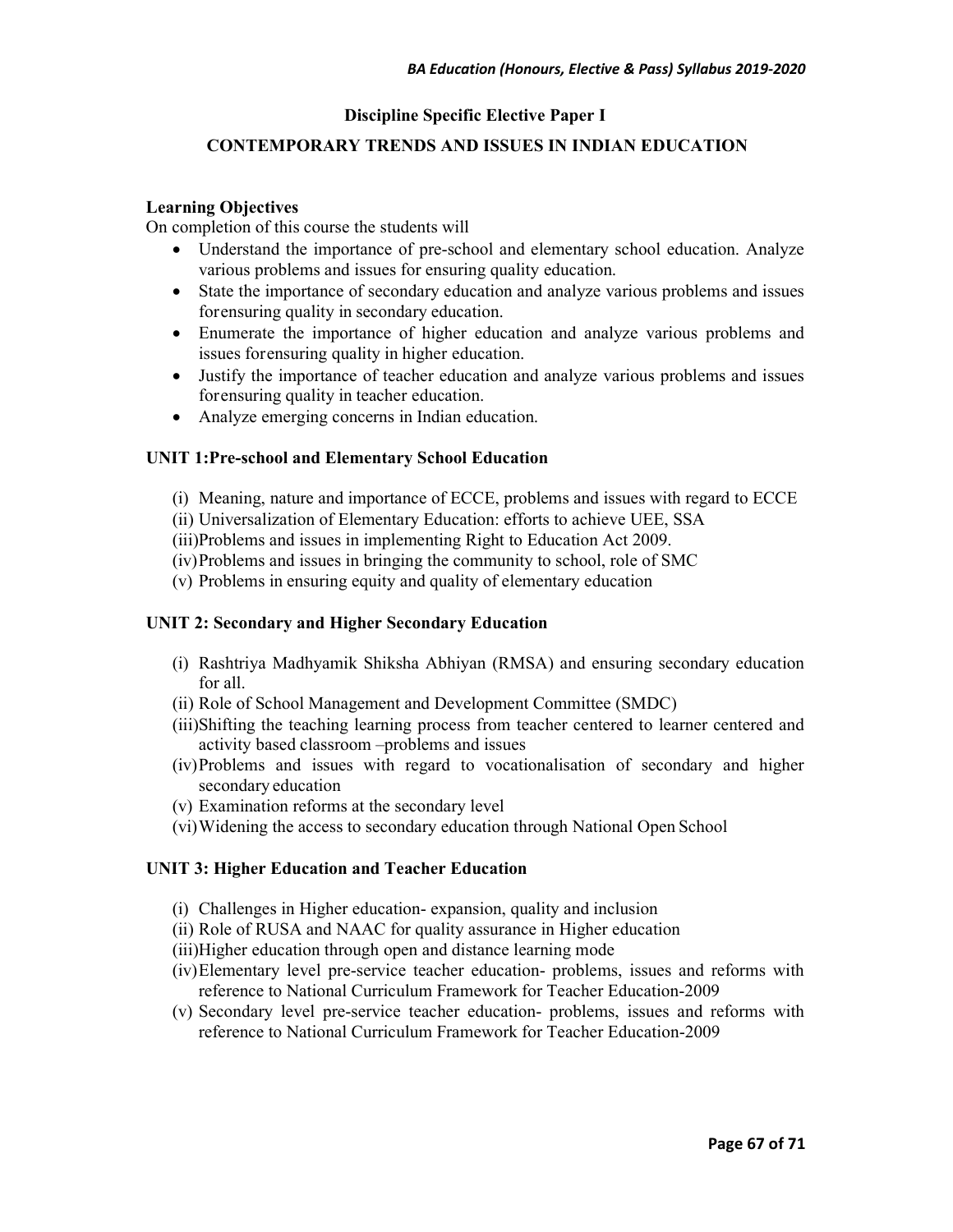## **UNIT 4: Emerging Concerns**

- (i) Examination system: defects and reforms for making examination system flexible ( internal assessment and semester system , grading, open book examination, online examination)
- (ii) Choice Based Credits System(CBCS):Concept, learning objectives, importance, problems and issues.
- (iii)Human Rights Education: Concept, learning objectives, importance, problems and issues.
- (iv)Life-Skill Education: Concept, learning objectives, importance, problems and issues.
- (v) Peace Education: Concept, learning objectives, importance, problems and issues.

## **PRACTICAL**

• Study of perception of Stakeholder's of Education on any of the current issues based on Pass DSE-1 and concerns, and reporting.

NB: It will be evaluated both by the Internal and External Examiners.

## **Text Books**

- Kumar, Chanchal & Sachedeva, M.S. (2017). *Vision of Secondary Education In India in the context of 21st century*. Twentyfirst Century Publications; First Edition edition (2015)
- Pathak, K. R. (2007). *Education in the Emerging* India. New Delhi: Atlantic Publishers**.**
- Saxena, V. (2011). *Contemporary trends in education: A handbook for educators*. New Delhi: Pearson.

- Broudy, H.S. (1977) *Types of knowledge and purposes of education*. In R.C. Anderson, R.J., Spiro and W.E. Montanaque (Eds.) Schooling and the acquisition of knowledge (PP. Hillsdale, NJ: Erlbaum.
- Bruner, J.S. (1996). *The culture of education*. Cambridge, M.A.: Harvard University Press.
- Butchvarov, P. (1970). *The concept of knowledge*. Evanston, Illinois, North Western University Press.
- Dearden R. F. (1984). *Theory and practice in Education*. Routledge K Kegan & Paul.
- Delors, Jacques, et al; (1996). *Learning: the Treasure within report of the international commission on education for 21st century*, UNESCO.
- Illich, I. (1996). *Deschooling society*. Marion Boyers, London.
- Matheson, David (2004). *An Introduction to the study of education* (2 Ed.). David Fulton Publish.
- MHRD (2008). *Framework for implementation of Rashtriya Madhyamik Shiksha Abhiyan: A scheme for universalisation of access to and improvement of quality at the secondary stage.* New Delhi: Department of School Education and Literacy.
- MHRD (2011). *Sarva Shiksha Abhiyan: Framework for implementation based on the Right of Children to Free and Compulsory Education Act, 2009*. New Delhi: Department of School Education and Literacy.
- MHRD, (1992). *Programme of action*. Govt. of India, New Delhi.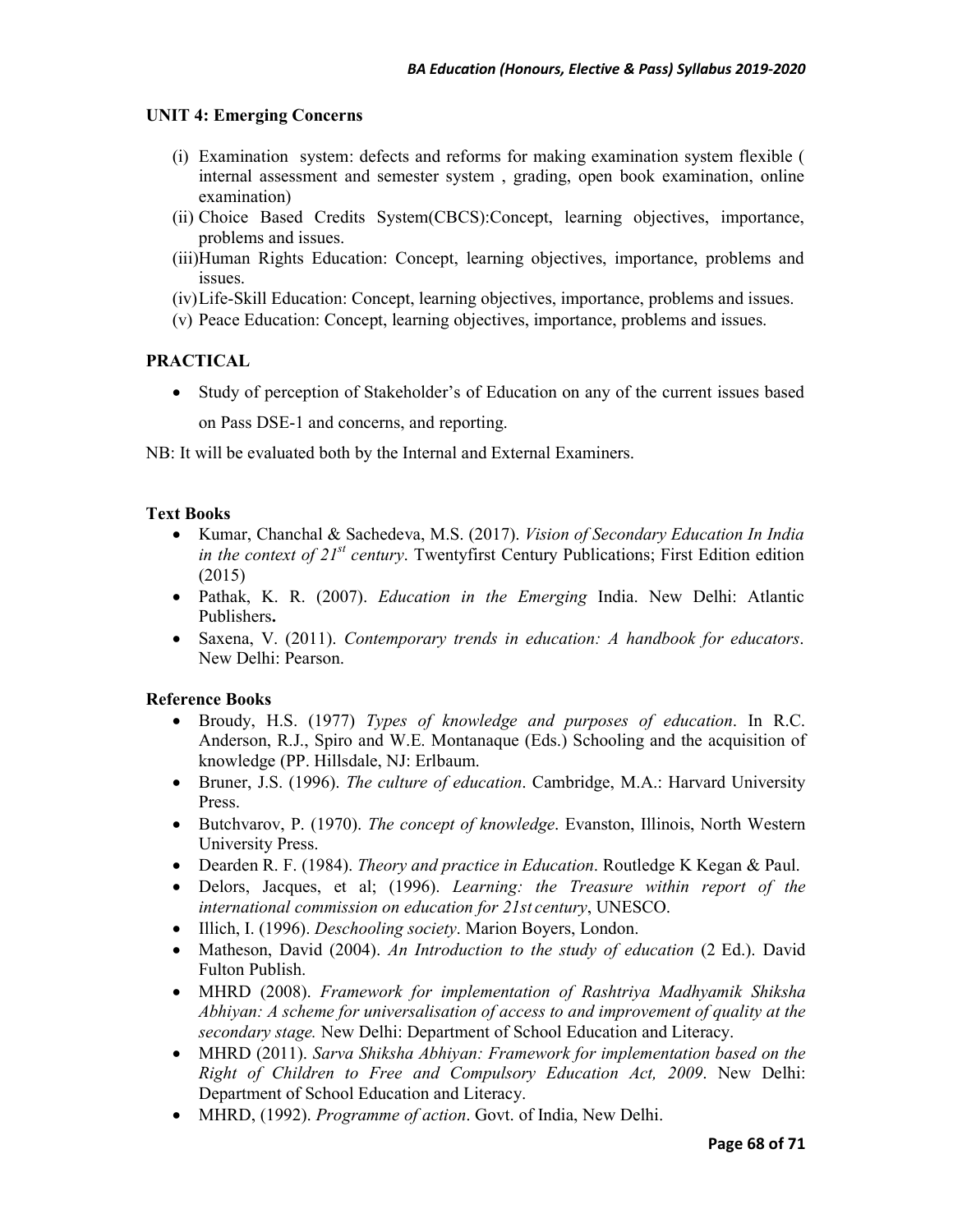- MHRD, Gov. of India (1992). *National policy on education* (revised) New Delhi: MHRD.
- Ministry of Law and Justice (2009). *Right to education Act 2009*. New Delhi: Govt of India.
- Naik, J.P. (1975). *Equality, quality and quantity: The elusive triangle of Indian education.* Allied Publications, Bombay.
- NCERT (2005). *National curriculum framework 2005*. New Delhi: NCERT.
- NCERT (2005). *National curriculum framework*, New Delhi: NCERT.
- Slatterry, P. and Dana R. (2002). *Ethics and the foundations of education-Teaching Convictions in a postmodern world*. Allyn & Bacon.
- UN (2015). *The sustainable development goals (SDGs) UNDP*. United Nations
- UNESCO (1998). *Educating for a sustainable future: A transdisciplinary vision for concerted action*. Paris: UNESCO.
- UNICEF (2000). *Defining quality in education*. New York: Programme Division (Education), Unicef.
- Wall, Edmund (2001). *Educational theory: philosophical and political Perspectives*. Prometheus Books.
- WHO (1991). *Comprehensive school health programme*. New Delhi: World Health Organization Regional Office.
- Winch, C. (1996). *Key concepts in the philosophy of education*. Routledge.
- Yadav, M. S. & Lakshmi, T. K. S. (1995). Education: Its disciplinary identity. *Journal of Indian Education,* XXI (*1*), 01-21.

## **Discipline Specific Elective Paper II**

## **EDUCATIONAL ASSESSMENT AND EVALUATION**

#### **Learning Objectives**

On completion of this course, the students will.

- State the nature, purpose and types of educational assessment and evaluation.
- Develop and use different types of tools and techniques for continuous and comprehensive assessment of learning in the school situation.
- Explain the importance of assessment for learning and its processes for enhancing the quality of learning and teaching.
- Describe the characteristic of a good test.
- Analyze the trends and issues in learning and learner assessment.
- Analyze and interpret results of the assessment using standard score.
- Illustrate the principles of test construction in education.

#### **UNIT 1: Assessment and Evaluation in Education**

- (i) Understanding the meaning and purpose of test, measurement, assessment and evaluation
- (ii) Scales of measurement- nominal, ordinal, interval and ratio
- (iii)Types of test- teacher made and standardized
- (iv)Approaches to evaluation- placement, formative, diagnostic and summative
- (v) Types of evaluation- norm referenced and criterion referenced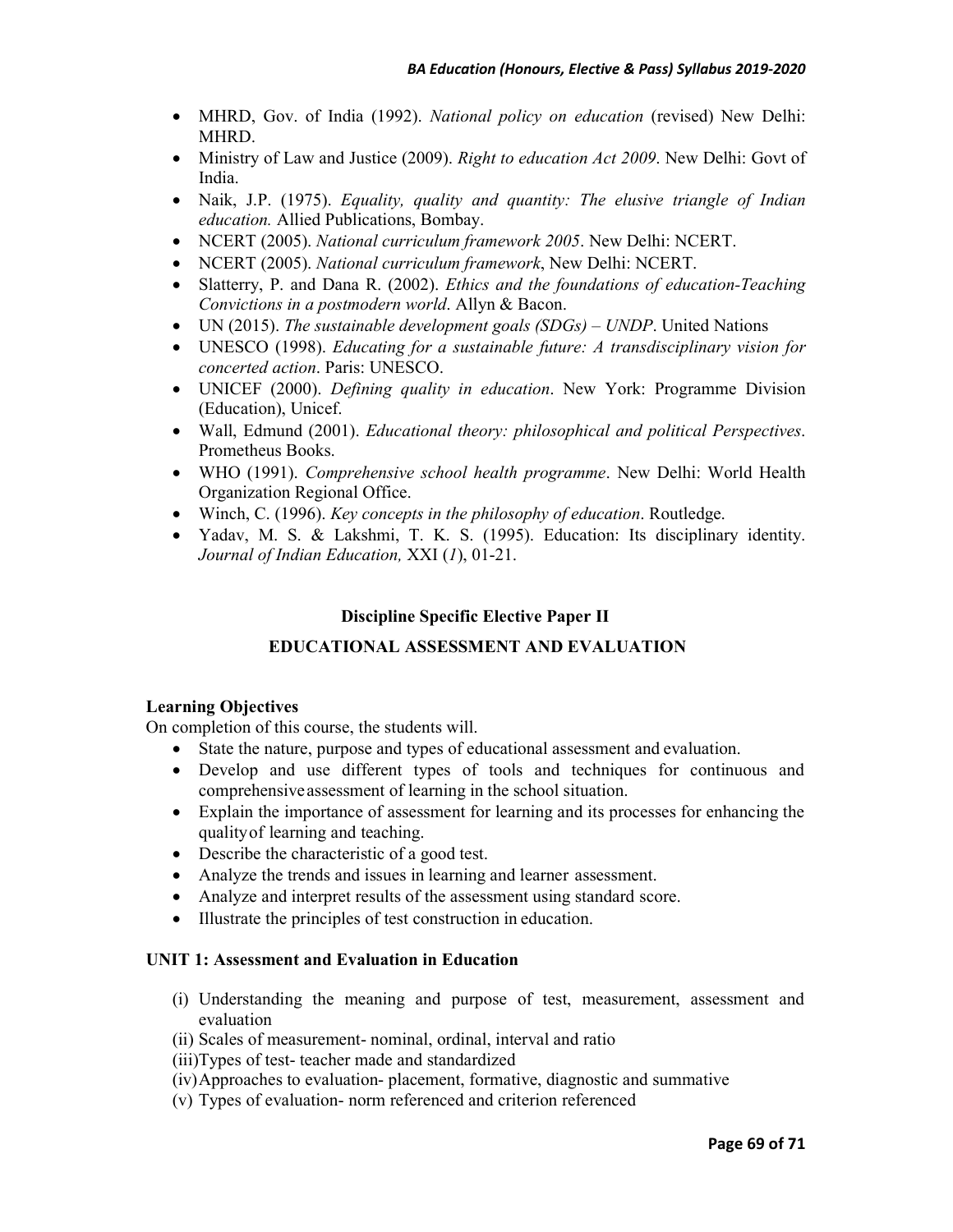(vi)Concept and nature of continuous and compressive evaluation

#### **UNIT 2: Instructional Learning Objectives**

- (i) Taxonomy of Instructional Learning Objectives with special reference to cognitive domain
- (ii) Criteria of selecting appropriate Learning Objectives, and stating of general and specific instructional Learning Objectives
- (iii)Relationship of evaluation procedure with Learning Objectives
- (iv)Difference between objective based, objective type test and objective based essay type test

#### **UNIT 3: Tools and Techniques of Assessment and construction of Test**

- (i) Steps of test construction: planning, preparing, trying out and evaluation
- (ii) Principles of construction of objective type test items- matching, multiple choice, completion and true – false
- (iii)Principles of construction of essay type test
- (iv)Non- standardized tools: Observation schedule, interview schedule, rating scale, check list, portfolio and rubrics.

#### **UNIT 4: Characteristics of a Good Test**

- (i) Validity-concept, types and methods of validation
- (ii) Reliability- concept and methods of estimating reliability
- (iii)Objectivity- concept and methods of estimating objectivity
- (iv)Usability- concept and factors ensuring usability

#### **PRACTICAL**

• Construction of Unit test on a school subject based on blueprint and reporting.

NB: It will be evaluated by both Internal and External examiners.

#### **Text Books**

- Aggrawal, J.C. (1997). *Essentials of examination system, evaluation, tests and measurement*. New Delhi: Vikas Publishing House Pvt Ltd.
- Goswami, M. (2011). *Measurement and evaluation in psychology and education*. Hyderabad: Neelkamal Publishers
	- Gronlund, N.E. (2003). *Assessment of student Achievement*. Boston: Allyn & Bacon
- Singh, A.K. (2016). *Tests, measurements and research methods in behavioural sciences*. New Delhi: Bharati Bhawan Publishers.

- Anastasi, A.(1976). Psychological testing. New York: Macmillan Publishing Co.
- Anderson, L.W. (2003). Classroom assessment: Enhancing the quality of teacher decision making.
- Banks, S.R. (2005). *Classroom assessment: issues and PRACTICES*. Boston: Allyn & Bacon.
- Blooms, B.S.(1956). *Taxonomy of educational Learning Objectives*. New York: